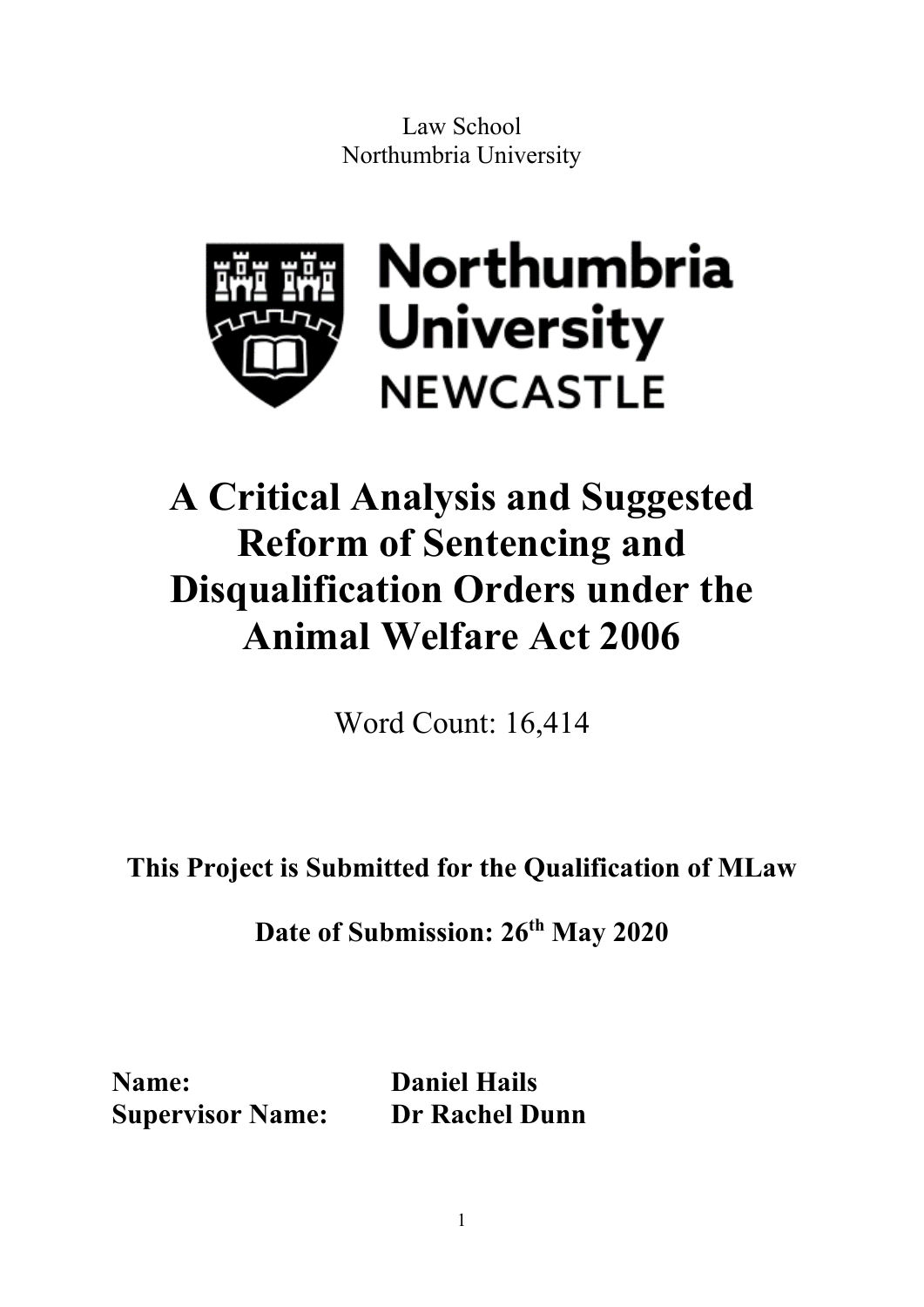## **Research Declaration**

I confirm that I have already submitted my Project Synopsis and Ethical Approval Form, which has been signed by my supervisor. I further confirm that this project is entirely my own work and that research undertaken for the completion of this project was based entirely on secondary material or data already in the public domain (case law, journal articles, published surveys etc.) It did not involve people in data collection through empirical research (e.g. interviews, questionnaires, or observation).

 $\frac{1}{\sqrt{1-\frac{1}{2}}\left(1-\frac{1}{2}\right)}$ **Signed:** 

**Dated:**  $26^{th}$  May 2020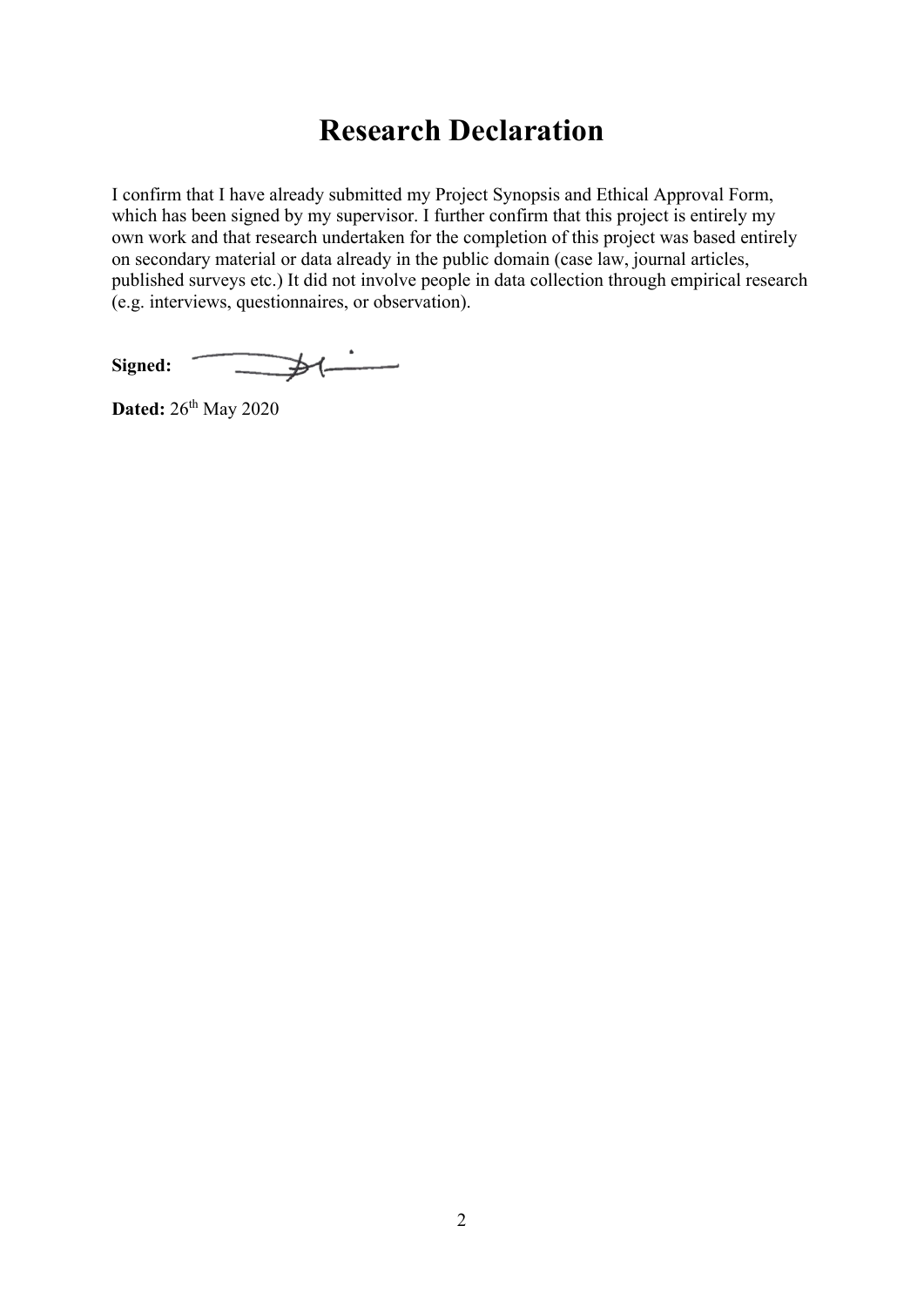| Chapter 3: Comparison to International Legal Systems and Proposed Changes 36 |  |
|------------------------------------------------------------------------------|--|
|                                                                              |  |
|                                                                              |  |
|                                                                              |  |
|                                                                              |  |
|                                                                              |  |
|                                                                              |  |
|                                                                              |  |
|                                                                              |  |
|                                                                              |  |

# **Contents**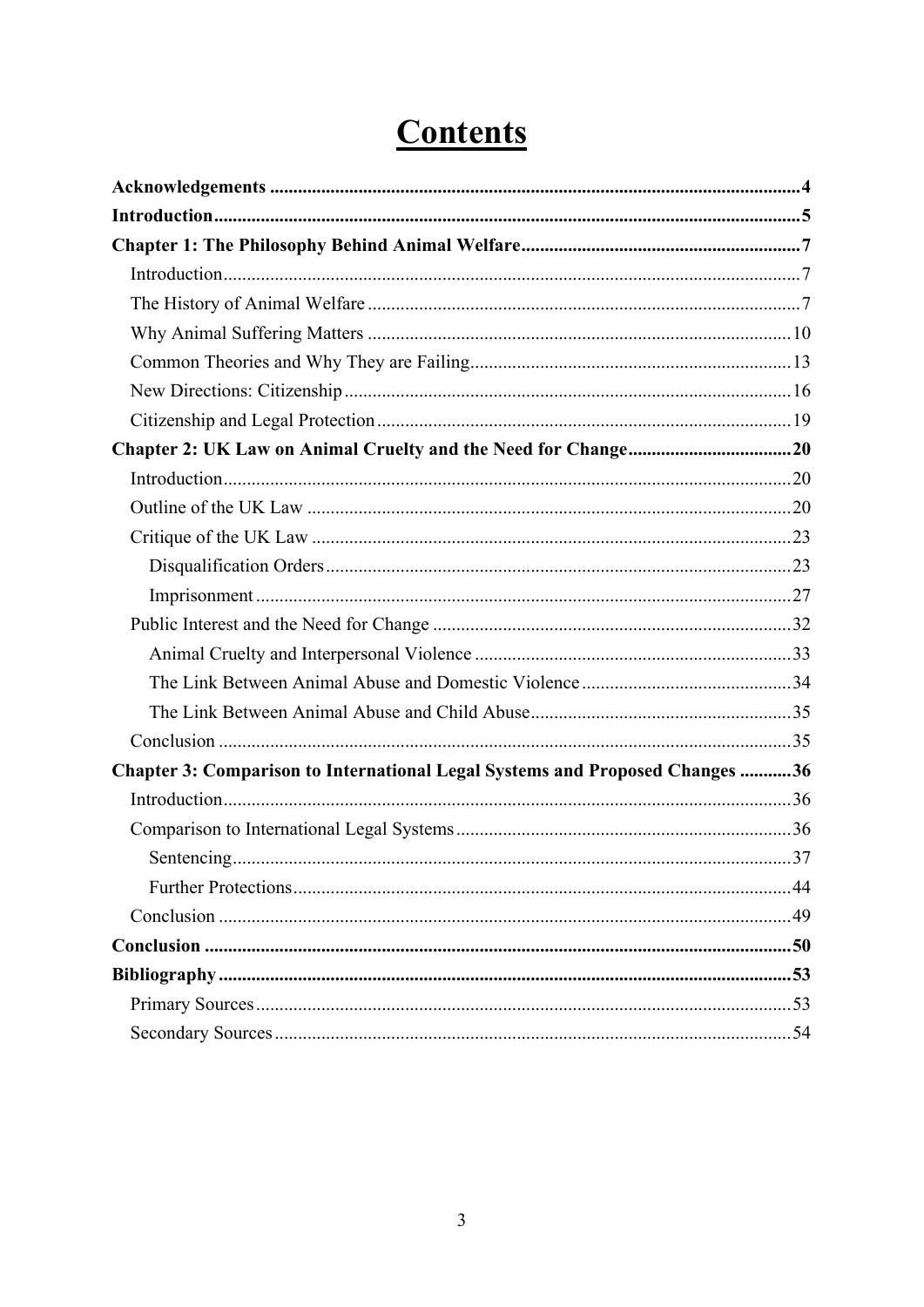# **Acknowledgements**

<span id="page-3-0"></span>Firstly, I would like to thank Debbie Rook for introducing me to the area of animal law in my second year of study at Northumbria University. The knowledge I gained within that module inspired me to delve further into the aspects discussed within this dissertation.

Secondly, an enormous thank you to my supervisor, Dr Rachel Dunn, for her guidance and support throughout the writing of this dissertation. Her kindness, approachability, and overall willingness to help has been invaluable in completing this work.

Finally, a special thank you to all my family and friends, in particular my parents, who have not just supported me through my university studies but through all aspects of life. Without them I would not be the person I am today.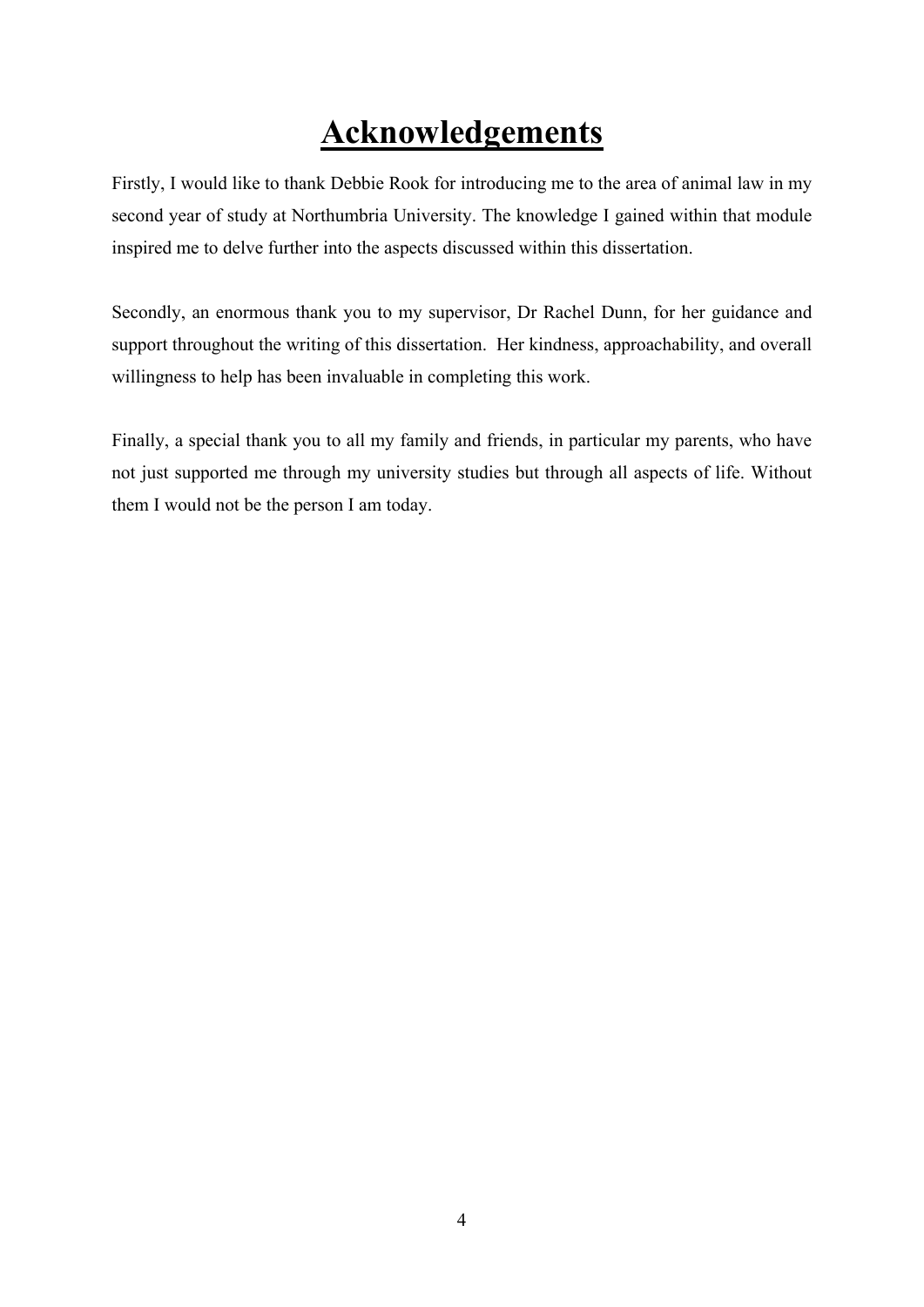## **Introduction**

<span id="page-4-0"></span>Much like the evolution of man, the relationship that humans hold with animals has also evolved over time. However, as this relationship constantly develops, it is crucial that the importance of animal welfare does not fade into the background. Humans rely on animals on a daily basis, regardless of whether this relationship is for commercial purposes or companionship, an animal's welfare should always be preserved. As with all aspects of society, protection resides within the law, however, within the UK, such protection requires improvement. This need for improvement is evident due to the UK's recent demotion from Category A to Category B in the Animal Protection Index, an index that is collated to assess the protection of animals on a global scale.<sup>[1](#page-4-1)</sup> The purpose of this dissertation is to evaluate the current protections animals have within the legal system, giving specific reference to the enforcement of sentencing powers available to courts for animal related offences.

To fully assess this lack of protection and the need for change, three main areas will be considered. Firstly, in Chapter 1 the philosophy behind animal rights and their welfare will be discussed, giving specific reference to the Citizenship theory. This will initiate thought around this area and allow for clarity on why animals are deserving of further protection within the law.

Secondly, an outline and analysis of the current law and sanctions available within the UK will be provided. This critique will not just be limited to that of custodial sentencing, but also the lack of enforceability surrounding other sentencing measures such as disqualification. Furthermore, there will be focus on how it is in the public interest to increase animal protection. This discussion will draw reference to numerous points such as the correlation between animal and human violence and how these offences intertwine within the legal system. This, coupled with the philosophy discussion, will offer not just why animals are deserving of protection but how such protection may also benefit humans.

Finally, after establishing a need for change, an assessment of animal welfare measures within international legal systems will be provided. This will allow for suggestions to be made as to how the UK system could be reformed and improved to tackle the issues discussed.

<span id="page-4-1"></span><sup>1</sup> Animal Protection Index, 'United Kingdom' (*Animal Protection Index,* 10 March 2020) < https://api.worldanimalprotection.org/country/united-kingdom > accessed 4 May 2020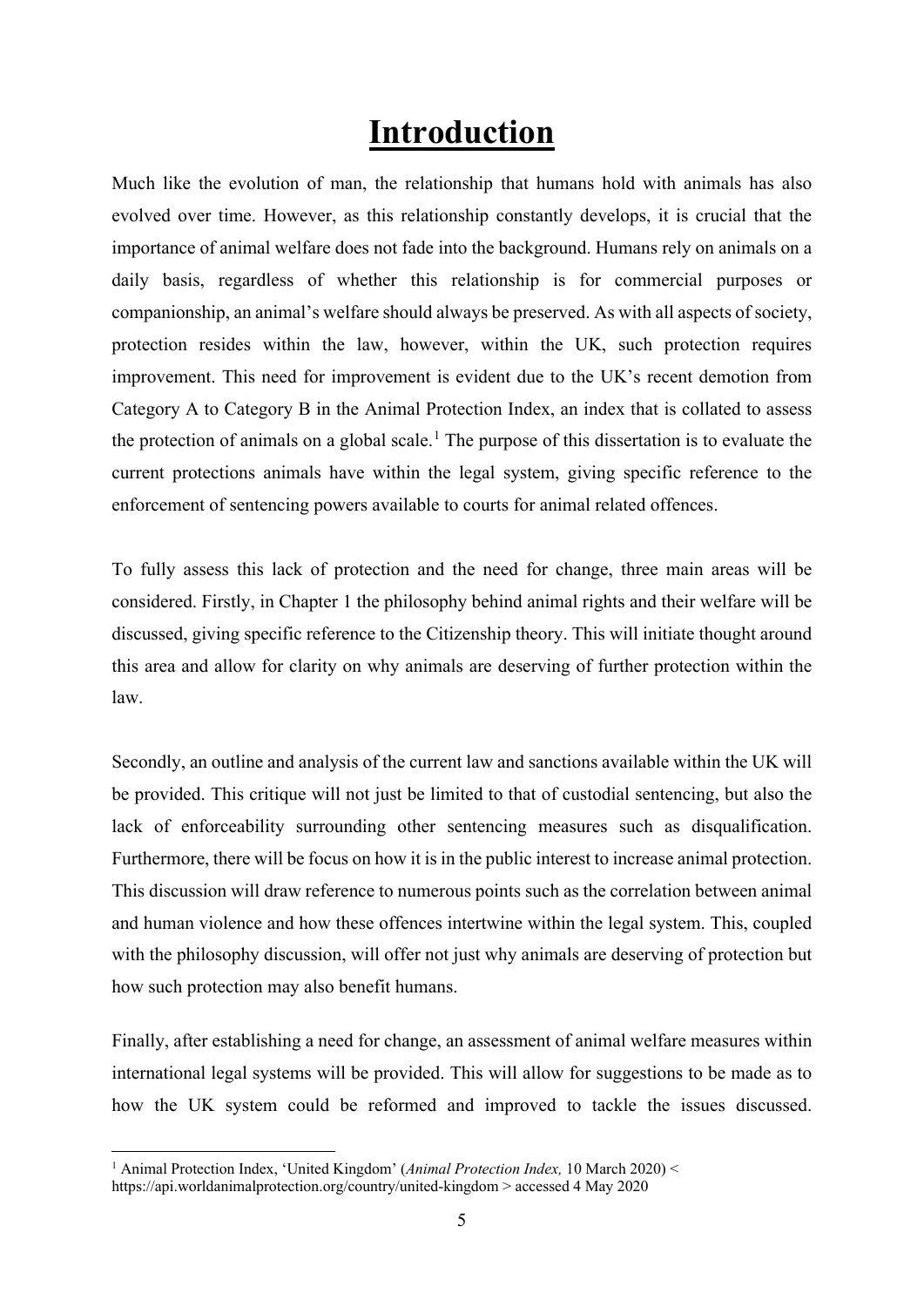Comparisons of the UK measures will be made to both European, Australian and United States' legal systems. The propositions put forward will range from a simple increase in sentencing, to further measures such as the introduction of an animal abuse register and upward departures for animal related crimes.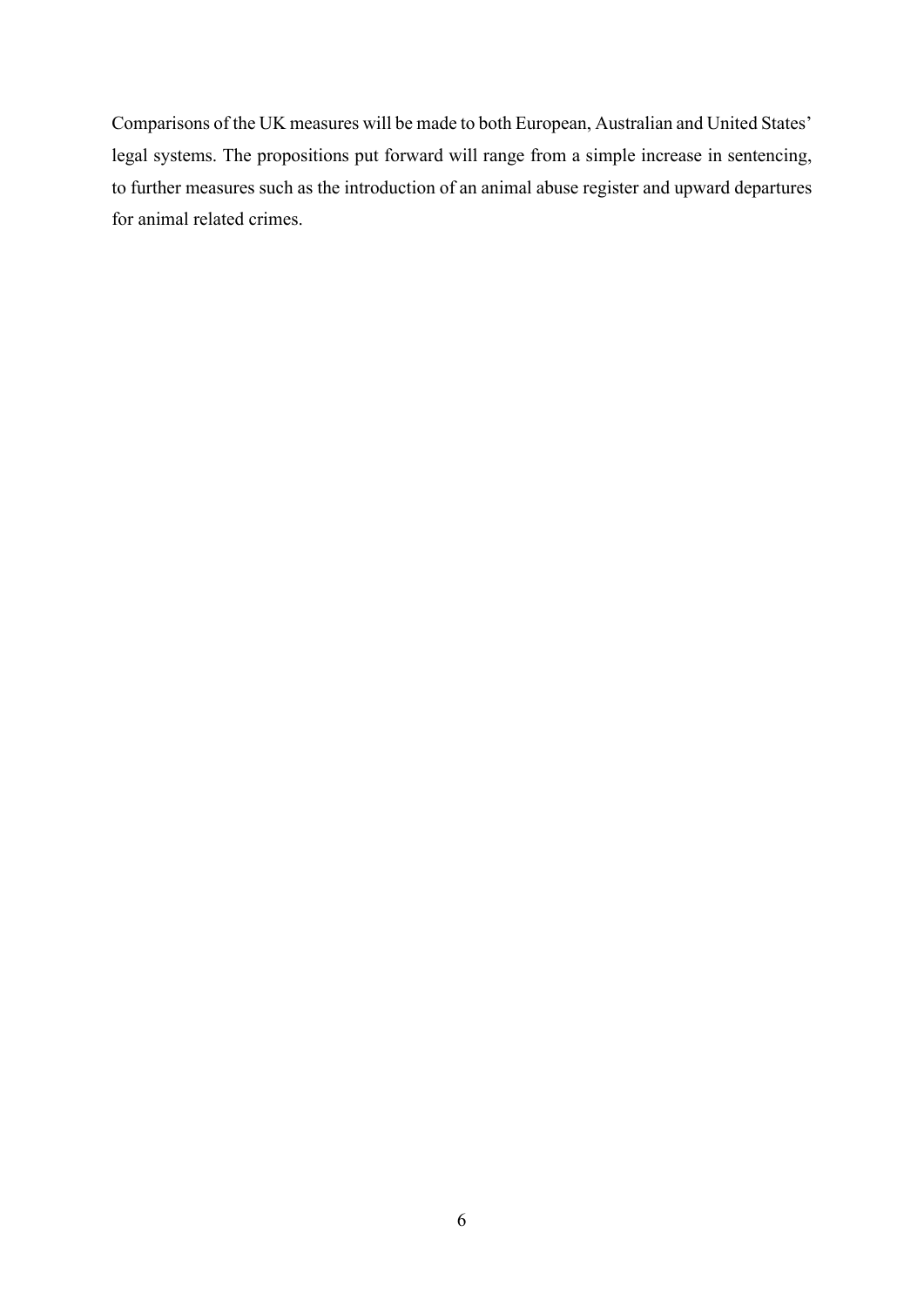# <span id="page-6-0"></span>**Chapter 1: The Philosophy Behind Animal Welfare**

### <span id="page-6-1"></span>**Introduction**

Philosophy and the theories behind it play a crucial part in critiquing and influencing various aspects of human society. Although the discussions within this area may not have a direct link to legal innovation, inferences from these discussions put forward some interesting thoughts to consider. Whether these theories can be used to improve the whole of the English legal system, or just specific areas, is yet to be established. However, for the purposes of this chapter, and the text as a whole, only theories regarding animal welfare will be discussed.

In order to understand the need for reform within the legal system, readers must understand the nature behind animals and their sentience on this planet. Therefore, a brief introduction to the history of animal welfare will be provided together with how the current theories have been furthered in recent years, to evoke a change in society's outlook. This chronological development will serve as a backbone of thought to allow readers to fully consider the proposed changes presented.

### <span id="page-6-2"></span>**The History of Animal Welfare**

The discussion surrounding animal welfare and their entitlement to a life without suffering is not a new debate, however, it is a debate that has not been furthered substantially in the past two centuries, with evidence of such laboured progression being displayed in England's legal and political history.

Debates surrounding this area were first sparked in 1800 by political and legal pioneers such as William Pulteney, who introduced the first Bill proposing the protection of animals, specifically bulls. The Bill was brought on  $2<sup>nd</sup>$  April 1800 to prevent a sport known as bullbaiting, in which specially bred dogs would be set upon bulls for human entertainment.<sup>[2](#page-6-3)</sup> The Bill failed by a close margin of 4[3](#page-6-4) votes to  $41<sup>3</sup>$  A close margin that comes with heightened frustration when compared with other Bills passed by parliament in the same year, such as a

<span id="page-6-3"></span><sup>2</sup> Great Britain House of Commons, *Journal of the House of Commons* (vol.55, 1799-1800) 362

<span id="page-6-4"></span><sup>&</sup>lt;sup>3</sup> Hilda Kean, *Animal Rights: Political and Social Change in Britain since 1800 (Reaktion Books Ltd 1988)* 31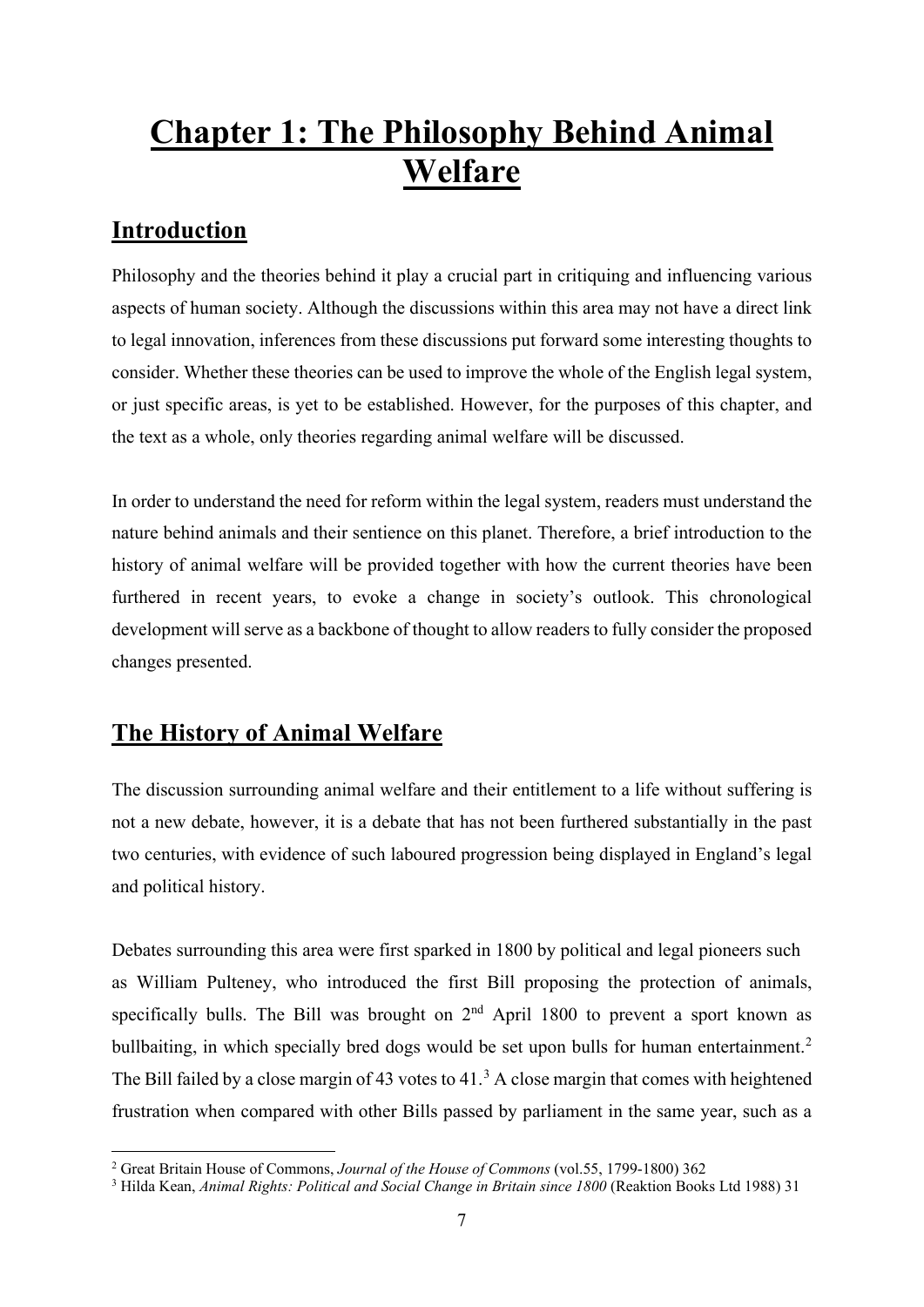Bill that was designed to regulate the price of bread.<sup>[4](#page-7-0)</sup> Although Mr Pulteney's actions did not result in the Bill being passed, his actions sparked inspiration for future politicians to further the argument to newfound levels. Politicians such as Lord Thomas Erskine, who was the first member of Parliament to suggest the idea that animals should be deserving of not just protection, but rights, in 1809. This suggestion, however, alongside Mr Pulteney's Bill, was quite quickly rejected in the House of Commons after passing a second reading in the House of Lords.<sup>[5](#page-7-1)</sup>

It was not until  $7<sup>th</sup>$  June 1822 that the first legislation surrounding the protection of animals was finally passed. This legislation was known as Martin's Act, in honour of the MP of Galway who promoted the Bill, Richard Martin. With the introduction of this Act, for the first time in English legal history, it was an offence to "beat, abuse, or ill-treat any horse, mare, gelding, mule, ass, ox, cow, heifer, steer, sheep or other cattle".<sup>[6](#page-7-2)</sup> A breach of such an offence was punishable by both a fine and imprisonment.[7](#page-7-3) Although this legislation explicitly refers to which animals are worthy of protection, mainly those which were victim of publicly-displayed cruelty at that time, the introduction of this Act led to even further development surrounding animal welfare in England and Wales.

Two years after the introduction of Martin's Act, the Society for the Prevention of Cruelty to Animals (SPCA) was established in 1[8](#page-7-4)24, the first society of its kind in Britain.<sup>8</sup> Although the introduction of such a society can be seen as a landmark in the history of animal welfare, the Society's outlooks were very much based on the provisions set out in the Martin's Act. Therefore, similar to the law at the time, protection was not afforded to animals of all sorts. The early years of the SPCA were spent preventing public displays of animal cruelty, such as the abuse of carriage horses, rather than pushing for the protection to be expanded to private dwellings and the animals residing in these i.e. domesticated pets.<sup>[9](#page-7-5)</sup>

The SPCA was then reformed in 1840, providing us with what is now the most established society for animal welfare in Britain, the Royal Society for the Prevention of Cruelty to

<span id="page-7-0"></span><sup>4</sup> Ibid 32

<span id="page-7-1"></span><sup>5</sup> Ibid 33

<span id="page-7-2"></span><sup>6</sup> Ibid 34

<span id="page-7-4"></span><span id="page-7-3"></span><sup>7</sup> Ibid

<sup>8</sup> Ibid 35

<span id="page-7-5"></span><sup>9</sup> Sue Donaldson and Will Kymlicka, *Zoopolis* (Oxford University Press 2011) 1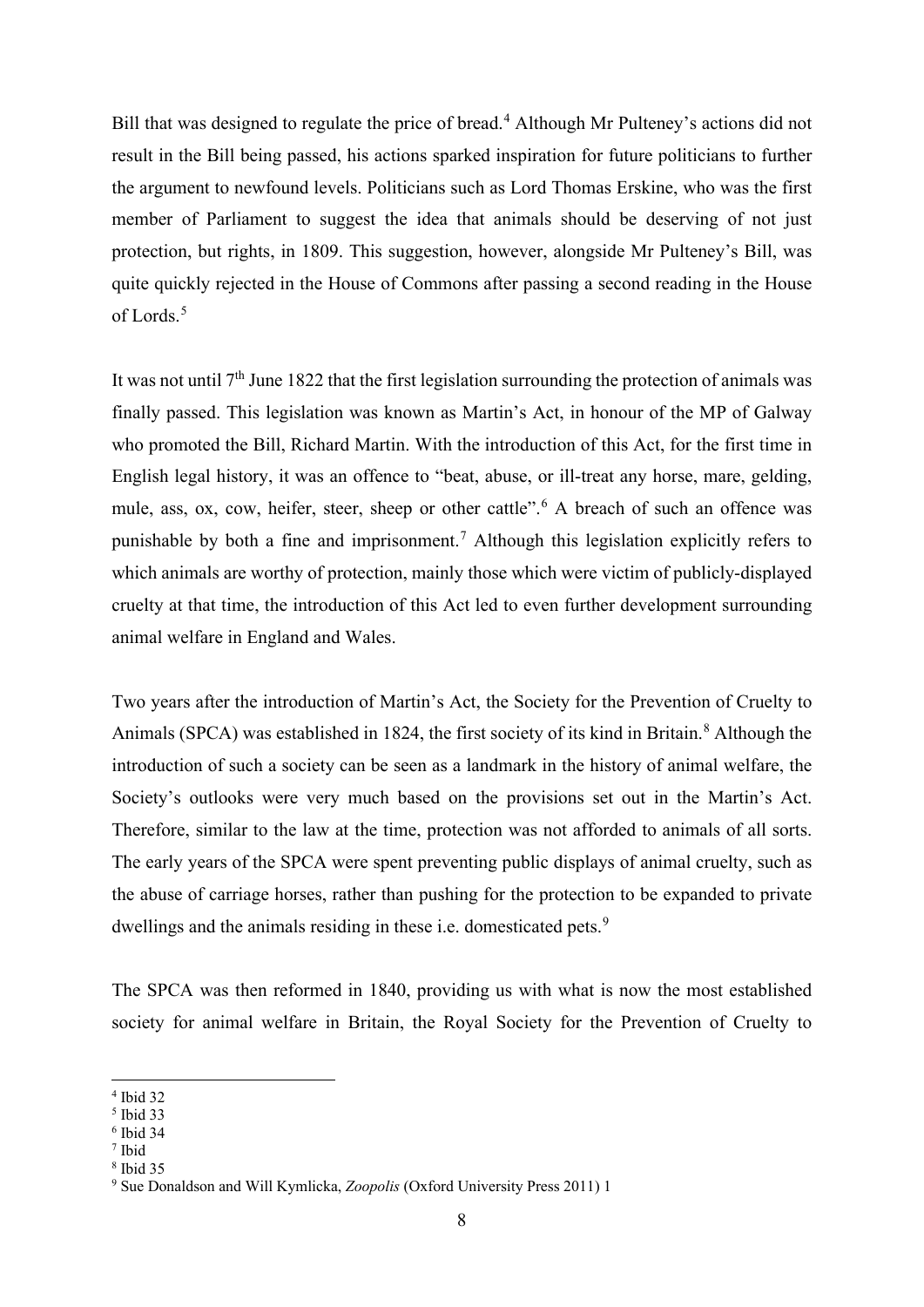Animals (RSPCA).<sup>[10](#page-8-0)</sup> However, even with the introduction of this newly-branded society, the scope of animals that were worthy of protection remained the same. The RSPCA, for years to come, enforced a strange form of 'see no evil, hear no evil, speak no evil' in an attempt to prevent humans from witnessing acts of animal abuse in public, rather than preventing the abuse of animals altogether.<sup>[11](#page-8-1)</sup> It wasn't until the early 1900s that this focus was changed and the RSPCA moved away from protection of only farm animals, to focus on the protection of both domesticated and wild animals. However, this movement was more of a mirroring of the previous movement, as although wild and domesticated animals were now at the forefront of their work, the protection of farm animals had taken a retrograde step, damaging the public awareness of such issues and their importance.

This has thankfully come to an end in the past few decades with the RSPCA's activities, once again, returning to the farming industry, with this prevalence, possibly, being instigated by the rise of intensive farming practices that occurred post World War II in an attempt to spike food production around the UK.[12](#page-8-2)

Importantly, they have also expanded their focus on other issues such as the use of animals in lab testing and experiments, hunting, the use of animals in circuses and the treatment of animals in zoos. It is encouraging to note that the RSPCA has managed to incorporate all these additional areas without causing detriment to the protection they have continued to provide for domesticated and wild animals, therefore, proving themselves as the most essential society in the history of animal welfare and its development within England over the past two centuries<sup>[13](#page-8-3)</sup>.

The essential work that the RSPCA undertake in their fight against animal cruelty is aided by current legislative measures in place within the UK. Although previous discussion has outlined the history of legal innovation, the statutes and Bills mentioned prior are not currently circulating today. Instead, the RSPCA base the majority of their prosecutions on offences under the Animal Welfare Act 2006 and rely on the robustness of this Act to ensure the correct sanctions are placed on those individuals who breach these provisions. These sanctions, as will

<span id="page-8-1"></span><span id="page-8-0"></span><sup>&</sup>lt;sup>10</sup> Hilda Kean, *Animal Rights: Political and Social Change in Britain since 1800* (Reaktion Books Ltd 1988) 35 <sup>11</sup> Peter Singer, *Animal Liberation* (First Published 1990, Pimlico 1995) 218

<span id="page-8-2"></span><sup>&</sup>lt;sup>12</sup> Abigail Woods, 'From Cruelty to Welfare: The Emergence of Farm Animal Welfare in Britain, 1964-1971' [2012] 36:1 *Endeavour* 14, 17

<span id="page-8-3"></span><sup>13</sup> Peter Singer, *Animal Liberation* (First Published 1990, Pimlico 1995) 219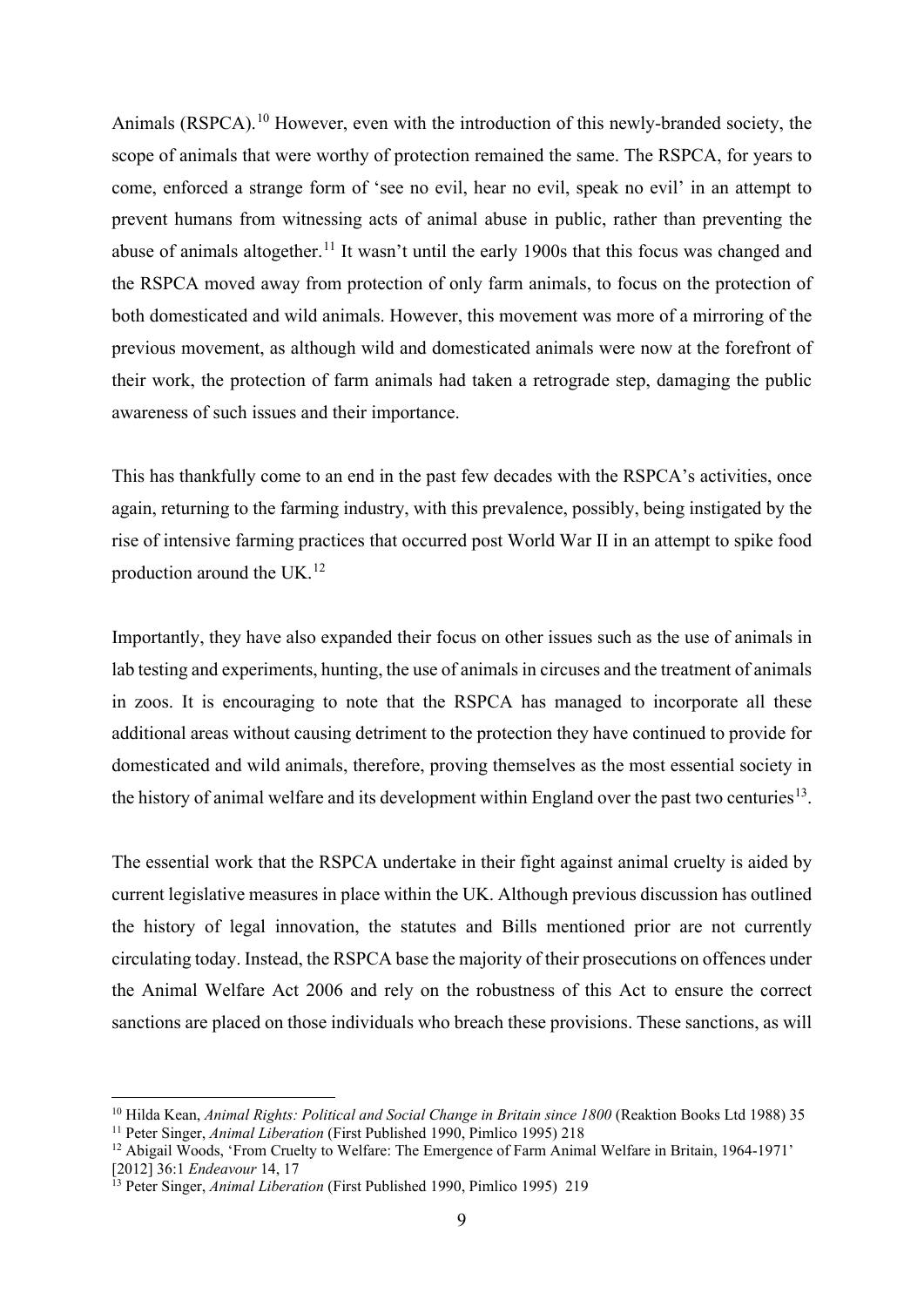be discussed in subsequent chapters, are, unfortunately, not as robust as they could be and are, therefore, leaving vulnerable animals in danger of abuse.

Nevertheless, it is clear that the basic relationship that humans hold with animals is partially lacking. Whether this be the use of animals in agriculture or the testing on animals for medical advances, animals are continually being abused for the 'benefit' of human gain. This abusive relationship has been described by some theorists as an "external Treblinka" and unfortunately, a relationship that is showing no signs of changing.<sup>[14](#page-9-1)</sup>

### <span id="page-9-0"></span>**Why Animal Suffering Matters**

Firstly, it is important to clarify what is meant by the term suffering. This term has many definitions that may be relevant, however, the most common of these is the association of physical pain with suffering. As much as physical pain can go hand in hand with suffering, it must be made clear that suffering can exist in many different forms, not just that of a physical nature.<sup>[15](#page-9-2)</sup> The suffering an animal may endure as a result of stimuli could amount to mental suffering such as anxiety, stress and terror, rather than the physical feeling of pain.<sup>[16](#page-9-3)</sup> Therefore, suffering can broadly be defined as "harm that an animal experiences characterised as a deficiency in (or negative aspect of) that animal's well-being."<sup>[17](#page-9-4)</sup>

In modern society it is generally believed that most humans would refrain from imposing or witnessing such suffering on another human, whether the suffering was of a mental or physical nature.<sup>[18](#page-9-5)</sup> However, being in a position to extend the prevention of suffering to animals will only be possible once humans are educated on the similarities they have, especially in infancy, with their animal counterparts.<sup>[19](#page-9-6)</sup>

It is unfortunate that animal suffering, especially in Western society, is generally accepted as a result of human arrogance or selfishness. This acceptance is demonstrated daily throughout the global farming industry. Here, animals are viewed as part of the production line, another

<span id="page-9-1"></span><sup>14</sup> Sue Donaldson and Will Kymlicka, *Zoopolis* (Oxford University Press 2011) 2

<span id="page-9-2"></span><sup>&</sup>lt;sup>15</sup> Animal Welfare Act 2006, s 62

<span id="page-9-3"></span><sup>16</sup> Andrew Linzey, *Why Animal Suffering Matters* (Oxford University Press 2009) 10

<span id="page-9-4"></span> $17$  Ibid

 $18$  Ibid 1

<span id="page-9-6"></span><span id="page-9-5"></span><sup>19</sup> Ibid 4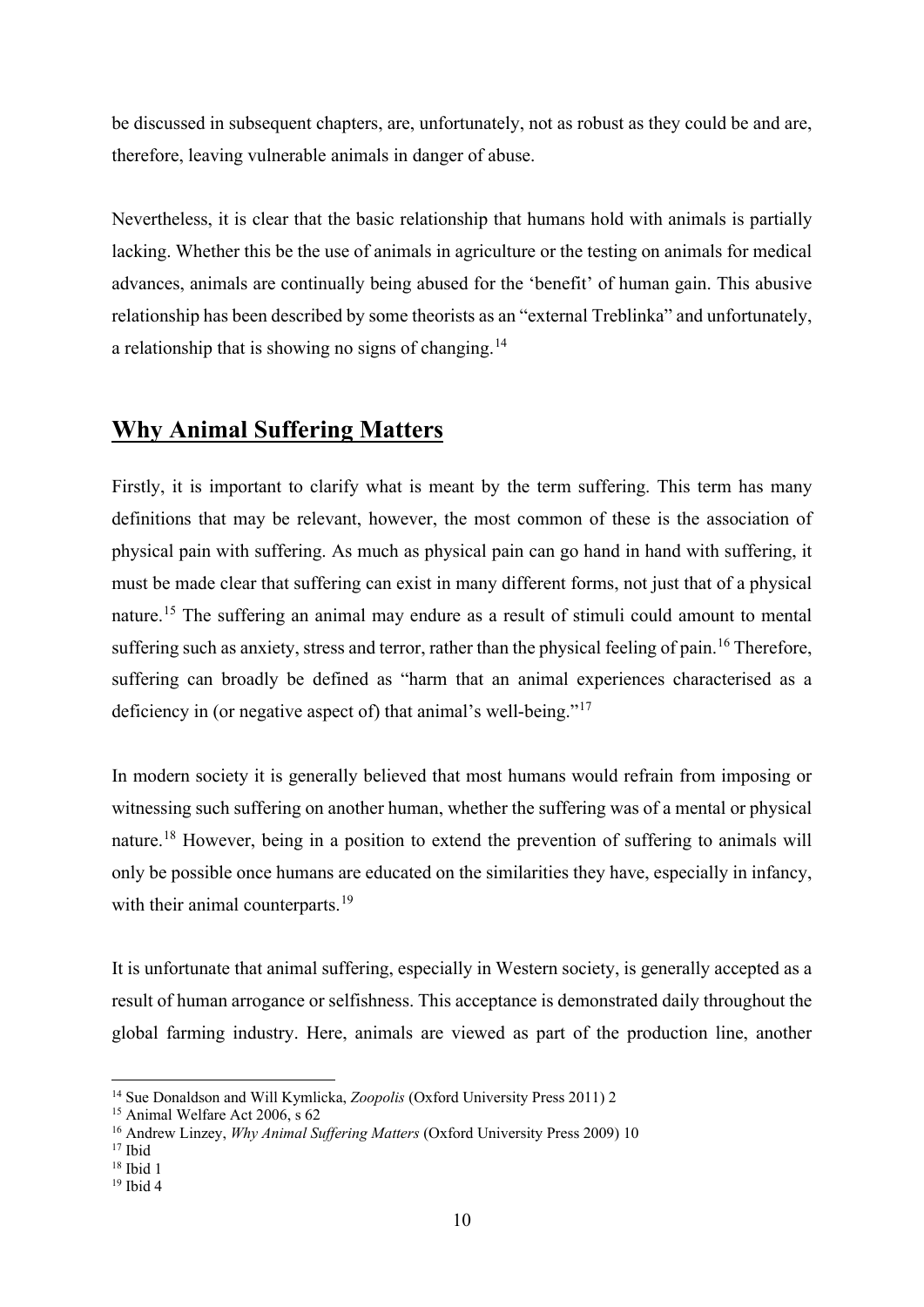essential cog in the process of providing humans with food. Simply viewing animals as 'things' rather than living beings, as coined by *Gary Francione*, is known a 'moral schizophrenia'.<sup>[20](#page-10-0)</sup> An ideal that has been enshrined in human nature, dating as far back as the seventeenth century where *René Descartes* "likened animals to "automatons, or moving machines".<sup>[21](#page-10-1)</sup>

As mentioned though, the sad truth is, this archaic view is still prominent today, with much of this 'moral schizophrenia', similar to the one outlined above, being justified by fallacious arguments and justifications. Whether it be the proposition that we "need" meat to survive in response to the suggestion of a plant-based diet, or the argument that animals simply aren't as "aware" as humans are to their surroundings. For the purpose of this dissertation, it is the latter of these propositions which needs clarified in order to reinforce the argument that animal suffering really does matter.

The awareness animals have of their surroundings, from a philosophical perspective anyway, relates more to an animal's ability to feel, rather than their instinctive ability to hunt prey or detect predators. This is why it is more commonly put forward that animals lack the 'sentience' that humans do. Despite this label, even in the field, this definition of 'sentience' is contested and therefore carries with it some ambiguity. Some dictionaries define it as "sense perception", however, the majority of philosophers and animal advocates use the term to "denote the capacity for suffering... pain and pleasure".<sup>[22](#page-10-2)</sup> Therefore, in other words, the quality of being able to experience feelings. It is true that humans are social animals and therefore experience feelings and concepts that other animals may never even consider within their lifetime, such as "the angst relating to whether life is worth living or the concept of death at all".<sup>[23](#page-10-3)</sup> However, importantly, these feelings are only prevalent in adult humans and are developed later in life. Therefore, starving a being of the protection against suffering, purely because they cannot experience these feelings seems somewhat perverse. It may not just be animals that cannot experience these feelings of sentience; surely infant humans and individuals with specific disabilities lack this function also. Yet it would be inconceivable to accept such suffering to

<span id="page-10-0"></span><sup>&</sup>lt;sup>20</sup> Gary L Francione, 'Animals – Property or Persons?' in Cass R Sunstein and Martha C Nussbaum (eds), *Animal Rights: Current Debates and New Directions* (OUP 2004) 108

<span id="page-10-1"></span> $21$  Ibid  $110$ 

<span id="page-10-2"></span><sup>22</sup> Andrew Linzey, *Why Animal Suffering Matters* (Oxford University Press 2009) 47

<span id="page-10-3"></span><sup>23</sup> Ibid 31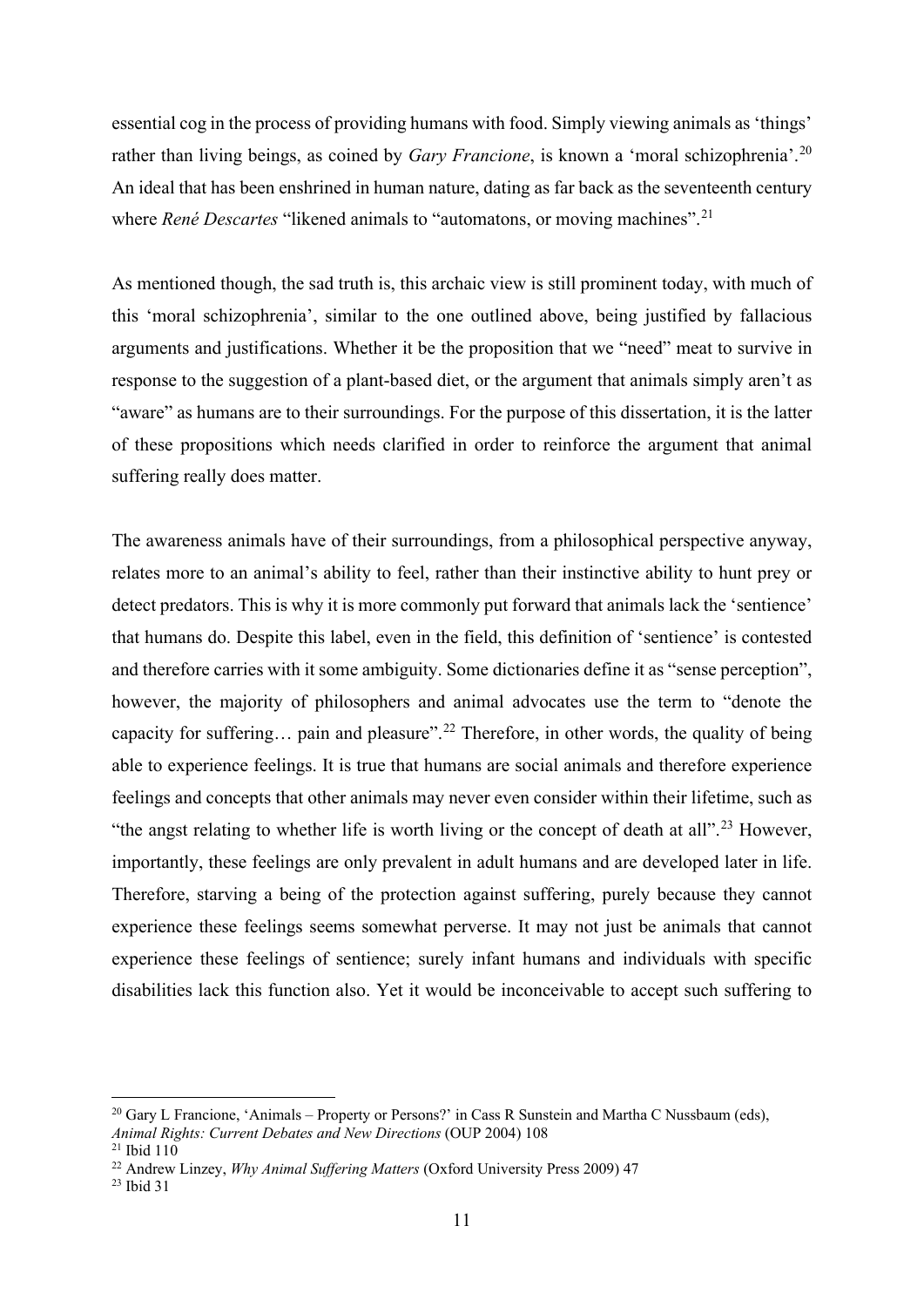these groups. This distinction is known, and discussed further below, as the "argument from marginal cases" and is a well-renowned contradiction to the "sentience" theory above.<sup>[24](#page-11-0)</sup>

Andrew Linzey, a leader in the animal rights movement, put forward a test case relating to this very point. He imagined a scenario in which you were staying at your old friends' house; an older, wiser philosopher than yourself. Throughout the night you were woken by the sounds of screaming and consequently went to investigate the origin of this noise. Upon investigation you found your friend beating his young infant child, of no more than one year old. Instead of forcibly protesting against the matter, you instead spark a debate with your friend, as he is a philosopher himself. You ask for the reasoning behind such action and demonstrate your objection to such a breach of morality. However, your friend justifies his actions as him having more superior interests than his infant son and how his son lacks the intelligence and awareness to experience the amount of suffering that an adult can including a lack of angst surrounding the concept of death. Your friend goes on to state further that with the absence of language, there is no way of determining whether the groans and cries heard are in fact from suffering or just a "gurgling of his stomach".<sup>[25](#page-11-1)</sup> Furthermore, and to finalise, your friend states that a living being without an adult level of human intelligence and responsibility cannot have moral rights, and therefore, his actions are just. [26](#page-11-2)

Although this scenario is perhaps quite extreme, it is once again clear that any normal human would object to such treatment of another human, especially an infant. However, on further inspection, the similarities of such a case and the way humans treat animals is uncanny. Yes, it is true that animals lack the capability to communicate with our created languages and they obviously have nowhere near as much social responsibility as we do as adults. However, they are not absent of these factors altogether. They too have ways in which they communicate, and responsibilities of their own, similar to the way in which infant humans do.<sup>[27](#page-11-3)</sup> It is arguable, in fact, that animals bear greater responsibilities than that of a human infant, but this lack of responsibility on the side of the infant does not void its entitlement to rights. It is, therefore, remarkably clear why animal suffering matters. Animal suffering matters, just as infant and

<span id="page-11-0"></span><sup>&</sup>lt;sup>24</sup> Elizabeth Anderson, 'Animal Rights and the Values of Nonhuman Life' in Cass R Sunstein and Martha C Nussbaum (eds), *Animal Rights: Current Debates and New Directions* (OUP 2004) 277, 280

<span id="page-11-1"></span><sup>25</sup> Andrew Linzey, *Why Animal Suffering Matters* (Oxford University Press 2009) 31

<span id="page-11-2"></span><sup>26</sup> Ibid 30, 31

<span id="page-11-3"></span><sup>&</sup>lt;sup>27</sup> Richard L Jr Cupp, 'Litigating Nonhuman Animal Legal Personhood' (2018) 50 Tex Tech L Rev 573, 585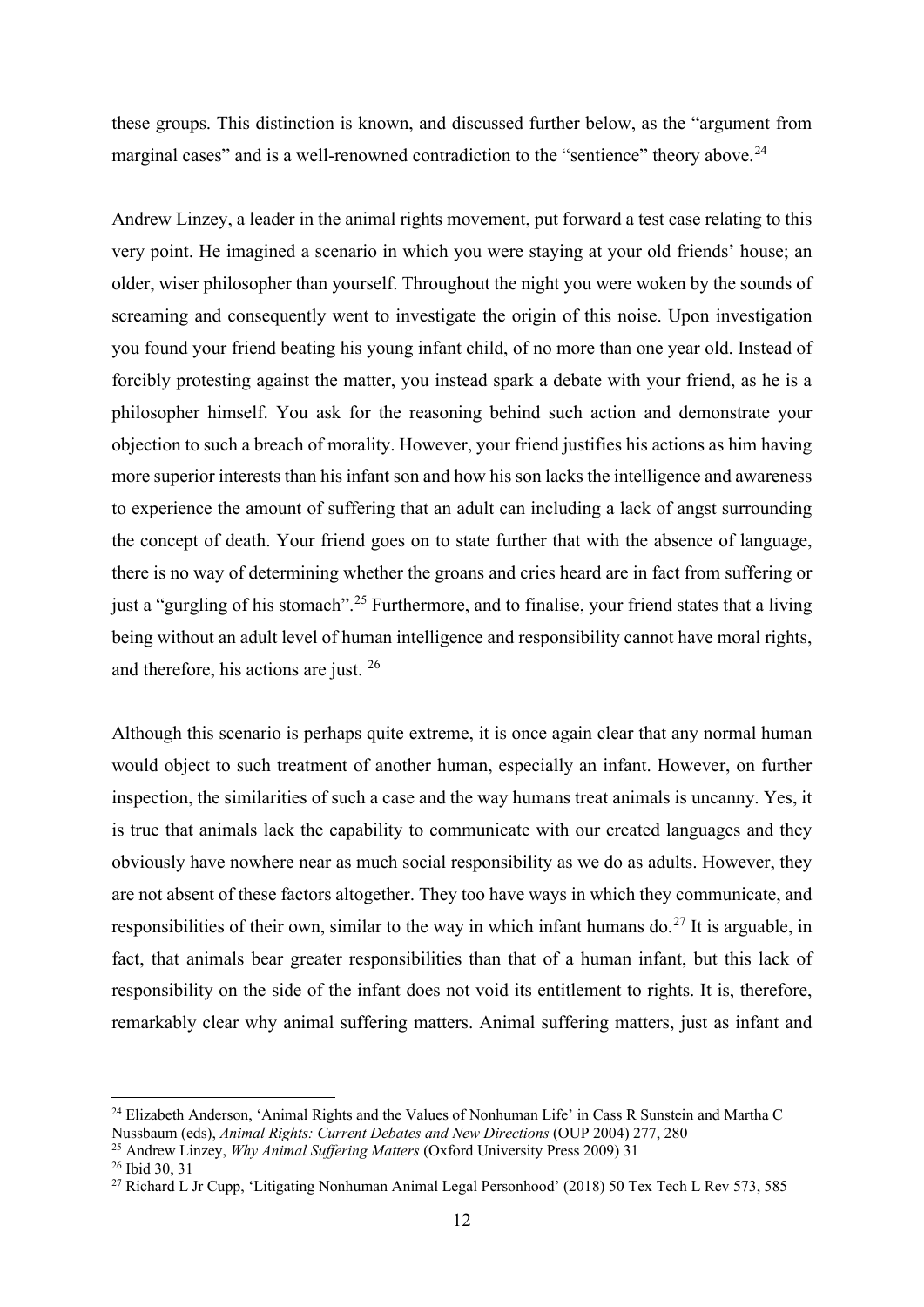vulnerable humans' suffering matters, and drawing a distinction between the two is flawed. All are living creatures inhabiting the same environment, each striving for the same goal, survival.

### <span id="page-12-0"></span>**Common Theories and Why They are Failing**

Regardless of the abusive relationship that humans hold with animals, theorists are constantly striving to change society's outlook on animals for the better, in their quest for a fairer world for animals. It is safe to say that these theories, that have been created, innovated, and expanded throughout the centuries, have made greater advances than the changes observed in England's legal or political systems. However, a theory is worth nothing without proper implementation. A theory is properly executed when it evokes a change in society's outlook on a wider scale than what is being observed in modern times.

There are many theories currently in circulation, but this chapter will concentrate on the most common in use and offer analyses of why these theories are failing, shedding light on the changes required, to fully expand the protection of animals to a new level. The majority of humans will not relate their views to a particular 'theory' but would more commonly refer to their views as 'morals', or in this case 'moral frameworks'. As one could imagine, there are endless possibilities when trying to compile various individuals' morals into one generic formula. However, it is safe, for the purposes of animal welfare debates, to assume there are three 'basic moral frameworks' that are observed in modern society, with each of these frameworks potentially bearing similarities to wider used philosophical theories.<sup>[28](#page-12-1)</sup>

The first of these frameworks is a concept referred to as the 'welfarist' approach. This is the framework that is most widely observed or associated with most members of society. This framework acknowledges that the majority of humans accept that animal welfare matters, but it does not rank highly on their agenda.<sup>[29](#page-12-2)</sup> Therefore, they believe that, from a moral perspective, human beings stand above animals in the hierarchy. This belief, in philosophy, is known as speciesism – a "prejudice or attitude of bias in favour of the interest of members of one's own species and against those of members of other species".<sup>[30](#page-12-3)</sup>

<span id="page-12-1"></span> $28$  Ibid 3

<span id="page-12-2"></span> $29$  Ibid

<span id="page-12-3"></span><sup>30</sup> Peter Singer, *Animal Liberation* (First Published 1990, Pimlico 1995) 6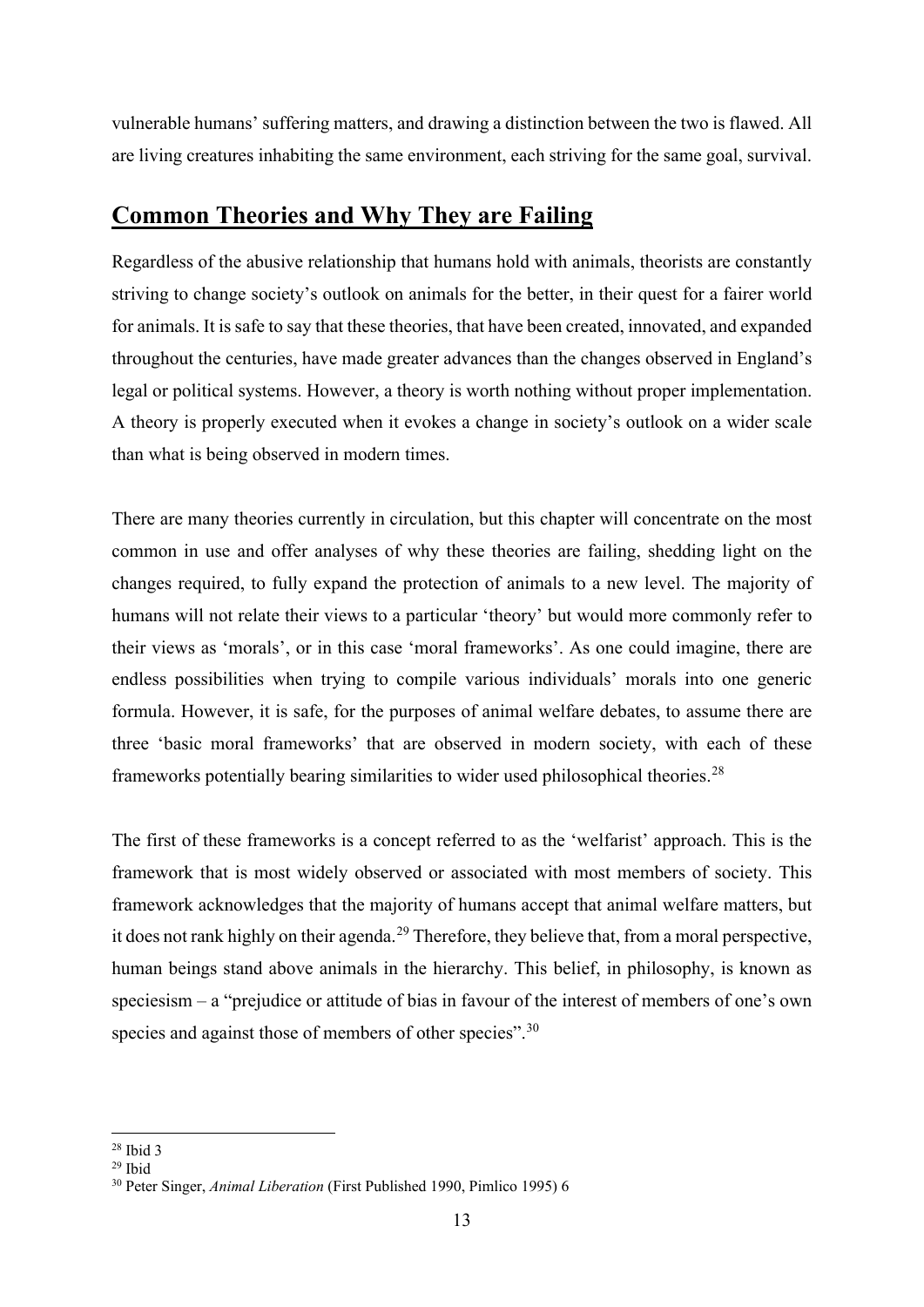The second of the proposed frameworks is known as the 'ecological' approach. This approach, in general, provides more protection to animals than would be observed under a 'welfarist' approach. The 'ecological' approach focuses on the health of ecosystems as a whole, rather than the protection of individual animals or species themselves. It does, therefore, protect animals from a wide range of human practices that have a negative impact on both animals and their ecosystems. Such protections range from the prevention of habitat destruction to limiting the polluting and carbon-generating effects of, for example, factory farming. Besides this broader application, the approach does not serve as blanket protection for animals as a whole. This is due to situations that may occur that would involve the killing of animals to preserve the health of the ecosystem as a whole, such as: sustainable hunting, livestock farming or the culling of invasive or overpopulated species.<sup>[31](#page-13-0)</sup>

The final of the proposed frameworks is known as the 'basic rights' approach or animal rights theory (ART). This is the approach that the majority of animal welfare advocates and societies adopt in the fight for improving the standards humans impose on animals. The theory revolves around the idea that animals, like humans, should be seen as possessing certain rights under law. Rights that are referred to as inviolable, in the sense that they should never be broken, infringed or dishonoured. These rights could be observed as an extension of the statutory human rights enshrined in law, with such an extension contributing to the overall concept of moral equality.<sup>[32](#page-13-1)</sup> It is the ART's intentions that animals will one day benefit from the inviolable rights available to humans. These rights include, but are not exhaustive to, the right to life, "the right not to be tortured, imprisoned, subjected to medical experimentation, forcibly separated from their families or culled".<sup>[33](#page-13-2)</sup> It is the concept that these rights should be mutually exclusive for both animals and humans and not just limited to the protection of humans under statute. It is this theory that has been relied upon by animal welfare societies and advocates for decades, however, no real change has been observed in relation to animals' protection. This being said, there are some potential reasons for this failure.

One of the reasons for ART failing is as a result of individuals holding a different perspective to how animals should be treated. For example, an individual who is party to the major moral approach outlined above (the 'welfarist' approach) is unlikely to agree with the suggestions put

<sup>31</sup> Sue Donaldson and Will Kymlicka, *Zoopolis* (Oxford University Press 2011) 3

<span id="page-13-1"></span><span id="page-13-0"></span><sup>32</sup> Ibid 4

<span id="page-13-2"></span><sup>33</sup> Ibid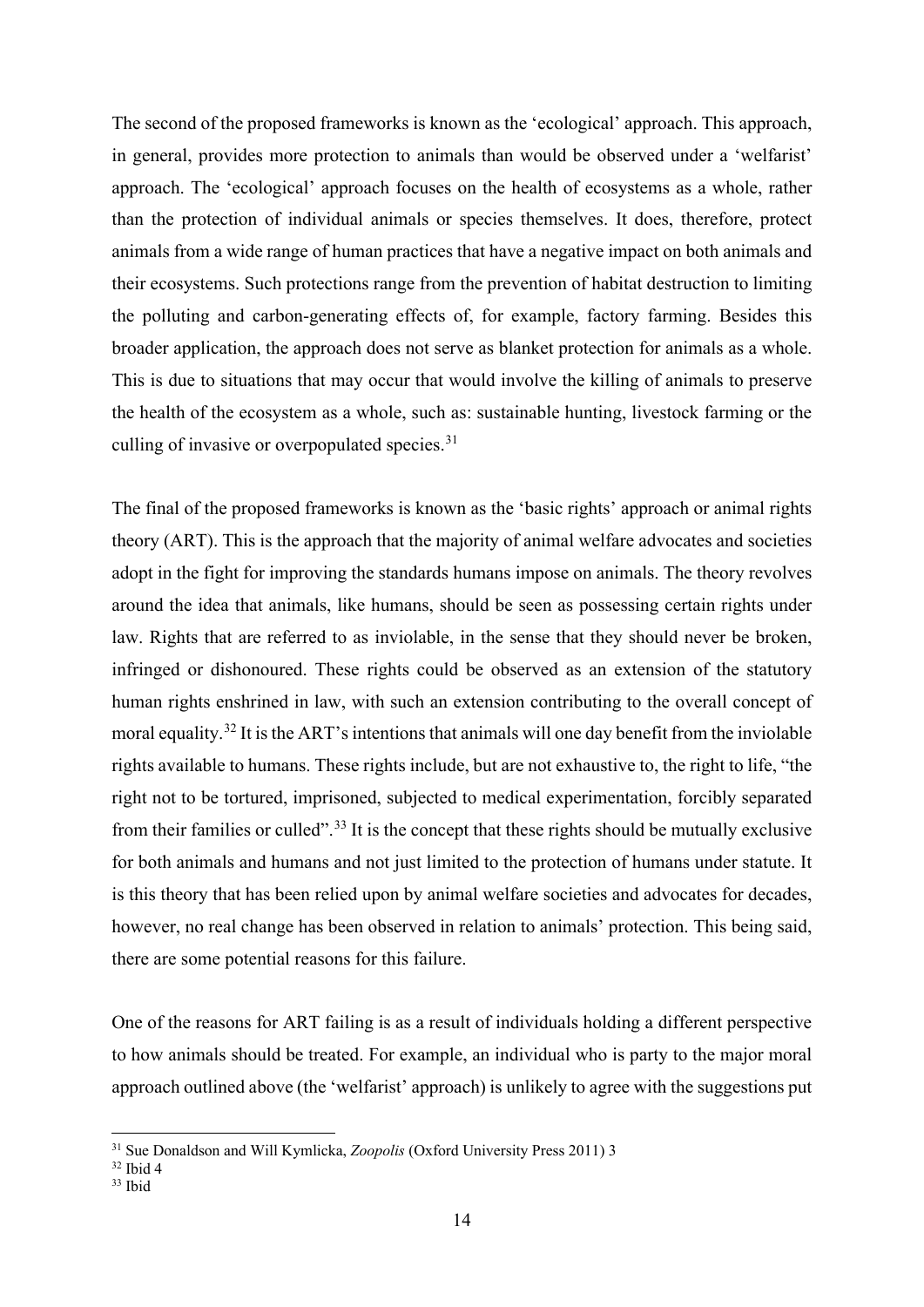forward by a supporter of ART. But why is it seemingly the case that the majority of society are a supporter of this 'welfarist' approach and not ART?

The answer to this question once again falls to the philosophy of speciesism and the development of this philosophy in Western culture. Western culture has, for centuries, operated on the premise that animals are lower than humans on some 'cosmic moral hierarchy'.<sup>[34](#page-14-0)</sup> It is this operation that has been engrained into humans from the lowest of ages, even if such manipulation is done so unconsciously. This hierarchy is especially prevalent within the agricultural industry; however, such hierarchy could be extended to the domestication of household pets or the dominion over wild animals also.

Relating specifically to the agricultural industry, this manipulation relates to the tainted picture presented to children from an early age surrounding the welfare and treatment of animals in agriculture. Whether this be the stuffed animals they are given as gifts in the appearance of bears or lions rather than that of pigs or cows, or the books they are read before bed by their parents. Books such as 'Farm Animals' which presents a child with the construed image that farm animals are happily surrounded by their young without a cage, shed or stall in sight and that all pigs have to do is "enjoy a good meal, then roll in the mud and let out a good squeal".[35](#page-14-1) Further to this, other books which portray a similar message show agricultural animals benefiting from "rural simplicity" and that animals run freely with their young in orchards and fields. It is no surprise, therefore, that with this image children develop the concept of speciesism in later life. That they develop the belief that animals "must" die to provide for humans, as they have lived a happy and suffering-free life up until that exact point.<sup>[36](#page-14-2)</sup> An ideal that consequently extends to the dominance over all animals, regardless of their species or origin.

It is important to note that society is not purely reliant on a 'welfarist' approach due to speciesism, but their direction may be reinforced by the failings observed with ART itself. The societies and individuals that enforce ART mainly focus on negative rights such as the right not to be owned, confined, tortured, or separated from one's family, rather than the duties owed

<span id="page-14-0"></span><sup>34</sup> Sue Donaldson and Will Kymlicka, *Zoopolis* (Oxford University Press 2011) 5

<span id="page-14-1"></span><sup>35</sup> Peter Singer, *Animal Liberation* (First Published 1990, Pimlico 1995) 215

<span id="page-14-2"></span><sup>36</sup> Ibid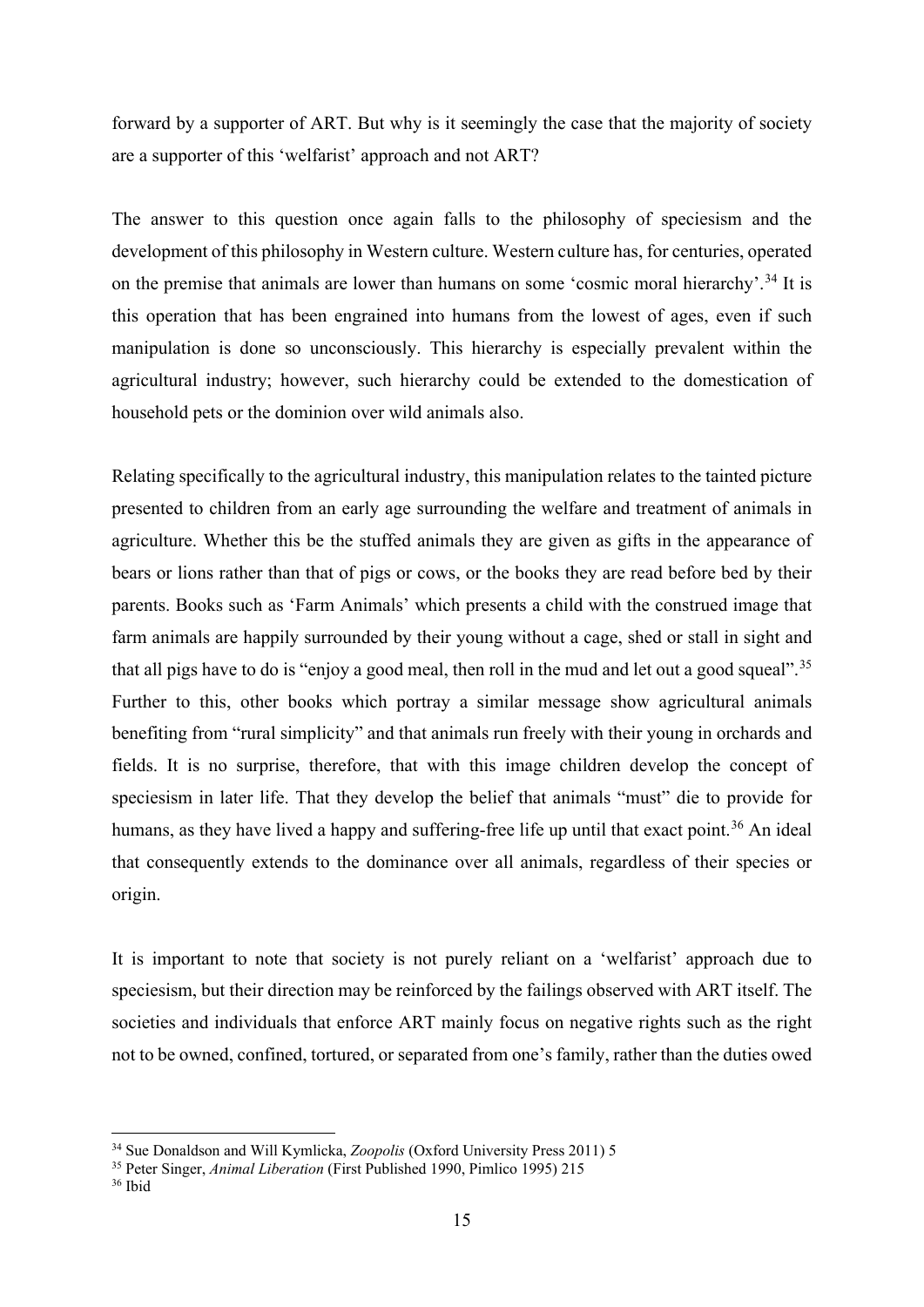to animals.<sup>[37](#page-15-1)</sup> Although these are rights that animals should benefit from, providing society with relational duties they must adhere to, would allow for the development of respect between humans and animals. These relational duties would relate to a human's obligation to respects animals' habitats, their obligation to rescue animals who are unintentionally harmed by human activities or their obligation to care for the animals who, either by domestication or another way, have become dependent on them.<sup>[38](#page-15-2)</sup> The enforcement of these relational duties and the development of respect thereof will in turn aid the protection of animals against the negative rights mentioned above.

Without a change of direction on the enforcement of these duties, or a change of the theory altogether, society will remain trapped in their current ways, with no further developments occurring as a result of this. However, it appears that one theory regarding this matter is being developed. A theory with the potential for a real change in society's outlook, this theory is the theory of 'citizenship'.

### <span id="page-15-0"></span>**New Directions: Citizenship**

The theory of citizenship has been developed in acknowledgement of the potentially defective theories available currently, with the intention of providing a new moral framework. This framework works on connecting the treatment of animals to the fundamental principles of democratic justice and human rights.<sup>[39](#page-15-3)</sup> The theory not only draws reference to these principles, but it does so by acknowledging the complicated relationship humans hold with their animal counterparts. Co-existence is required to further the development of animal protection worldwide and this theory could act as an underlying framework for this development.

The theory, quite obviously, focusses on the idea that animals should be issued with citizenship of some sort, depending on their status in society. The application of this theory to animals is logical because it is the same system that is afforded to humans from various countries around the world. Humans are residents to their own distinct societies and countries, to which they are deemed citizens of. Then you have co-citizens and visitors to specific countries who are afforded these titles as a result of their residence. It is the current stance, in human society, that citizens of a country are afforded more rights in general than that of co-citizens or visitors to

<span id="page-15-1"></span><sup>&</sup>lt;sup>37</sup> Sue Donaldson and Will Kymlicka, *Zoopolis* (Oxford University Press 2011) 6<sup>38</sup> Ibid

<span id="page-15-2"></span>

<span id="page-15-3"></span> $39$  Ibid 3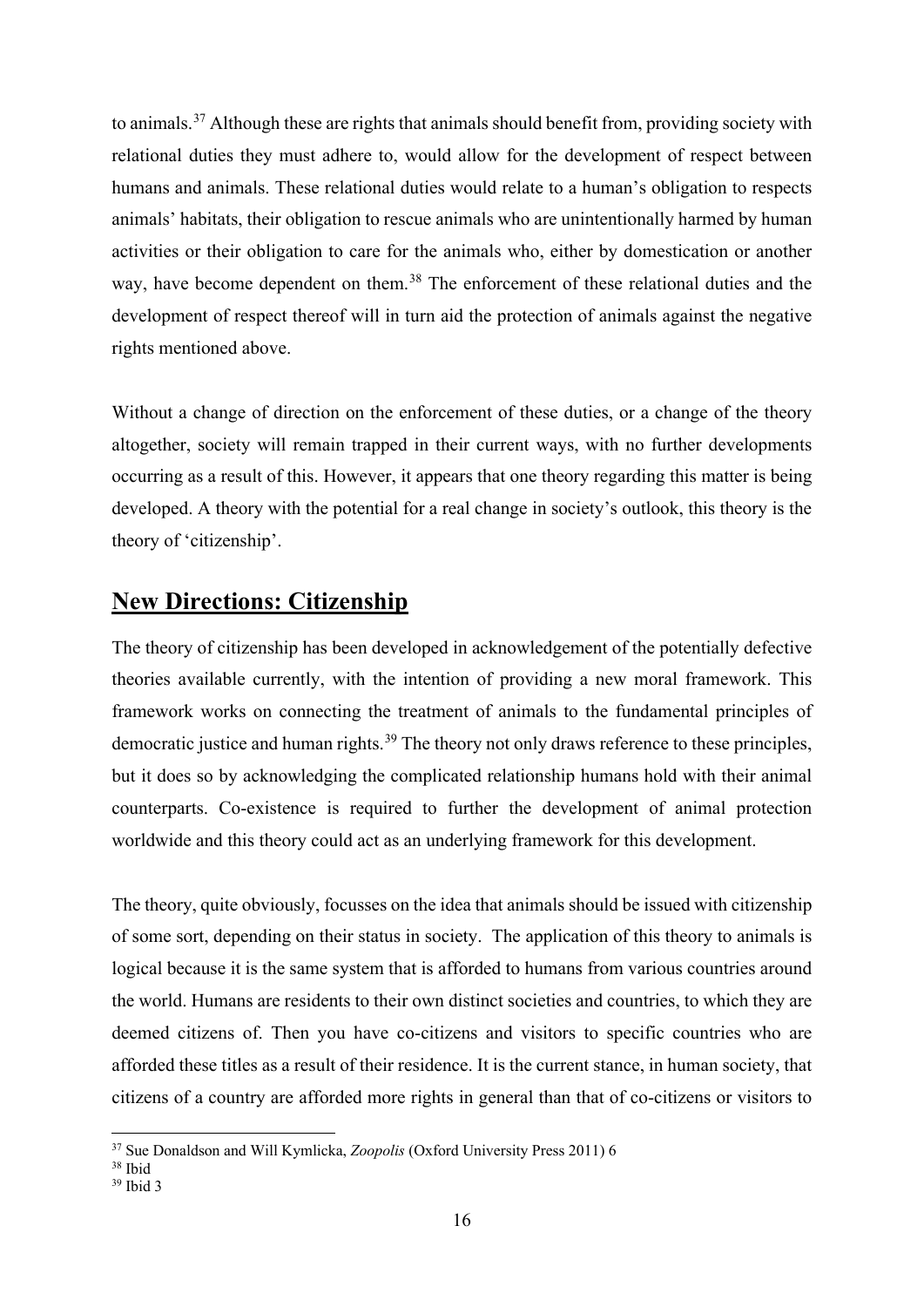that specific country. However, all parties benefit from fundamental rights that cannot be breached, regardless of title or status. Citizenship theory suggests that this malleable approach to rights should not only be imposed on humans, but animals also.<sup>[40](#page-16-0)</sup>

Applying this theory, animals which would be afforded full citizenship, similar to those humans who are nationals to their country, would be animals that have been domesticated by or for the use of humans. This would be the most just and moral option because their domestication is a product of selective breeding over generations by humans, similar to the human creation of borders and nations centuries ago.<sup>[41](#page-16-1)</sup> With these animals being essentially forced into their living by humans as their 'masters', they should be provided with the relevant protection in light of this. The protection of those we bring into the world is an ongoing responsibility and is one that cannot be derogated from if and when we please. Parents, who bring their child into the world, do so for life. This innate social responsibility should be extended to the animals we bring into our lives also, as they are dependent on our care and nurture on the same level as an infant. Parental neglection of a child would be frowned upon in society and so should that of an animal companion.

Moving on from the idea of full citizenship, there are a minority of individuals who reside in their chosen country and are subject to that country's governance, but who are not afforded citizenship. This would relate to what is known as 'denizens', which is normally the term used to refer to migrant workers or refugees of a country.<sup>[42](#page-16-2)</sup> Similar to the human equivalent, animals that bear the same characteristics of these minorities should be afforded a similar level of rights. These rights would be protected under the fundamental rights but would not include the granting of all the rights observed by full citizens, such as the right to vote. Animals in this category would relate to opportunistic animals such as foxes, rats and pigeons (or any other scavenging animal relevant).<sup>[43](#page-16-3)</sup> Finally, under the theory, a third level of rights would be afforded to animals which, from a human analogy, reside in different countries or colonies. This is particularly relevant to wild animals who reside in their own territory but are still vulnerable to human invasion and colonisation such as deer, badgers, and wild rabbits.<sup>[44](#page-16-4)</sup>

<span id="page-16-1"></span> $41$  Ibid 14

<sup>43</sup> Ibid 14

<span id="page-16-0"></span><sup>40</sup> Ibid 13

<span id="page-16-2"></span> $42$  Ibid 13

<span id="page-16-4"></span><span id="page-16-3"></span><sup>44</sup> Ibid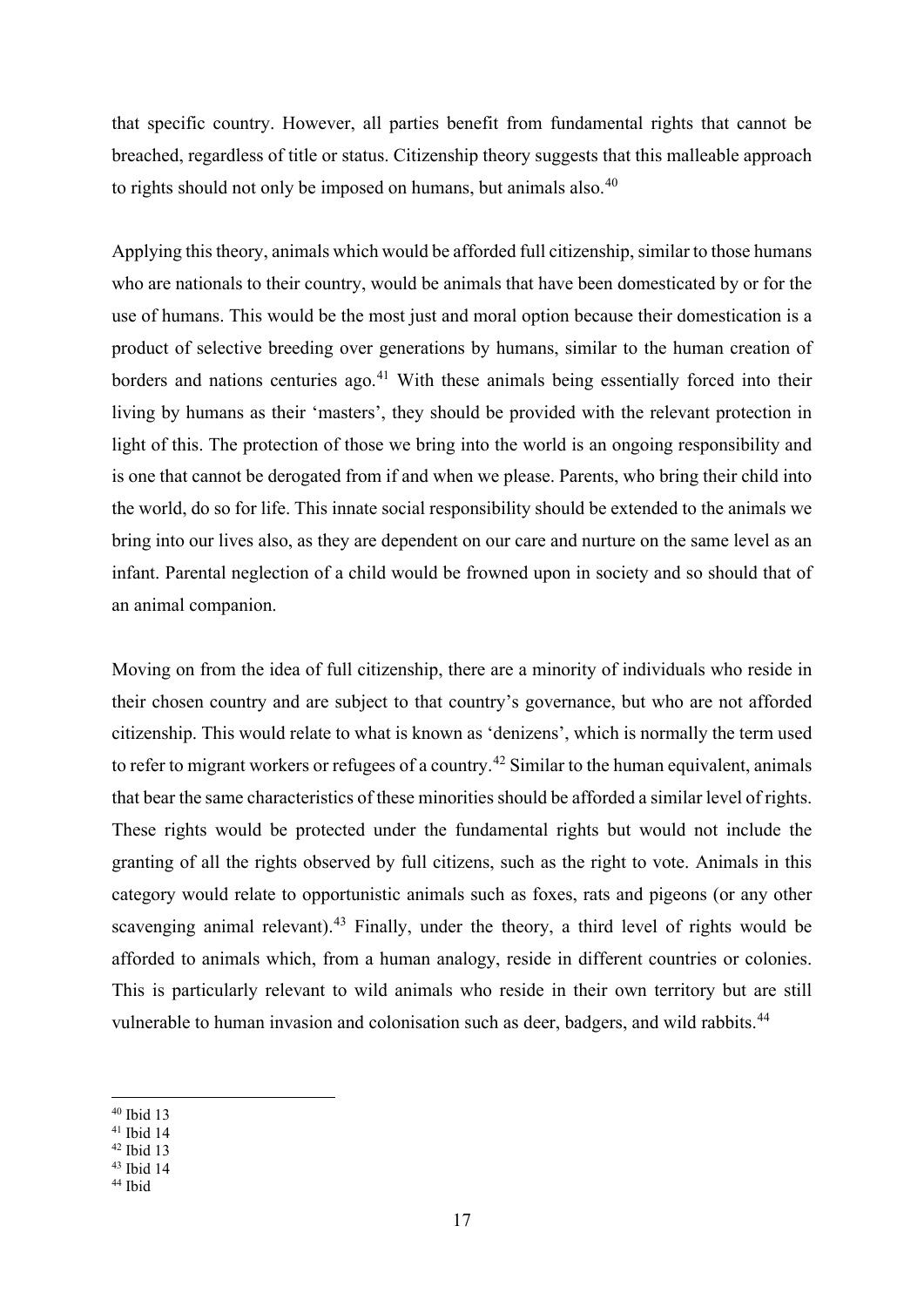With the other theories available for the fight against animal cruelty, such as the 'welfarist' approach and the ART theory falling short of the protection required, the Citizenship theory provides a new, more formatted structure. After all, although it may sound extreme, the ideas behind Citizenship theory have proved essential in combatting the worst forms of austerity humankind has ever seen.

Although racism and the horrors that run alongside it are not totally eradicated in modern society, the granting of citizenship has aided the fight against racism around the world. In the United States Constitution, the *14th Amendment* allows for "all persons born or naturalized in the United States… [to be] citizens of the United States and of the State wherein they reside".<sup>[45](#page-17-0)</sup> This ratification of this amendment in 1868 allowed for African-Americans to be "emancipated from slavery, [representing] a turning point in the country's history".[46](#page-17-1) Therefore, the granting of citizenship provided rights to these individuals, such as the *15th Amendment's* right to vote.[47](#page-17-2) This application of what is essentially the backbone of the Citizenship theory shows how change can be successfully achieved. This is not just down to the success imposing citizenship has had in the past, but the familiarity humans have with imposing such measures. Of course, it may seem abnormal to provide animals with rights now, however, it is abnormality that inspires change and change is what is needed.

However, even with this need for change, the Citizenship theory is not free of criticism. Firstly, it is suggested issues lie within the structure of the theory itself. It has been argued by academics that the categorisation of different animals and what rights they hold as a result of this could "deny outsiders their just entitlements, and [could] unfairly privilege the rights of insiders."[48](#page-17-3) With the current structure of the theory, domesticated animals would be deemed as 'citizens', therefore, affording them more rights than that of opportunistic animals or 'denizens'. Therefore, although the theory may work in practice by improving the overall welfare of the animals we commonly interact with, it may struggle to provide blanket protection to all animals of all categories. It is this potential limit on protection that has been raised as challenge to the theory.

<span id="page-17-0"></span><sup>45</sup> The Constitution of the United States of America 1789, Amend. XIV

<span id="page-17-1"></span><sup>46</sup> Dennis Parker, 'The 14th Amendment Was Intended to Achieve Racial Justice – And We Must Keep It That Way' (*American Civil Liberties Union,* 9 July 2018) < https://www.aclu.org/blog/racial-justice/race-andinequality-education/14th-amendment-was-intended-achieve-racial-justice > accessed 1 April 2020  $47$  The Constitution of the United States of America 1789, Amend. XV

<span id="page-17-2"></span>

<span id="page-17-3"></span><sup>48</sup> Alasdair Cochrane, 'Cosmozoopolis: The Case Against Group-Differentiated Animal Rights' *(University of Sheffield: Law, Ethics and Philosophy)* [2013] Vol. 1, 127-41, 135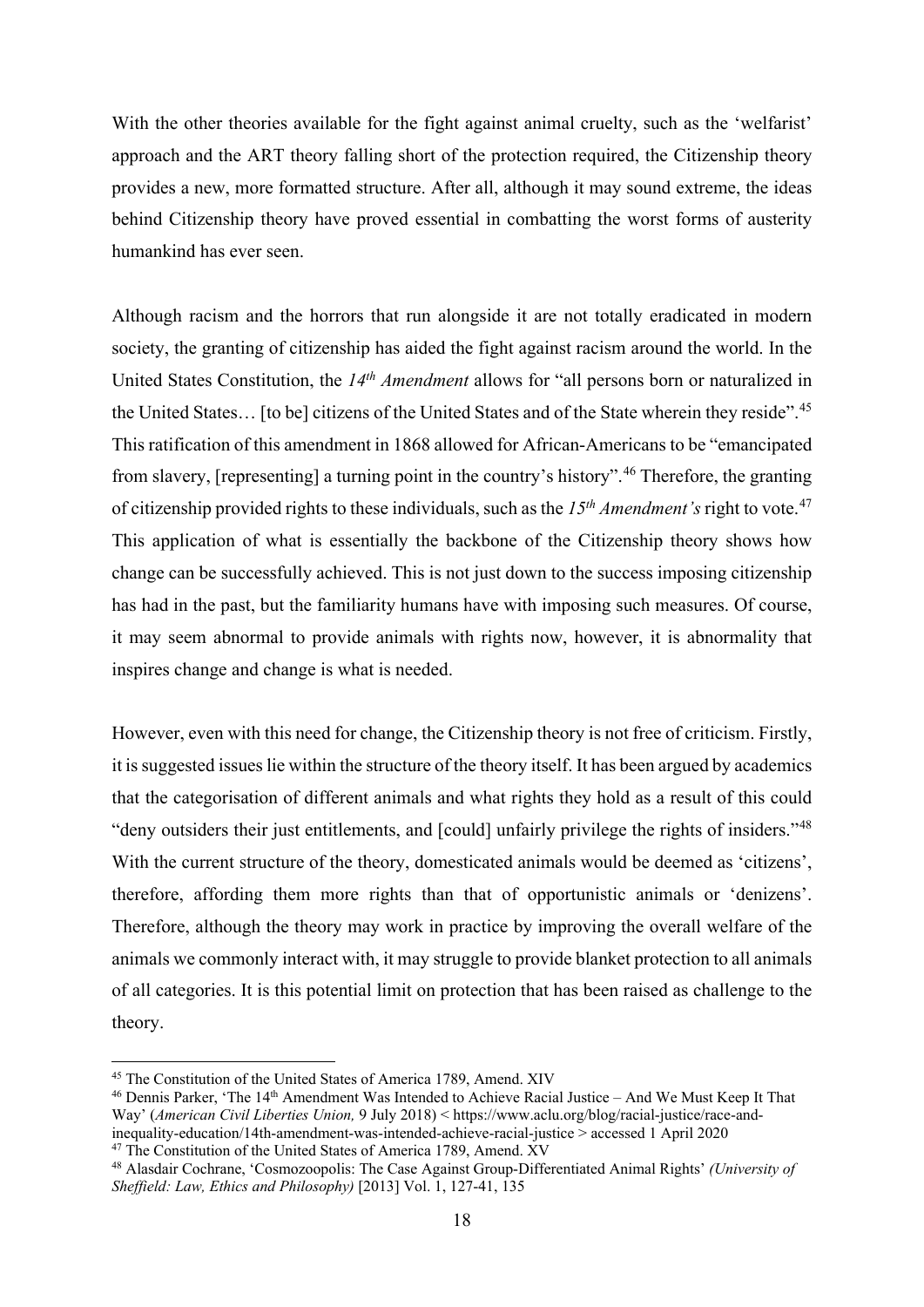Secondly, a further challenge relates to the political nature of the theory, more specifically the ability of an animal to democratically vote. These arguments, however, are fuelled by a misunderstanding of the term citizenship. Individuals must be made aware that citizenship relates to the allocation of "individuals to territories [and] to allocate membership in sovereign peoples" (as discussed above).[49](#page-18-1) It is not determined by a beings ability to politically vote, as, once again, infants are deemed as citizens but lack the capability to democratically vote.<sup>[50](#page-18-2)</sup> Therefore, restricting the definition of citizenship to this ability alone would exclude "large numbers of humans from citizenship rights" also.<sup>[51](#page-18-3)</sup> However, with this criticism in mind, it shows clarification is needed to the role in which imposing Citizenship theory on animals will have on their legal protection.

### <span id="page-18-0"></span>**Citizenship and Legal Protection**

For the purpose of this theory and its implication, it must be stressed, once again, that activists are not lobbying for animals to have rights that are fully equal to that of humans, such as a dog being given the right to vote or freedom of speech, as these rights would not be cohesive with the animals' characteristics. They are simply striving for transferable rights to be imposed on animals of all sorts, with these rights being variant of their specific title or residence in society.

The introduction of this style system would innovate the legal protection afforded to animals. Legal protection, similar to that of the Human Rights Act 1998, that would allow for fundamental rights to be imposed on animals. In application of this protection, domesticated animals would be afforded more rights, as citizens, than that of foxes and pigeons, as denizens. The balance of these rights, based on an animal's status would have to be clarified, however, the introduction of strict statutory inviolable rights will automatically increase public awareness to the issues observed in modern society. This combination of statutory control and public awareness could be the key to resolving the issues currently observed in our country and act as a template for reform for many more countries around the world.

<sup>49</sup> Sue Donaldson and Will Kymlicka, *Zoopolis* (Oxford University Press 2011) 61

<span id="page-18-2"></span><span id="page-18-1"></span><sup>50</sup> Ibid 57

<span id="page-18-3"></span><sup>51</sup> Ibid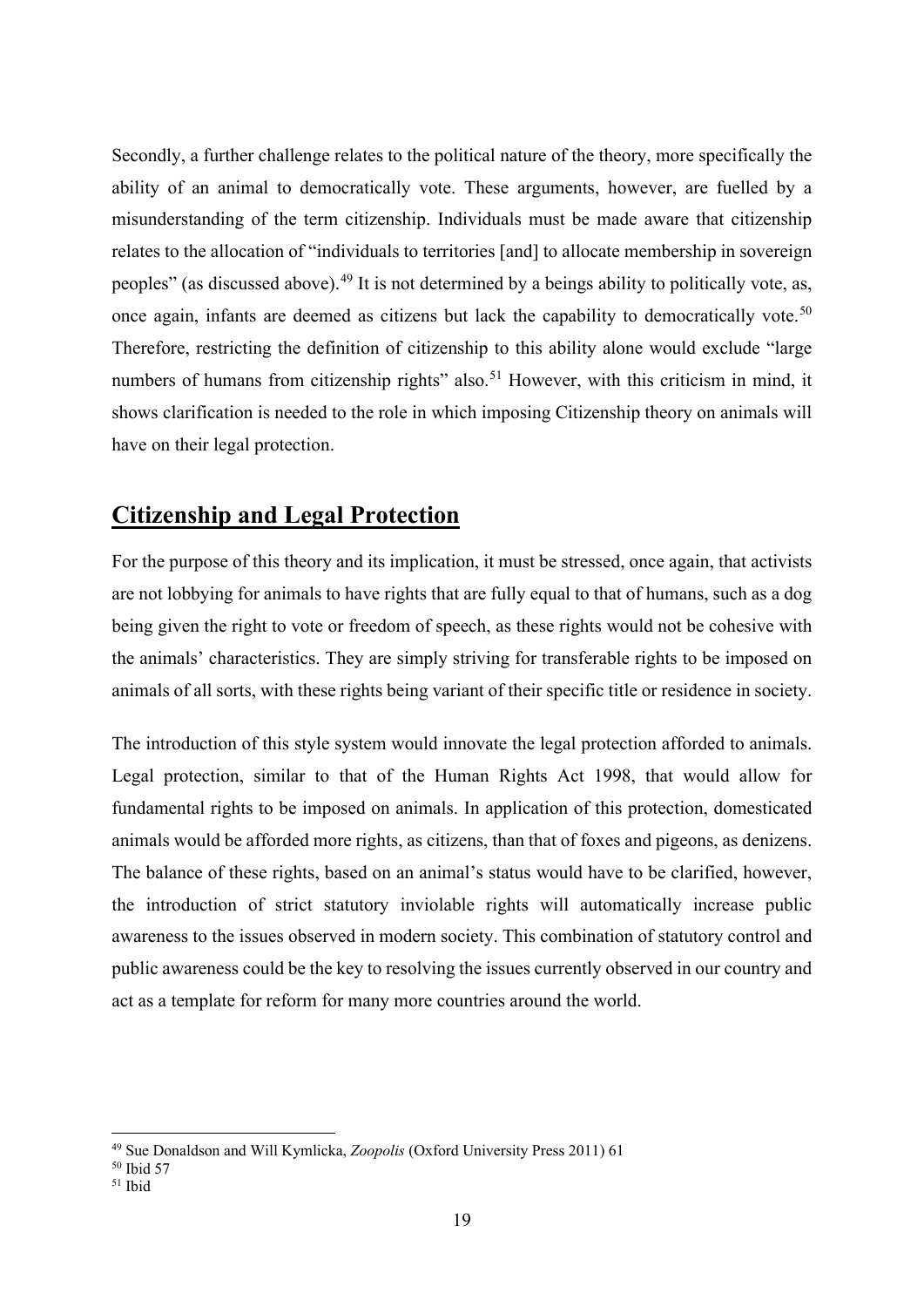## <span id="page-19-0"></span>**Chapter 2: UK Law on Animal Cruelty and the Need for Change**

### <span id="page-19-1"></span>**Introduction**

Improvement of welfare standards, and protection as a whole, may well be enforced by the protective organisations that work tirelessly in pursuit of their aims. However, these are stretched to their limits, both with regards to investigation and the aftercare available to affected animals. In 2018, the RSPCA was responsible for the rescue of 102,900 animals and the investigation of 130,700 complaints of cruelty from the public, all of which were investigated by a limited number of approximately  $350$  inspectorate officers.<sup>[52](#page-19-3)</sup> These figures show the struggle these officers face daily. Therefore, the real protection must come from reinforcement and development of the law. Improving the law relating to animal welfare will allow for the legal system to work in tandem with the protective organisations that currently lead the fight against animal cruelty.

### <span id="page-19-2"></span>**Outline of the UK Law**

There are numerous statutes that cover various aspects of animal welfare, ranging from the overall welfare of animals in the United Kingdom, to more niche practices and regulated areas such as the use of animals in scientific procedures.<sup>[53](#page-19-4)</sup> For the purpose of this dissertation, the statute relating to the overall protection of animals will be analysed: the Animal Welfare Act 2006.[54](#page-19-5)

The AWA 2006 is a relatively robust Act that aims at providing protection that covers all possible aspects of animal cruelty. In fact, upon introduction, the AWA 2006 was described as "the most significant animal welfare legislation for nearly a century"*. [55](#page-19-6)* This was because it replaced the *Protection of Animals Act 1911*, a statute that "merely protected [animals] by the coincidence of a collection of outdated laws written primarily to protect people's property".[56](#page-19-7)

<span id="page-19-3"></span><sup>52</sup> Royal Society for the Prevention of Cruelty to Animals (RSPCA), 'Trustees' Report and Accounts' (2018) < https://www.rspca.org.uk/documents/1494939/7712578/RSPCA+Trustees+Report+and+Accounts+2018+%28P DF+1.07MB%29.pdf/3d1ed803-2485-9300-6058-1108409f014a?t=1560511878538 > accessed 29 January 2020

<span id="page-19-4"></span><sup>&</sup>lt;sup>53</sup> Animals (Scientific Procedures) Act 1986<br><sup>54</sup> Henceforth referred to as 'AWA 2006'

<span id="page-19-6"></span><span id="page-19-5"></span><sup>55</sup> Sally Case, 'The Animal Welfare Act 2006' [2007] Crim Law 169, 3-5

<span id="page-19-7"></span> $56$  Ibid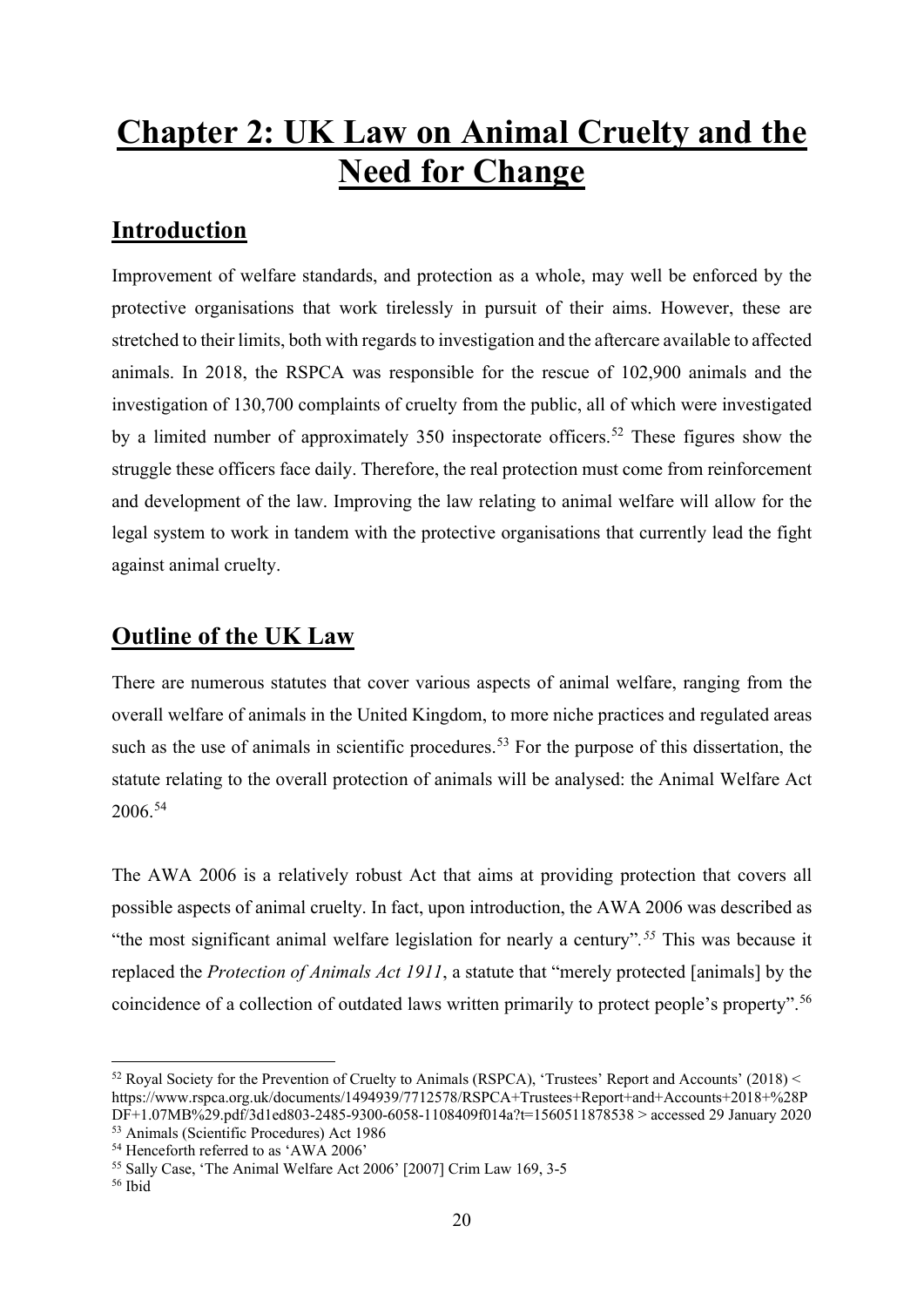The existence of this new legislation ensured that this was no longer the case. The earlier sections  $(s.1 - s.3 \text{ AWA } 2006)$  set out the animals and species in which the Act applies, alongside other important provisions. Animals covered are listed as any 'vertebrates other than man', giving specific reference to the Act not including invertebrates or embryonic/foetal animals. However, this restriction is only limited so far as the national authority wish not to extend such protection.<sup>[57](#page-20-0)</sup> The Act then specifies that, although it applies to all vertebrates other than man, not all animals that fall under this category shall be regarded as 'protected animals'. The Act states that vertebrates that are deemed as protected must be; "of a kind commonly domesticated in the British Islands, … under the control of man whether on a permanent or temporary basis, OR  $\ldots$  not living in a wild state".<sup>[58](#page-20-1)</sup> The earlier sections also define who will be deemed responsible for the animals that fall under the Act. It states that a person will be deemed responsible for an animal if they are: in charge of it, the owner of it, or responsible for it on a permanent or temporary basis.<sup>[59](#page-20-2)</sup> Furthermore, if an individual under the age of 16 is responsible for the care and control of an animal, and breaches of the Act occur, the person in charge of the minor responsible for such a breach would be deemed as responsible for the animal also. [60](#page-20-3)

After setting out who and what is covered by the Act, the subsequent sections  $(s.4 - s.8)$  AWA 2006) determine what acts would constitute an offence. These sections aim to mainly prevent harm coming to a 'protected animal' and range from the prevention of unnecessary suffering to the prevention of mutilation, administration of poison and fighting. Key points related to the prevention of suffering is that an individual can be liable for both an act and an omission that leads to the suffering of a protected animal. However, the individual would have to have been aware that their act or omission would have (or likely to have) caused suffering. Furthermore, the suffering experienced would have to have been unnecessary.<sup>[61](#page-20-4)</sup> Suffering would be deemed unnecessary if the suffering could reasonably have been avoided or reduced. On the other hand, suffering would be deemed necessary if it were done so for a legitimate purpose, such as: the purpose of benefiting the animal, or the purpose of protecting a person, property, or another animal.<sup>[62](#page-20-5)</sup>

<span id="page-20-2"></span> $59$  Ibid s 3

<span id="page-20-0"></span> $57$  Animal Welfare Act 2006, s 1<br> $58$  Ibid s 2

<span id="page-20-1"></span>

<span id="page-20-3"></span> $60$  Ibid s 3 (4)

<span id="page-20-4"></span> $61$  Ibid s 4 (1)

<span id="page-20-5"></span> $62$  Ibid s 4 (3)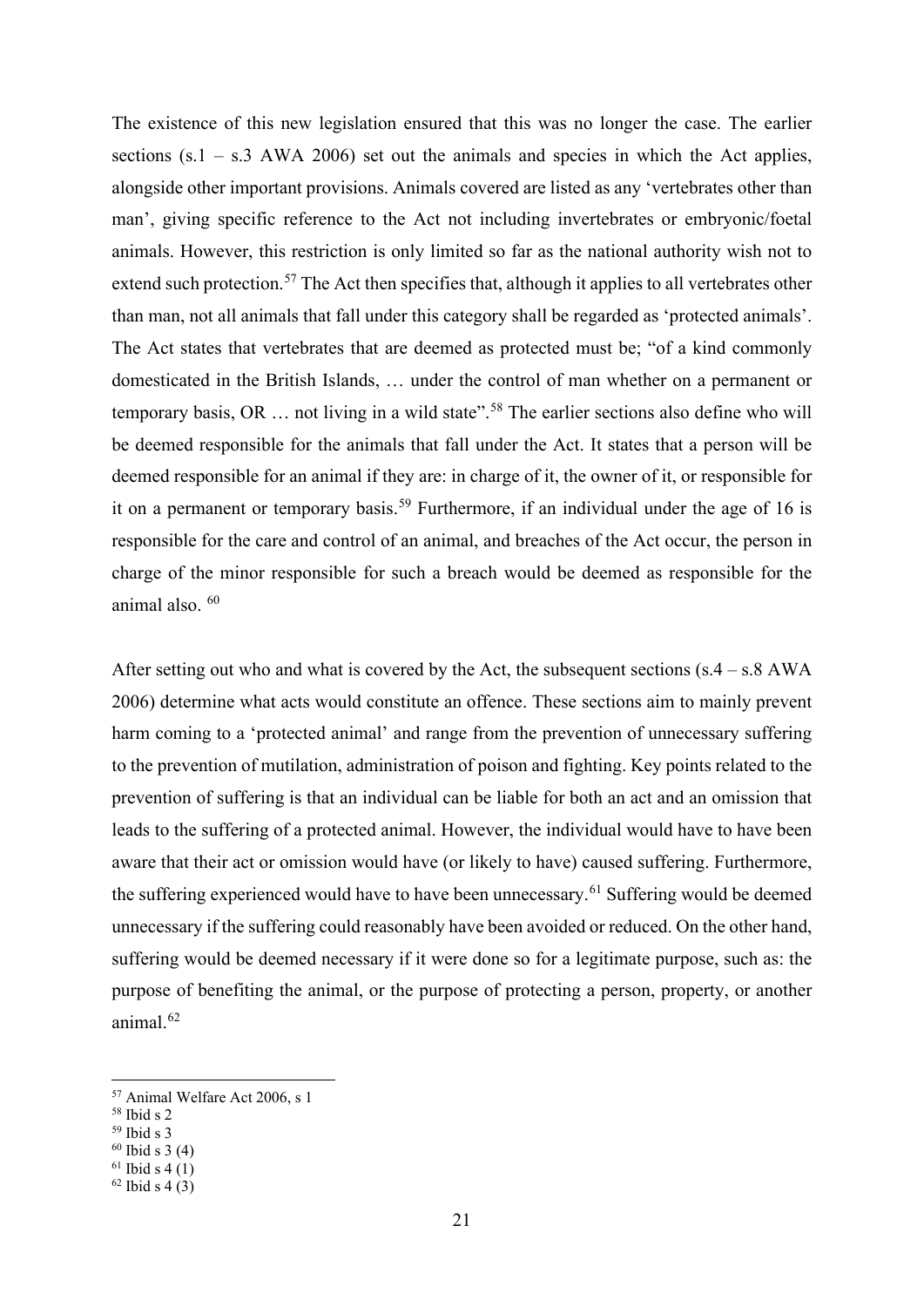It must be noted, however, that the Act does not focus all of its attention on physical acts of violence against animals. Sections  $9 - 12$  (s. $9 - s.12$ ) relate to the promotion of welfare for animals. These focus on the duties imposed on the person responsible for the protected animals. These relate to the responsible person being under a duty to provide a suitable environment and diet for the protected animal, alongside considering the animals' needs to: exhibit normal behaviour patterns, be housed with (or apart from) animals and its protection from pain, suffering, injury and disease.<sup>[63](#page-21-0)</sup> In fact, this introduction of welfare offences was one of the biggest steps taken to improve welfare within UK legislation. When introducing the Bill to Parliament, it was clarified that the creation of a welfare offence will allow for "enforcement agencies to take action if an owner is not taking all reasonable steps even where the animal is not currently suffering."[64](#page-21-1) This pre-emptive strategy for suffering has proved essential in the fight against animal cruelty. So much so that the RSPCA, the leading organisation in this fight, reported that in 2018, out of the 1,626 offences they dealt with that fell under the AWA 2006, 674 of these were related to the s.9 offence of welfare.<sup>[65](#page-21-2)</sup>

The sections listed above, not only the ones relating to the prevention of physical violence but those relating to the promotion of the welfare also, are only as good as the sanctions in place for individuals who are found to have breached these provisions. These sanctions are predominantly listed towards the end of the Act (s.  $32 - s$ . 34 AWA 2006). The two sanctions are divided into two main categories, however, the punishments available are not exclusive of each other and can, therefore, be imposed alongside one another.

The first of these punishments would be in the way of imprisonment and/or fine. Both physical and welfare offences can constitute a maximum prison sentence of 6 months.<sup>[66](#page-21-3)</sup> However, the nature of an offence determines the level of fine that can be imposed on an offender, with welfare offences having a capped fine not exceeding level 5 on the standard scale.<sup>[67](#page-21-4)</sup> It must be noted that the wording within the statute states that the maximum sentence available is in fact

<span id="page-21-0"></span><sup>63</sup> Ibid s 9 (2)

<span id="page-21-1"></span><sup>64</sup> House of Commons Library: Science and Environment Section, *The Animal Welfare Bill* (Bill No 58 of 2005- 06)

<sup>65</sup> RSPCA, 'Prosecutions Annual Report 2018' (*RSPCA UK,* 2019) <

<span id="page-21-2"></span>https://www.rspca.org.uk/documents/1494939/7712578/ProsecutionReport2019.pdf/a2ae6cdc-efe2-f6bf-cac3- 0fb53da37bf6?t=1556101041009 > accessed 4 April 2020; Animal Welfare Act 2006, s 9

<span id="page-21-3"></span><sup>66</sup> Animal Welfare Act 2006, s 32

<span id="page-21-4"></span><sup>67</sup> Ibid s 32 (2)(b)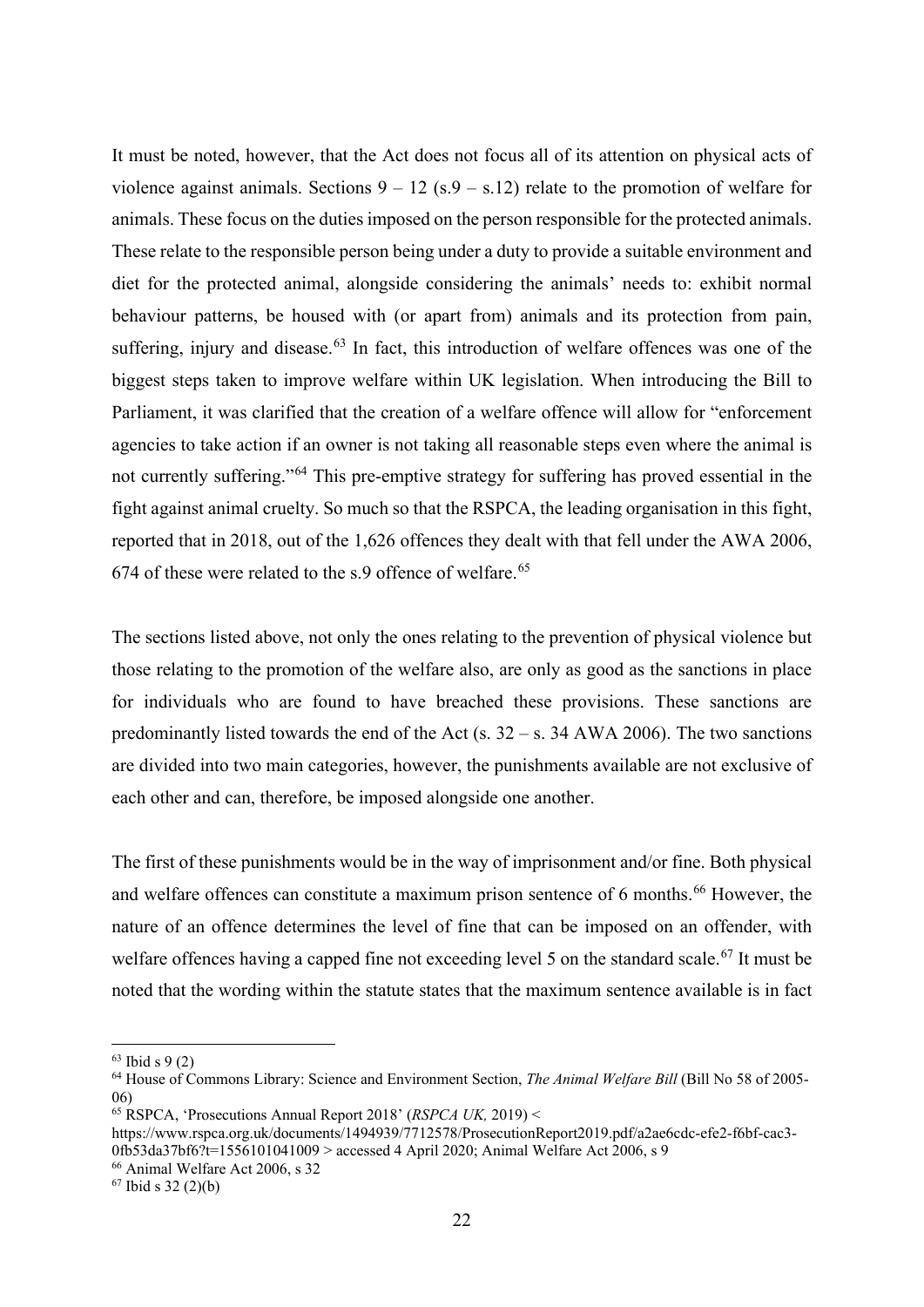51 weeks, however, this should be disregarded and therefore read as 6 months (as stated above).[68](#page-22-2) This is due to the penalties for summary offences being altered by the *Criminal Justice Act 2003.[69](#page-22-3)*

The second punishment available is disqualification. Disqualification can prevent the convicted individual from: owning animals, keeping (whether wholly or participating) animals, or being a party to an arrangement in which they are entitled to control or influence the keeping of animals.<sup>[70](#page-22-4)</sup> A disqualification order can be granted as a standalone punishment or paired with the potential imprisonment or fine(s) listed above.

The AWA 2006 does, in fact, cover large amounts of cruelty offences that can be imposed on animals and it is therefore difficult to critique the law for lack of scope. However, it is not the protection that the Act provides that is the issue. It is, instead, the sanctions and sentencing powers available to the courts when pursuing convictions that fall under this Act. In evaluating these powers, further light may be shed on the importance of rectifying the issues we currently face.

### <span id="page-22-0"></span>**Critique of the UK Law**

As the sentencing powers mentioned above are separated into two main categories, each shall be considered in turn, starting first with disqualification orders.

#### <span id="page-22-1"></span>**Disqualification Orders**

The power and relevance of disqualification orders being granted by courts can only truly be reflected by analysis of the case law surrounding this subject. Unlike other sentencing powers (which will be discussed further below), disqualification orders are not flawed by their issuing but more so by their enforcement. It is the unfortunate stance that individuals subject to disqualification orders are still able to be in close proximity to animals. These eventualities, perhaps understandably, occur because it is virtually impossible to monitor an individual's every movement. However, frustration surrounding this matter manifests when an individual is apprehended for breaching their disqualification order, and their breach is quashed by the

<span id="page-22-2"></span> $68$  Ibid s 32 $(5)$ 

<span id="page-22-3"></span><sup>69</sup> Criminal Justice Act 2003, s 281 (5)

<span id="page-22-4"></span><sup>70</sup> Animal Welfare Act 2006, s 34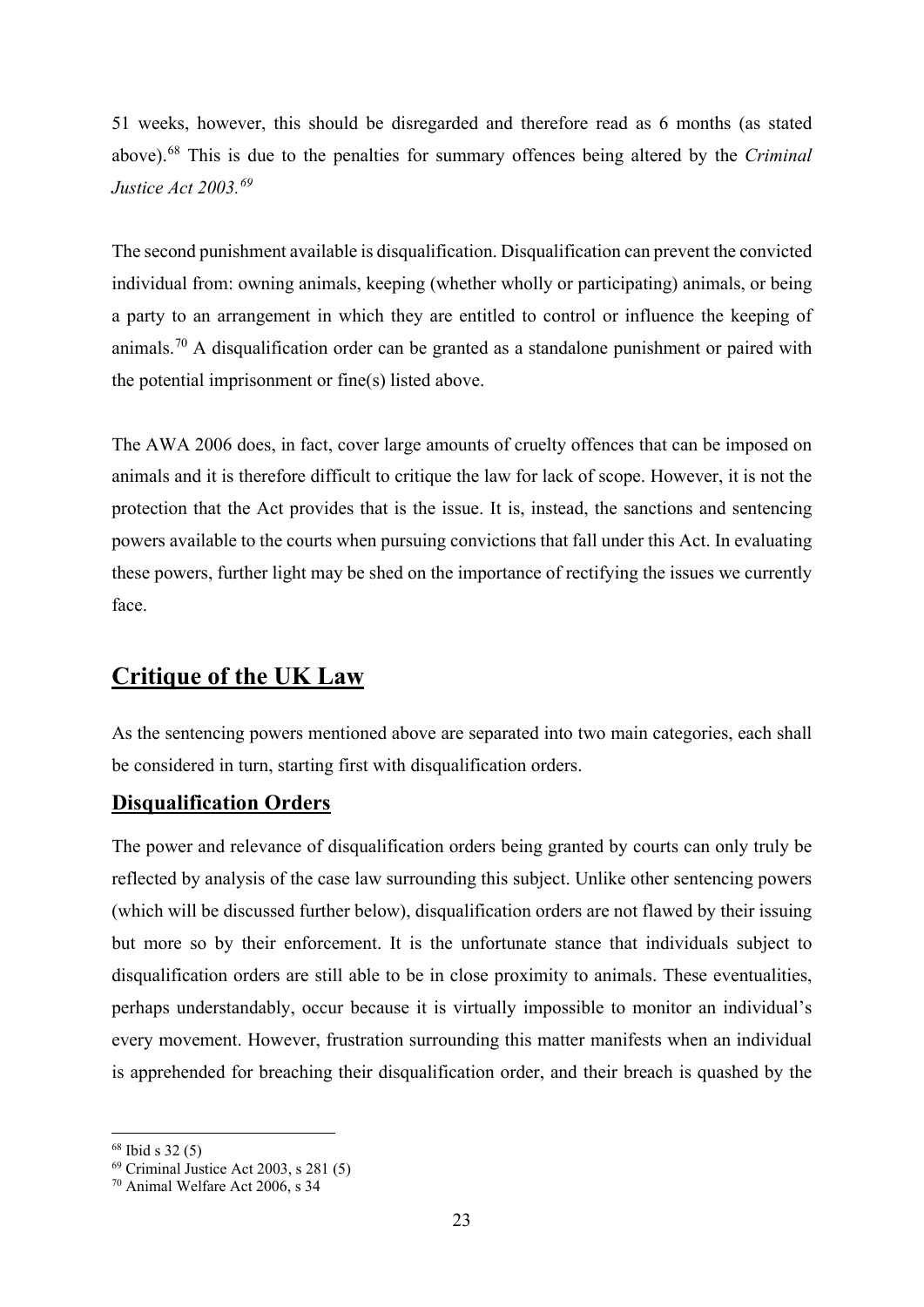judge hearing their case. This is what occurred in the case of *Patterson v Royal Society for the Prevention of Cruelty to Animals (RSPCA)*. [71](#page-23-0)

The *Patterson* case was one which could have been a benchmark case in UK animal welfare law. However, the judge's ruling on the matter moved in a different direction and inadvertently allowed for less protection to be available for future animals in similar situations. *Patterson* (P) had been subject to a disqualification order which made it a criminal offence for him to participate in the keeping of animals, or to be party to an arrangement under which he was entitled to control or influence the way they were kept. Despite being subject to this order, the RSPCA discovered, upon a future inspection, that P still had numerous animals living with him, his wife (C) and their two young children. P attempted to justify this by claiming the title of such animals had been passed solely to his wife C, and therefore they were her responsibility and not his. Naturally, as it is rather clear that regardless of this title being passed from P to C, P was still somewhat participating in the keeping of animals and therefore, in breach of his order, the RSPCA applied for the animals to be re-homed.

This re-homing process was never initiated by the owners and upon a third inspection, the RSPCA seized the animals. P was consequently charged with breaching his order and aiding and abetting animal cruelty offences (offences that P's wife C was responsible for). Upon hearing the case, the judge, in short, deemed that C was in fact guilty of animal welfare offences. However, the judge did not deem P to be in breach of his order.

The judge viewed that the order imposed on P was "not so wide as [to prevent] any form of contact with a dog or with an animal or control of an animal".<sup>[72](#page-23-1)</sup> In order for a breach to be present, the defendant would have to have been "entitled to control or influence the way in which they were kept under an arrangement to which [he was] a party".<sup>[73](#page-23-2)</sup> The judge stated that although P may be involved in the keeping of the animals, for example when C left the house, there was no evidence to show that he was entitled to such care or whether he ever provided this care in the past. Furthermore, there was no evidence of P being subject to an arrangement between himself and C to provide such care and "the fact that [P's] presence meant that he was

<span id="page-23-0"></span><sup>71</sup> *Patterson v Royal Society for the Prevention of Cruelty to Animals (RSPCA)* [2013] EWHC 4531 (Admin)

<span id="page-23-1"></span> $72$  Ibid, at  $[26]$ 

<span id="page-23-2"></span> $73$  Ibid, at  $\overline{[21]}$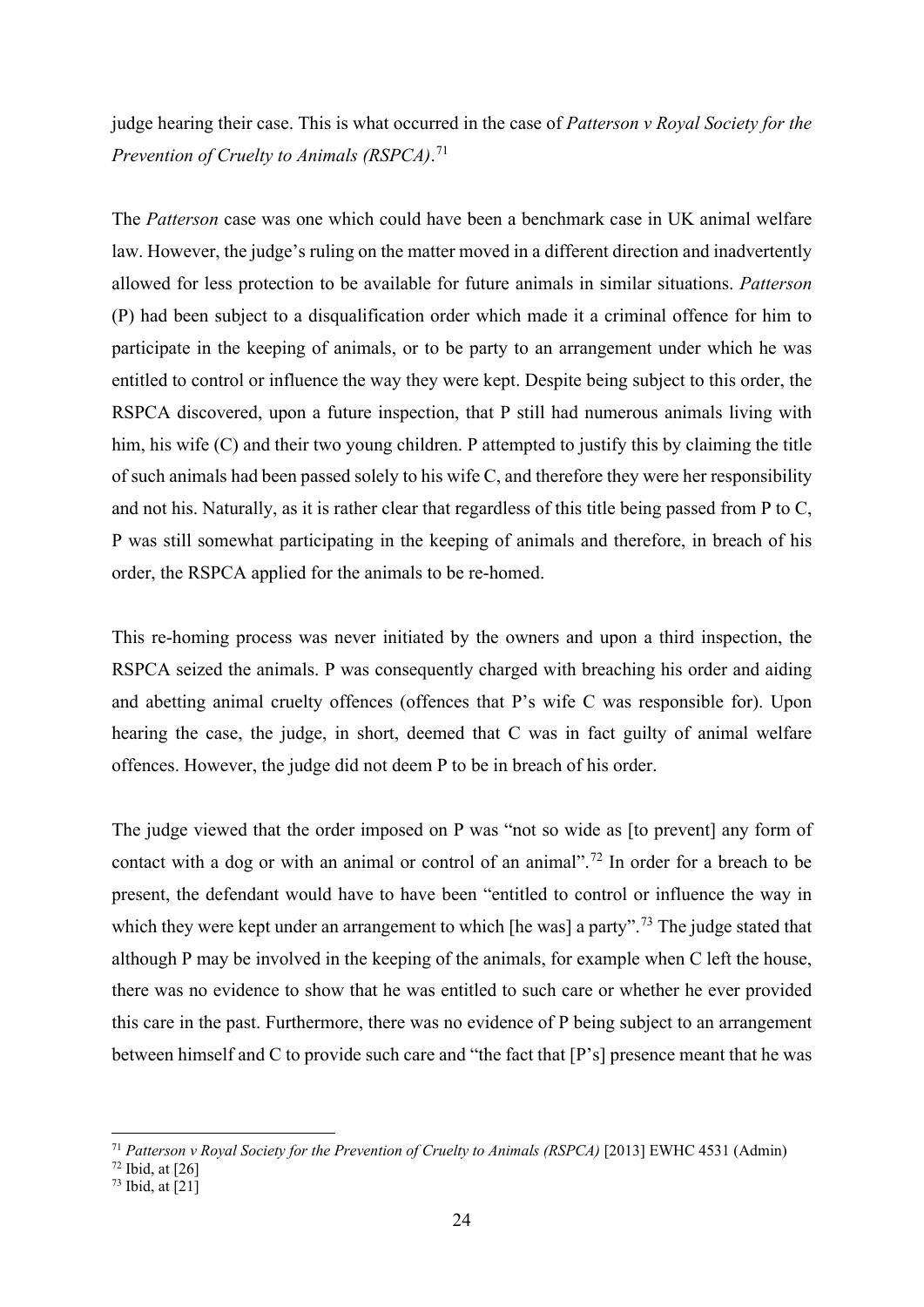able to care in event of a contingency requiring care was not sufficient in itself".<sup>[74](#page-24-0)</sup> Therefore, P was not entitled to, or did ever (based on the evidence provided), influence the way the animals were kept, leading to no breach of his order.

The *Patterson* case is perhaps one of the most questionable rulings in relation to the enforcement of disqualification orders. It was the non-existence of an arrangement and the argument over P's entitlement that rendered this case a failure. However, in the case commentary itself it was stated, and P did not contest the fact, that he "looked after [his] two young children when [C] was not there".<sup>[75](#page-24-1)</sup> It seems that the judges in the case omitted to address this statement and it is unclear what they thought P did "when the children went to play with the animals or the animals "played" with the children."<sup>[76](#page-24-2)</sup> Even from a layperson's perspective, it is clear that P will have participated in the keeping of animals at some point in the past and therefore was in breach of his order, regardless of whether this participation was subject to an arrangement between the two parties. Its existence shows that not only are disqualification orders potentially unenforceable by way of surveillance, but they can even be unenforceable within the court. It raises the question to why orders are even in existence without the proper enforcement being in place. It seems that the courts, in many cases, are inhibiting the expansion of animal welfare by strict interpretation of the Acts available, with little attempt to further the common law surrounding this area. Granted it may not have been "envisaged that the AWA [2006] would develop its own jurisprudence and… cover many hitherto unforeseen eventualities, this [however] should not prevent the Act's provisions from developing."<sup>[77](#page-24-3)</sup>

The *Patterson* case was ruled in favour of humans and in degradation of animals, with true speciesism being displayed in the courtroom. However, this is not the only case to do so. A case, heard a year previous, was not concerned with the breach of an order, but a claim to remove an order altogether. The case of *R v Guildford Crown Court[78](#page-24-4)* demonstrated speciesism at its finest and was another blow to animal welfare law and its enforcement within the UK. The claimant in the case applied by way of judicial review for a declaration as to the court's

<span id="page-24-0"></span><sup>74</sup> Ibid, at [27]

<span id="page-24-1"></span><sup>75</sup> Ibid, [10]

<span id="page-24-2"></span><sup>76</sup> Criminal Law Week, 'New Cases: Substantive Law: Animal Welfare: R. (Patterson) v Royal Society for the Prevention of Cruelty to Animals' CLW/14/45/15

<span id="page-24-3"></span><sup>77</sup> Darren Calley, 'Developing a Common Law of Animal Welfare: Offences Against Animals and Offences Against Persons Compared' *(Crime, Law and Social Change)* [2011] 55(5) 421-436, 6

<span id="page-24-4"></span><sup>&</sup>lt;sup>78</sup> *R* (on the application of *RSPCA*) v Guildford Crown Court [2012] EWHC 3392 (Admin)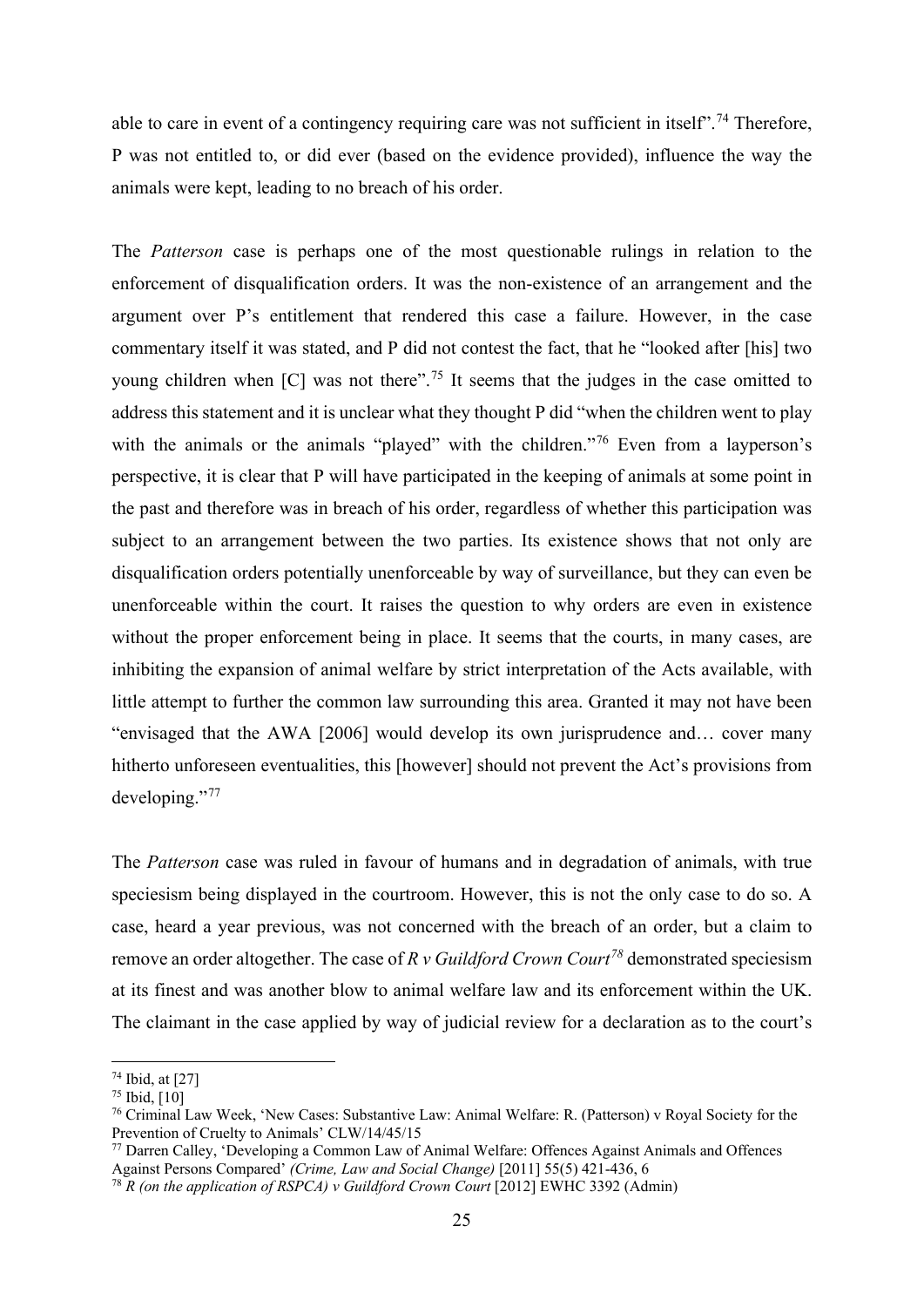discretion when making disqualification orders. The claim arose from prosecution of a traveller and horse dealer (B) for offences concerning the ill-treatment of three horses. The 3-year order prevented B from: owning animals, keeping, or participating in the keeping of animals and being party to an arrangement under which the offender was entitle to control or influence the way in which animals were kept. The court allowed the appeal and removed the disqualification order from B.

The court even acknowledged that under a natural construction of the law the ban would not have been lifted, however, a variation had to be made to B's concerns that his lifestyle as a traveller would be interfered with as he could inadvertently commit a "technical breach" of the order.<sup>[79](#page-25-0)</sup> Such a variation was made in light of the obligation to read legislation and give effect of such legislation in a way which is compatible with the European Convention on Human Rights (ECHR).<sup>[80](#page-25-1)</sup> Determining compatibility with the ECHR, the court felt that disqualification from participating in the keeping of animals would have disproportionately affected B's private life. The court deemed this to be necessary as, under *Article 8* of the ECHR, "everyone has the right to respect for his private and family life, his home and his correspondence.", even though the court did not directly consider the whole of the Article. $81$ 

This partial consideration led to, by some account, an incorrect ruling of the case. Human Rights and the legislation bound to these principles are of course of the upmost importance to society, however, they should be interpreted in full. Upon further inspection of *Article 8* it states that a person's right to respect for his private life is subject to interference for "the prevention of disorder and crime, for the protection of health and morals, or for the protection of the rights and freedoms of others.".[82](#page-25-3) It is arguable, that lifting the order would lead to further animal welfare offences being carried out by the defendant, it was, after all, his entire argument that he essentially has to interfere with animals (given his occupation as a horse trader and traveller), therefore, likely leading to further disorder and crime. Additionally, as discussed in Chapter 1, on the most part, it would be deemed immoral to neglect and harm an animal, so is the granting of the disqualification order the protection of morals and if so, is removing this ban also removing this protection? This unfortunate ruling and interpretation allows for any

<span id="page-25-0"></span> $79$  Ibid, at [6]

<span id="page-25-1"></span> $80$  Ibid, at [9]; Human Rights Act 1998, s 3

<span id="page-25-2"></span><sup>81</sup> European Convention on Human Rights 1980, Art 8

<span id="page-25-3"></span><sup>82</sup> Ibid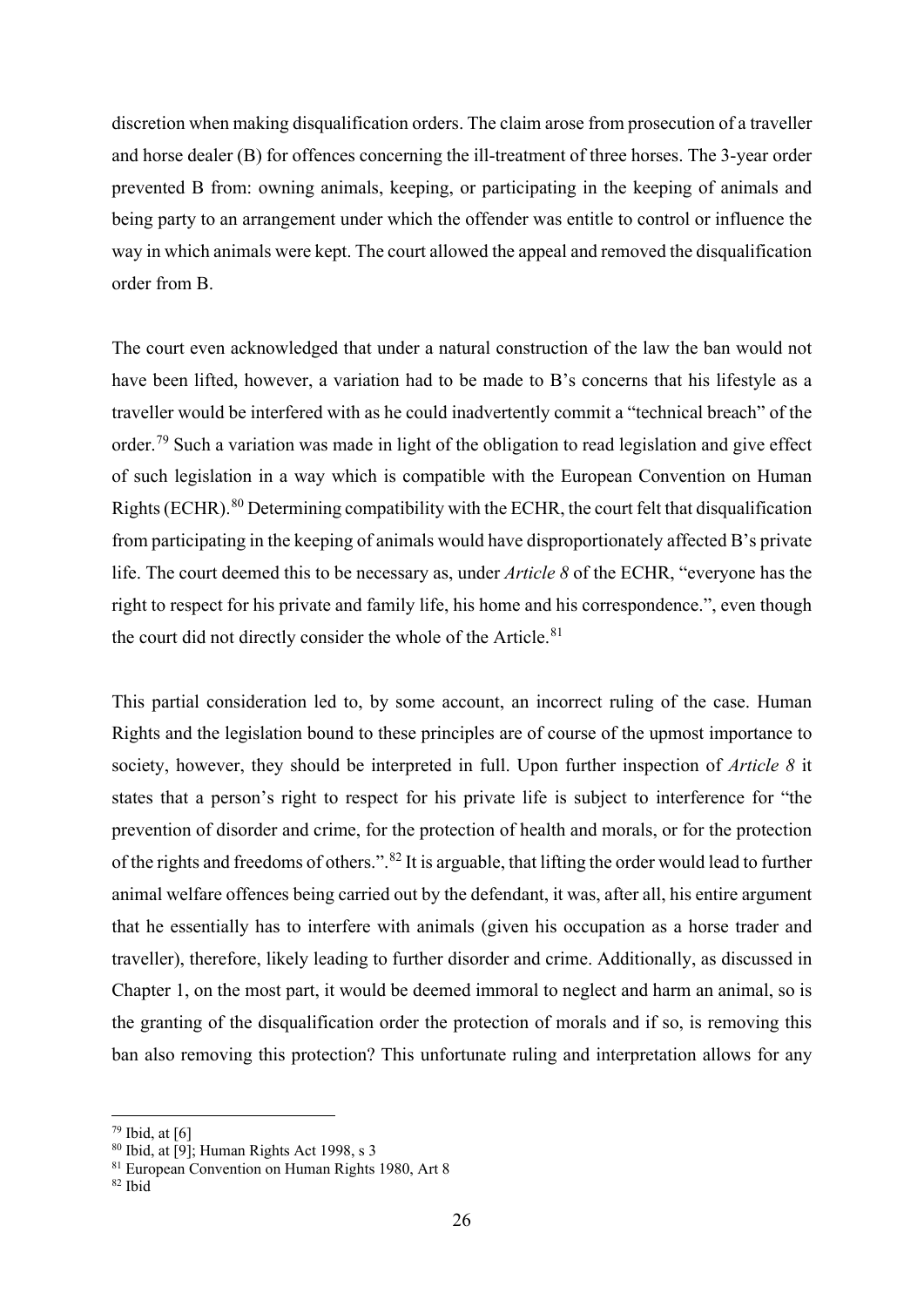person who is in direct contact with animals, and makes a living doing so, potential immunity from prosecution in relation to animal welfare crimes. Surely those who are constantly involved with animals should be held to higher standards, not provided with a trump card to negate their irresponsible and immoral actions. This case was another example of humans favouring their own welfare over the welfare of animals. Alongside this it highlighted, once again, the lack of enforcement powers the legal system places regarding disqualification orders granted under the AWA 2006.

#### <span id="page-26-0"></span>**Imprisonment**

As with the majority of criminal offences, animal related crimes do carry with them the potential for custodial sentences. However, the likelihood of these being granted is very small, even for the most graphic of animal related crimes such as causing death and mutilation. This reduced likelihood of custodial sentencing has put strain on the judicial system in recent years. According to an RSPCA report, which does not count for all of the UK prosecutions, but still provides a good base for comparison, it was stated that in 2018 there were 1,626 cases of cruelty offences contrary to the AWA 2006<sup>[83](#page-26-1)</sup>, with only 797 of these offences leading to prosecution.<sup>[84](#page-26-2)</sup> However, only 65 of these prosecutions led to an immediate custodial sentence being imposed on the offender<sup>[85](#page-26-3)</sup>, whereas, 159 suspended sentences were issued and 370 community orders.<sup>[86](#page-26-4)</sup> Furthermore, out of the 65 custodial sentences granted, only one was granted for the maximum period of 6 months, whereas 43 were issued for between 3 and 6 months and 21 for less than 3 months.<sup>[87](#page-26-5)</sup> This shows that the sentencing powers available to the courts are potentially unbalanced and in need of reform. Anger from the public regarding such figures has sometimes been directed at the Magistrates responsible for the rulings in these cases. However, this anger has been misplaced and the issues surrounding imprisonment need clarifying.<sup>[88](#page-26-6)</sup>

<span id="page-26-1"></span><sup>83</sup> RSPCA, 'Prosecutions Annual Report 2018' (*RSPCA UK,* 2019) <

https://www.rspca.org.uk/documents/1494939/7712578/ProsecutionReport2019.pdf/a2ae6cdc-efe2-f6bf-cac3- 0fb53da37bf6?t=1556101041009 > accessed 6 April 2020

<span id="page-26-2"></span><sup>84</sup> House of Commons Library, *Animal Welfare (Sentencing) Bill* (Briefing Paper, No. 8612, 2019) 5 <sup>85</sup> Ibid

<span id="page-26-4"></span><span id="page-26-3"></span><sup>86</sup> RSPCA, 'Prosecutions Annual Report 2018' (*RSPCA UK,* 2019) <

https://www.rspca.org.uk/documents/1494939/7712578/ProsecutionReport2019.pdf/a2ae6cdc-efe2-f6bf-cac3- 0fb53da37bf6?t=1556101041009 > accessed 6 April 2020

<span id="page-26-5"></span><sup>87</sup> House of Commons Library, *Animal Welfare (Sentencing) Bill* (Briefing Paper, No. 8612, 2019) 5

<span id="page-26-6"></span><sup>88</sup> Alice Collinson and Robert Sardo, 'Increased Maximum Sentences for Deliberate Animal Abuse: Part of the Armoury of the Criminal Justice System in Tackling Violent Crimes Towards People and Animals' *(The UK Journal of Animal Law)* [2017] ISSN 2516-2225 30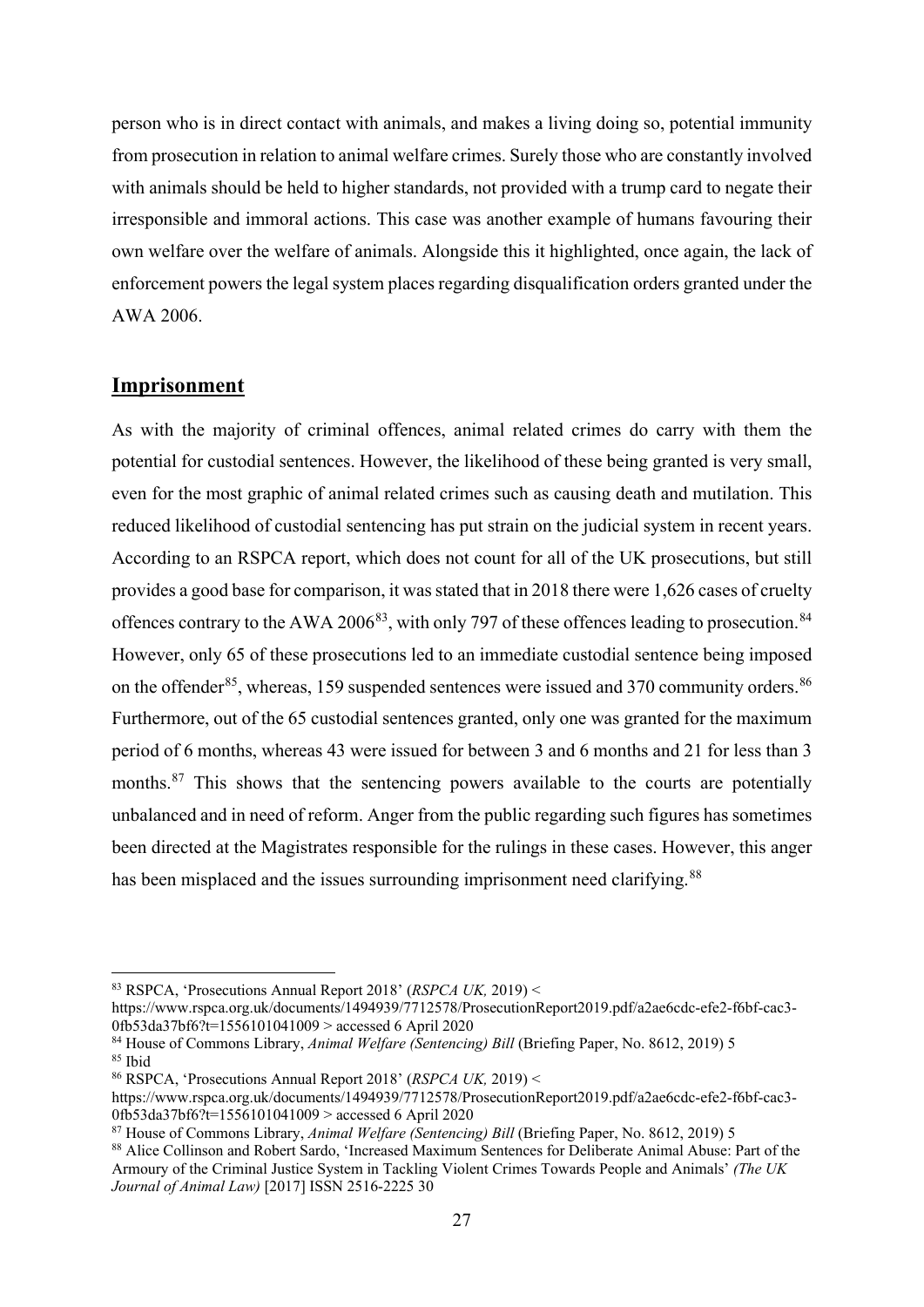It is true that the Magistrates are mostly in charge of the sentencing of the individuals, however, the lack of custodial sentences being granted is not a fault of the magistrates but the maximum sentence available to courts for these crimes. <sup>[89](#page-27-0)</sup> Currently, as discussed previously, the maximum sentence associated with animal-related offences stands at 6 months. This makes granting a custodial sentence extremely difficult. Taking this maximum sentence at face value does not portray this struggle, however, when giving any sort of sentence, Magistrates must consider aggravating or mitigating circumstances, such as: no previous convictions or a guilty plea. After consideration of these factors, a reduction to their sentence is made.

Consequently, a reduction placed on a 6-month custodial sentence normally leads to a noncustodial sentence.[90](#page-27-1) An increase of the maximum sentence available in animal related offences from 6-months is likely to mean that prison sentences are more likely and potentially longer. Not only does an increase of sentence punish those who commit such crimes more severely, but it also signals to society that it will not tolerate crimes of violence. This seriousness surrounding violent crimes, regardless of whether inflicted on humans or animals, may act as a deterrent for future behaviour and potentially reduce animal cruelty cases observed throughout the UK. <sup>[91](#page-27-2)</sup>

In relation to these increased sentences and the public scrutiny surrounding it, the government responded with some action. On 25th June 2019, the government introduced the *Animal Welfare (Sentencing) Bill 2019*, which proposed the maximum sentence for animal related offences be increased from 6 months to 5 years.<sup>[92](#page-27-3)</sup> Upon first introduction the Bill looked promising, however, since introduction the lack of urgency surrounding animal welfare has once again been all too apparent. The Bill is currently awaiting a date for the report stage of the hearing after passing the Committee stage on 23 July 2019.<sup>[93](#page-27-4)</sup> However, this lack of progress in the last year may not be down to a lack of priority in protecting domestic animals in law, but is most likely to be as a result of parliament being preoccupied with "Brexit" proceedings.

<span id="page-27-0"></span><sup>89</sup> Ibid 29, 30

<span id="page-27-1"></span><sup>90</sup> Ibid

<span id="page-27-2"></span><sup>&</sup>lt;sup>91</sup> Ibid

<span id="page-27-3"></span> $92$  Animal Welfare (Sentencing) Act 2019, s 1(2)

<span id="page-27-4"></span><sup>93</sup> Parliament, 'Animal Welfare (Sentencing) Bill 2017-2019' < https://services.parliament.uk/bills/2017- 19/animalwelfaresentencing.html > accessed 7 February 2020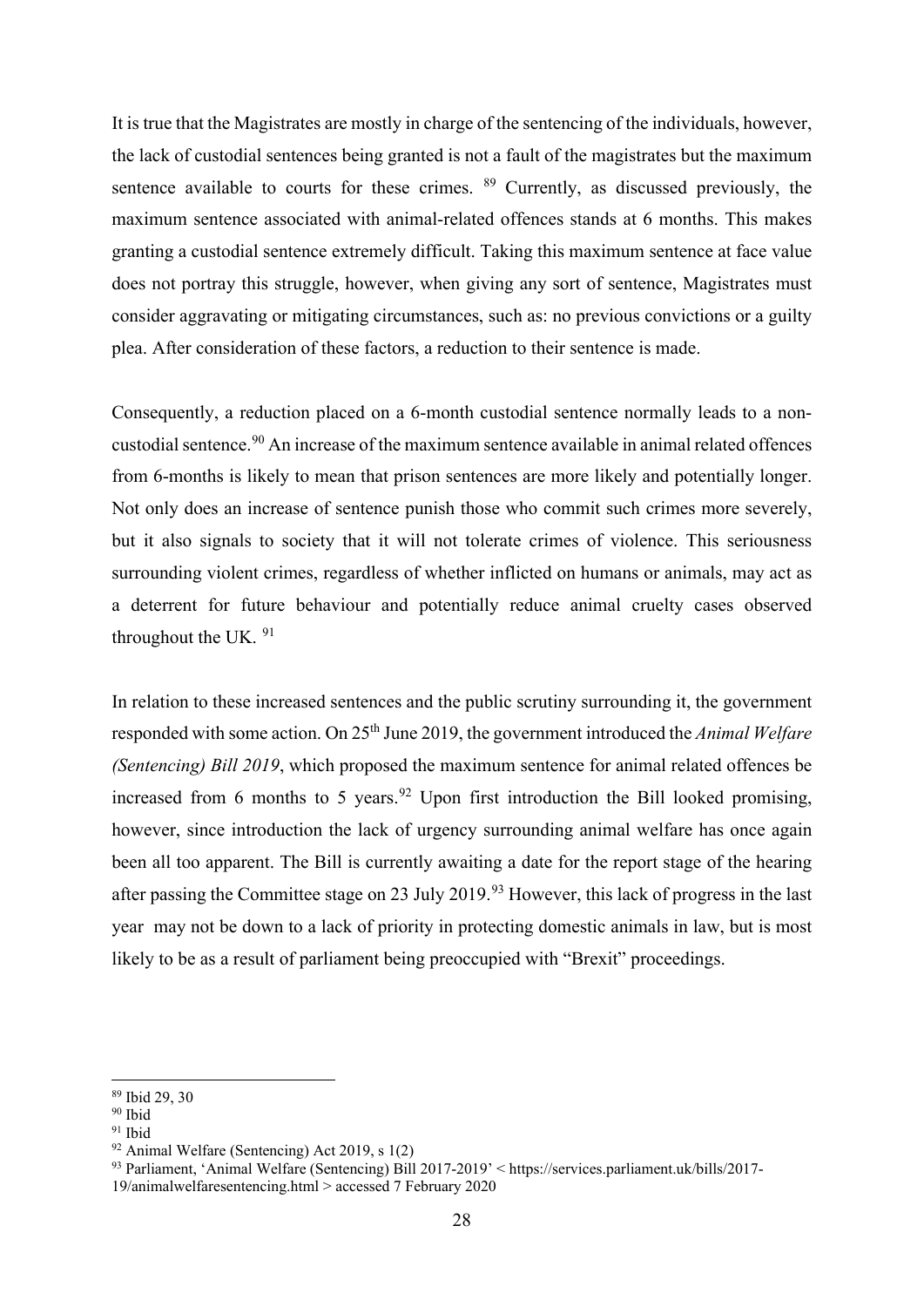Whilst domestic animals have been specifically referenced, there have been some advancements in relation to other animals, particularly animals protected by 'Finn's Law' or as the statute reads the *Animal Welfare (Service Animals) Act 2019.[94](#page-28-0)* This Act was enacted on 8<sup>th</sup> April 2019 and carried with it some amendments to the AWA 2006. The Act expanded the definition of what would constitute unnecessary suffering under the AWA 2006, with actions against animals, such as police dogs and horses, under the control of officers and being used in the course of the officers duties now being deemed as causing unnecessary suffering.<sup>[95](#page-28-1)</sup>

It would be wrong to state that this development is limited, as any furtherment of the law that provides protection for animals is advantageous. It is strange, however, that this law was passed so quickly, and we are still awaiting an increase in the maximum sentences available for more general animal welfare offences. Especially since, although 'Finn's Law' is enacted, it falls under an animal related offence, and therefore, still only carries with it a maximum sentence of 6 months. Perhaps the urgency surrounding the development of 'Finn's Law' was as a result of further public pressure, with the initial petition leading to the Bill's first hearing "topping 100,000 signatures in a month".<sup>[96](#page-28-2)</sup> However, it may be the fact that the animals in question are at the service of humans. It feels like, once again, our own intentions (protecting those who protect us) are outweighing the overall protection needed. Furthermore, despite planned action from the government, the increase in sentence also carries with it further questions; is a 5-year custodial sentence, especially for extreme acts of animal cruelty, sufficient for tackling the problem? This is where the analysis of sentence lengths becomes more complex.

The issue with analysing sentence lengths arises when considering one of the key factors of the legal system, ordinal proportionality. Ordinal proportionality requires that "a penalty should be proportionate to the gravity of the offence for which it is imposed".<sup>[97](#page-28-3)</sup> However, for a maximum sentence to be deemed ordinally proportionate, comparisons to other offences must be drawn.<sup>[98](#page-28-4)</sup> General comparison would normally involve the following – "The maximum sentence for offence X appears too low when compared to the maxima for offences Y and  $Z^{\prime,99}$  $Z^{\prime,99}$  $Z^{\prime,99}$  It is

<sup>94</sup> Animal Welfare (Service Animals) Act 2019

<span id="page-28-1"></span><span id="page-28-0"></span> $95$  Ibid s  $1$ 

<span id="page-28-2"></span><sup>96</sup> BBC News, 'Finn's Law Petition gets debate in Parliament' (*BBC News,* 3 November 2016) <

https://www.bbc.co.uk/news/uk-england-beds-bucks-herts-37859146 > accessed 6 April 2020

<span id="page-28-3"></span><sup>97</sup> Rory Kelly, 'Reforming Maximum Sentences and Respecting Ordinal Proportionality' [2018] Crim LR 6, 45- 461, 1

<span id="page-28-4"></span><sup>98</sup> Ibid 2

<span id="page-28-5"></span><sup>99</sup> Ibid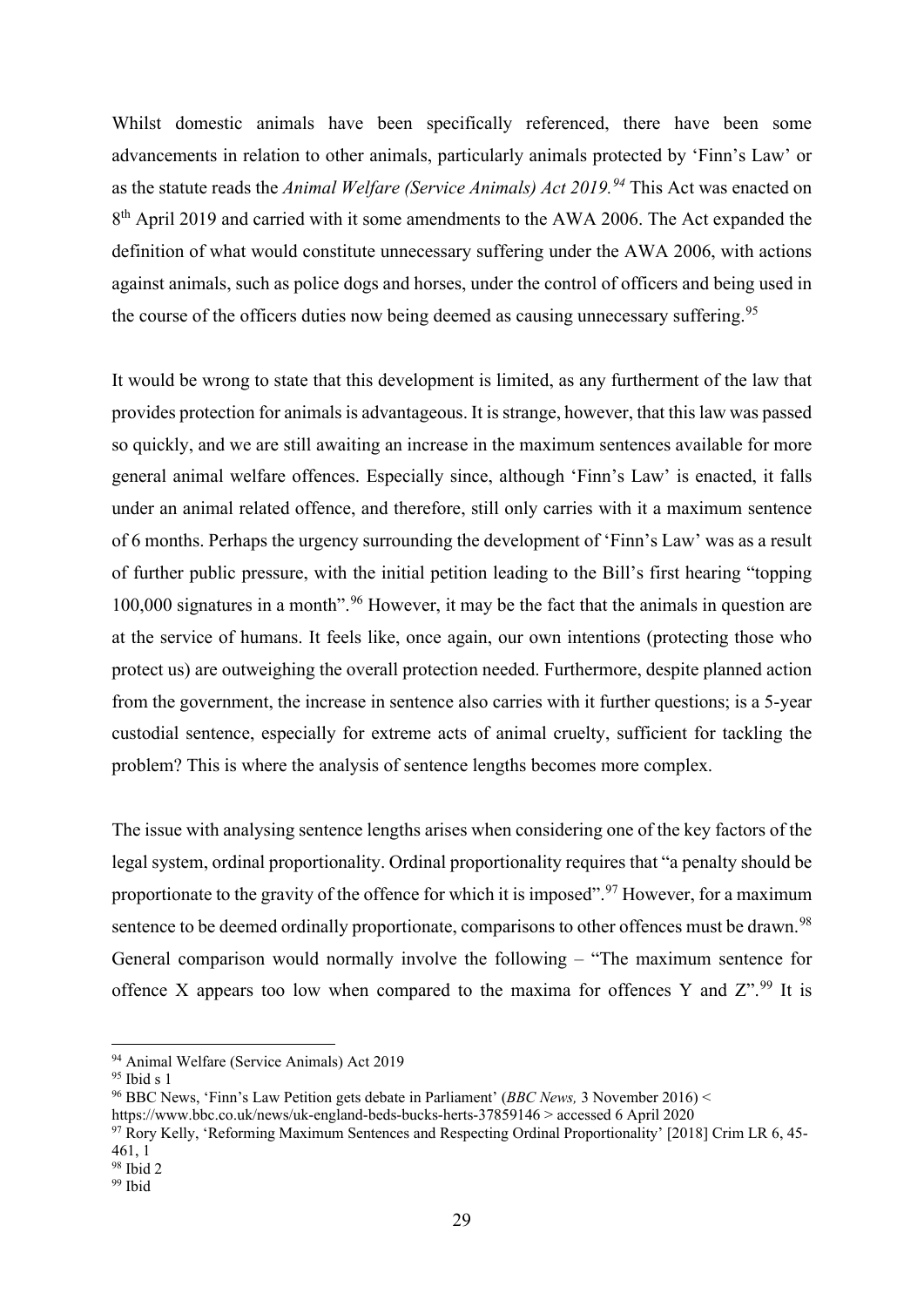beneficial in any comparison to include two comparator offences (Y and Z) as comparison to only one offence would make it harder to identify an anomaly in the system (a potentially disproportionate X). The issue is that comparisons cannot just be made by randomly selecting comparator offences, as these offences also have to be deemed ordinally proportionate for comparison to be successful.<sup>[100](#page-29-0)</sup>

This problem exists as a result of the history relating to maximum sentencing and the reviews that have been carried out in relation to this, specifically a review done by the Advisory Council in 1978. The review, carried out over a 30-month period, focussed specifically on maximum sentences. Within the review, the Council described the maximum sentences as "governed by historical accident", giving specific reference to "the lack of any rational system of maximum penalties".<sup>[101](#page-29-1)</sup> The Council reinforced their claims by giving reference to the crime of theft that, with the introduction of the *Theft Act 1968*, faced an increase in maximum sentence from 5 to 10 years imprisonment. The Council stated that in relation to this, the increase was done so without any real reference to "any other branch of criminal law, except aggravated forms of theft and related dishonesty offences, and with scarcely any consideration for penal policy.".  $^{102}$  $^{102}$  $^{102}$ This, therefore, backed up their claim of maximum sentences being increased without any sort of rational systems in place. This evidence to their claim shows the difficulty in comparing sentence length, as not all offences have sentences that are themselves ordinally proportionate.

Furthermore, despite this report by the Council in 1978, alongside the evidence and examples provided within the report, there has been no further review or amendment of statutory maxima by the government. Therefore, this report provides potential evidence that ordinally proportionate comparator offences may not actually exist at all, making the debate for increased sentences continuously harder.<sup>[103](#page-29-3)</sup>

In relation to animal welfare, issues surrounding ordinal proportionality may arise when applying the theory of Citizenship, as discussed in Chapter 1, to animals. If it were recognised that domesticated animals were to be labelled as 'citizens' then "they too [would be] owed full protection under the law and… the criminal law [would] be used to reflect and uphold their

<span id="page-29-0"></span><sup>100</sup> Ibid

<span id="page-29-1"></span><sup>101</sup> *Advisory Council on the Penal System, Sentences of Imprisonment (1978), paras 63-66*

<span id="page-29-2"></span><sup>102</sup> Rory Kelly, 'Reforming Maximum Sentences and Respecting Ordinal Proportionality' [2018] Crim LR 6, 45-461, 3

<span id="page-29-3"></span> $103$  Ibid 2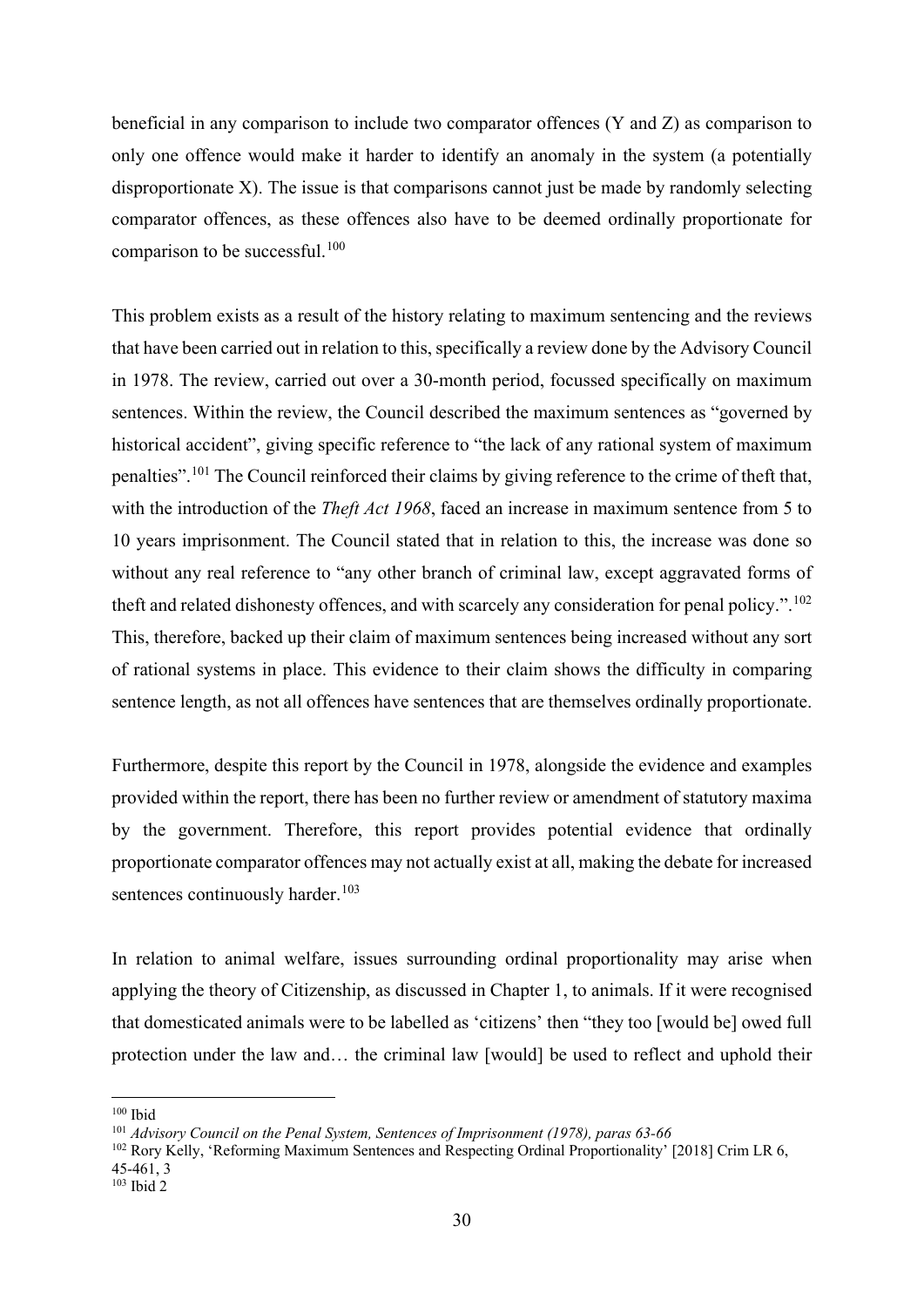membership in the community.<sup>[104](#page-30-0)</sup> Applying this principle, does this put forward the notion that "people who intentionally kill a dog or cat should be subject to the same sorts of penalties as the murderers of humans?"[105](#page-30-1) In assessing whether this proposal is ordinally proportionate, a comparator offence has already been provided: murder. However, in order to fully compare these two offences, an understanding of the relationship between criminalisation and punishment is required.<sup>[106](#page-30-2)</sup> The proportionality of an offence lies, in large amounts, with the extent in which an individual has "deliberately and flagrantly violated well-established social norms".<sup>[107](#page-30-3)</sup>

For the offence of murder, it is clear that the maximum punishment available (life imprisonment)<sup>[108](#page-30-4)</sup> is "proportionate to the gravity of the offence for which it is imposed", and is therefore, ordinally proportionate in its own right.<sup>[109](#page-30-5)</sup> However, if the sentencing for the equivalent killing of an animal were to be increased to match that of murder, such an increase, at current, would not be deemed ordinally proportionate. This is largely because the social norms surrounding animal welfare "are not yet well established… [and therefore] the guilty party is likely to be less deserving of punishment."[110.](#page-30-6) However, this does not render the statement impossible, as sentencing guidelines "are likely to change over time in light of evolving social norms and patterns of socialisation."<sup>[111](#page-30-7)</sup> This means that, if animals are ever awarded the label of 'citizenship' and their rights and social norms increased thereafter, the potential of equal and increased sentencing beyond that of the 5-years proposed may then become possible.

Despite these difficult debates, arguments put forward in Parliament can result in positive change, regardless if they are deemed as ordinally disproportionate. This scenario occurred in 2017, when the initial proposal for increased sentencing for animal related offences was presented in Parliament. In this proposal, Neil Parish MP stated that "we should consider the message that it sends if the sentence for beating to death a sentient being that relies entirely on

<span id="page-30-0"></span><sup>104</sup> Sue Donaldson and Will Kymlicka, *Zoopolis* (Oxford University Press 2011) 133

<span id="page-30-1"></span> $^{\rm 105}$  Ibid

<span id="page-30-2"></span> $^{\rm 106}$  Ibid

<span id="page-30-3"></span><sup>107</sup> Ibid

<span id="page-30-4"></span><sup>108</sup> Sentencing Council, 'Life Sentences' < https://www.sentencingcouncil.org.uk/about-sentencing/types-ofsentence/life-sentences/ > accessed 15 May 2020

<span id="page-30-5"></span><sup>109</sup> Rory Kelly, 'Reforming Maximum Sentences and Respecting Ordinal Proportionality' [2018] Crim LR 6, 45-461, 1

<span id="page-30-6"></span><sup>110</sup> Sue Donaldson and Will Kymlicka, *Zoopolis* (Oxford University Press 2011) 133

<span id="page-30-7"></span> $111$  Ibid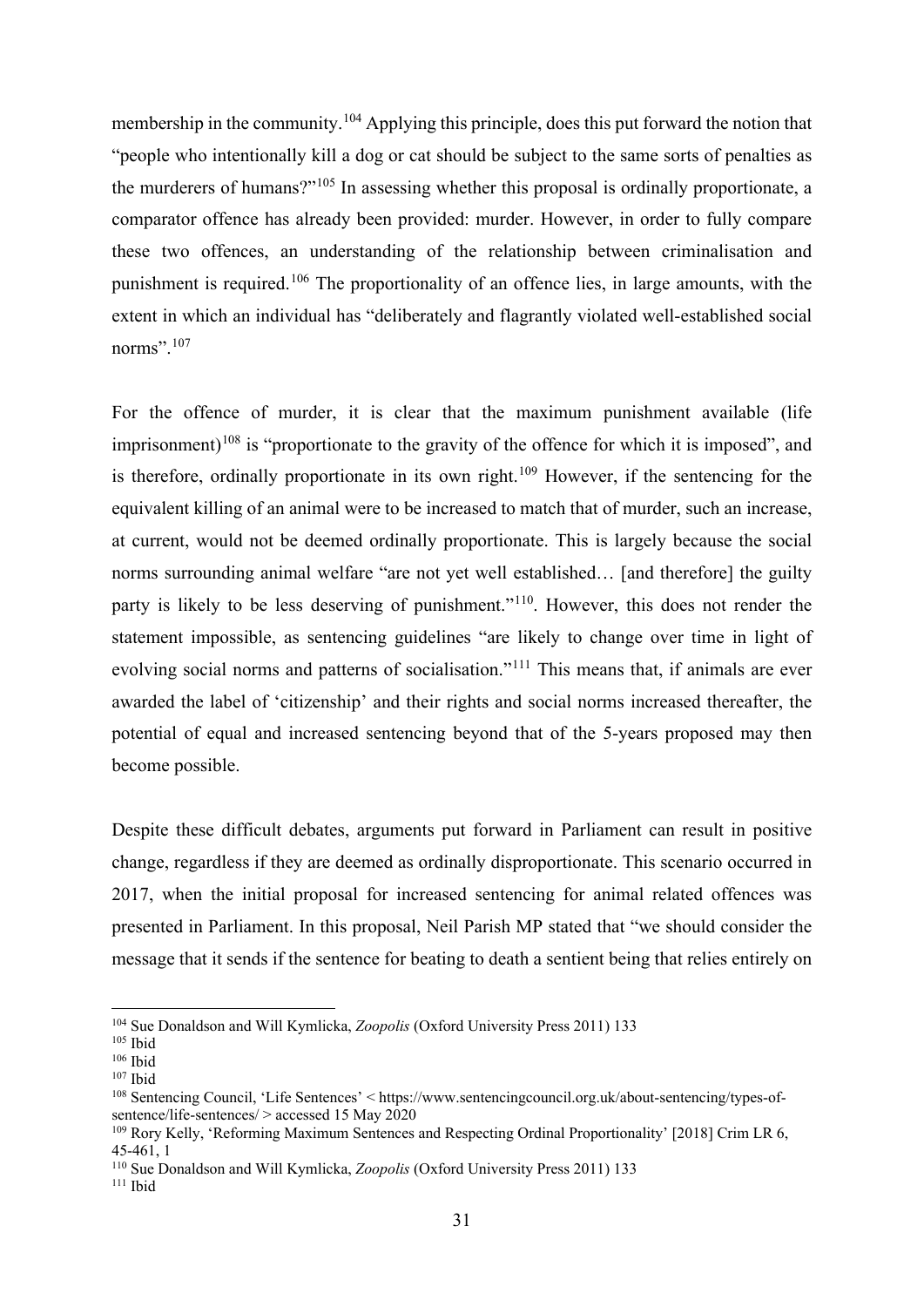human care is less than that for, perhaps, stealing a computer, it is really not on."<sup>[112](#page-31-1)</sup> Although this argument is logical in a sense, and did put in motion the Bill discussed above, his comparison is one that is legally flawed, as he has used, as his comparator offence, an offence that, in itself, is not ordinally proportionate: theft. $^{113}$  $^{113}$  $^{113}$ 

The above discussion highlights how complicated making simple legal comparisons can be and what factors and considerations are relevant. With such a complicated process, comparison to any given sentence is almost impossible, especially in relation to animal welfare offences, therefore, maybe an analysis of sentencing needs to be stemmed from another source. Maybe it is not the comparison to other crimes that should instigate change in the governments outlook, but more so the need for change by way of public interest.

### <span id="page-31-0"></span>**Public Interest and the Need for Change**

Changes within the government and the laws that they impose on society have always been done so by way of public interest. However, the laws imposed most successfully are ones that aim to protect humans rather than animals. The current situation within the legal system and the poor sentencing powers available for the courts are leaving animals unprotected in many situations. This stance may well carry on, but, if so, and animal abuse goes unchecked, it may well lead to a less safe world for humans also, both morally and physically.<sup>[114](#page-31-3)</sup>

This indication comes from the long-standing recognition that animal cruelty and interpersonal violence are linked in some way, however, research surrounding such an area has been rather sparse until recent years.<sup>[115](#page-31-4)</sup> The research carried out is categorised into three main areas; the connection between animal abuse and interpersonal violence (broadly speaking), animal abuse and domestic violence and animal abuse and child abuse. These three categories, providing the research behind them is conclusive enough, will show the importance of protecting animals in order to protect vulnerable humans from violence in the future.

<span id="page-31-1"></span><sup>&</sup>lt;sup>112</sup> Rory Kelly, 'Reforming Maximum Sentences and Respecting Ordinal Proportionality' [2018] Crim LR 6, 45-461, 4

<span id="page-31-2"></span><sup>113</sup> Ibid 2

<span id="page-31-3"></span><sup>114</sup> Andrew Linzey, *Why Animal Suffering Matters* (Oxford University Press 2009) 106

<span id="page-31-4"></span><sup>115</sup> Sarah DeGue and David DiLillo, 'Is Animal Cruelty a "Red Flag" for Family Violence?' 2009 4:6 *Journal of Interpersonal Violence,* 1036 < https://journals.sagepub.com/doi/pdf/10.1177/0886260508319362 > accessed 15 February 2020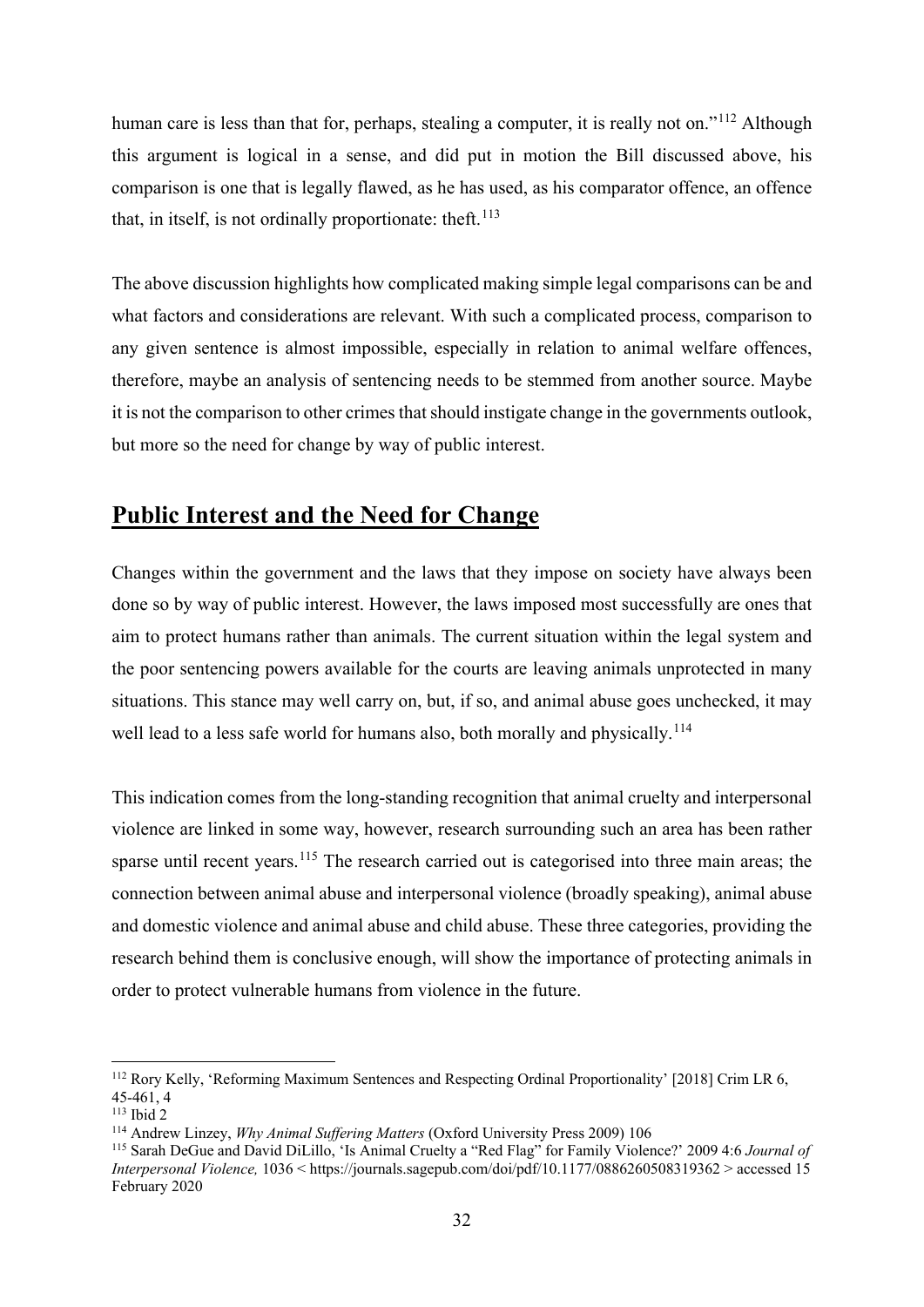#### <span id="page-32-0"></span>**Animal Cruelty and Interpersonal Violence**

Links between animal cruelty and interpersonal violence throughout history have mainly been focussed on extreme acts of violence and high-profile cases. An example of such a case would be the actions of Mary Bell, an 11-year-old girl who strangled two children aged 3 and 4, where it was later found that she had a previous history of strangling cats and pigeons.<sup>[116](#page-32-1)</sup> A further case of child violence and animal cruelty was the murder of James Bulger, where one of the children responsible for the death of Bulger, Robert Thompson, had a history of the killing and mutilation of stray cats and pigeons.<sup>[117](#page-32-2)</sup> However, these acts of violence and the links between them and cruelty to animals are not just contained to childhood acts. Ian Brady, perhaps one of the UK's most notorious serial murderers, frequently enjoyed "tossing alley cats out of apartment windows and watching them splat on the pavement".<sup>[118](#page-32-3)</sup> This rather dramatic wording of Brady's actions shows the sort of commentary that has been used in relation to such high profile cases. However, these are not just anomalies in the system. Further studies, on a less high-profile level, have been carried out in recent years to reinforce this connection between animal violence and interpersonal violence.

One of these was a study by Merz-Perez *et al.* which focussed on how animal cruelty in childhood can relate to violence in later life. The study was a comparison between 45 violent offenders and 45 non-violent offenders. It was found that 56% of the violent sample admitted to cruelty to animals in childhood, whereas only 20% of the non-violent sample admitted to such violence. This is a significantly higher percentage, one which strongly suggests the correlation between the two.<sup>[119](#page-32-4)</sup> A further study on inmates was carried out by Tallichet *et al.* which took a larger sample of inmates, 261, and investigated their history of animal cruelty. It was found that 43% of the male inmates had engaged in some form of animal cruelty with 63% of that sample reporting hurting or killing dogs and  $55\%$  admitting to abusing cats.<sup>[120](#page-32-5)</sup>

<span id="page-32-1"></span><sup>116</sup> Marie Louise Petersen and David P Farrington, 'Cruelty to Animals and Violence to People' 2007 2:21-43 *Victims and Offenders* 21 <

https://www.tandfonline.com/doi/pdf/10.1080/15564880600934187?casa\_token=woFCLAZhE7gAAAAA:Wm 2uyZtF8yMOGi8HwrUV6AcPJWvG2rxK6IC7cqSplCdmna\_AZehauRGgCFFMysrl5xQ8IPkIg3T3 > accessed 17 February 2020

<span id="page-32-2"></span><sup>117</sup> Ibid, 28

<span id="page-32-3"></span><sup>118</sup> Ibid

<span id="page-32-5"></span><span id="page-32-4"></span><sup>119</sup> Merz-Perez, Heide and Silverman, 'Childhood Cruelty to Animals and Subsequent Violence Against Humans' *(International Journal of Offender Therapy and Comparative Criminology)* [2001] 45 (5), 556-573 <sup>120</sup> Tallichet, Hensley, O'Byran and Hassel, 'Targets for Cruelty: Demographic and Situational Factors Affecting the Type of Animal Abused' *(Criminal Justice Studies)* [2005] 18 (2), 173-182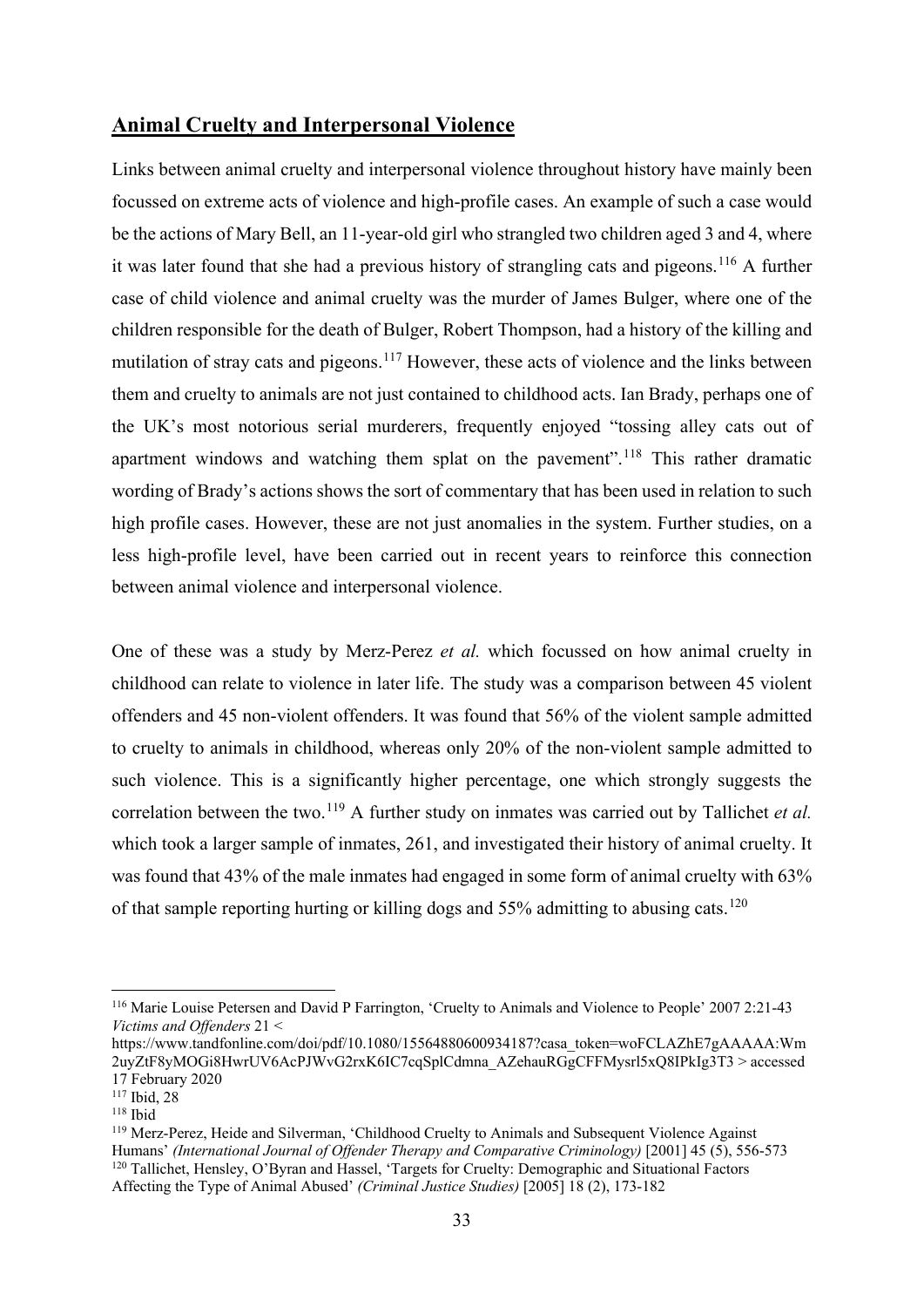Although these studies do not show a large majority of cases having a connection between animal abuse and interpersonal violence, there is still some argument to state that it is in the public interest to increase the protection provided to animals. As mentioned previously, an increased sentence could potentially act as a deterrent for animal abusers. Coupling this with the findings of the studies, which show that 1 in 2 individuals who engage in animal cruelty will go on to engage in interpersonal violence, preventing and deterring the early cases of animal cruelty could reduce the total amount of violent offences in the future. However, these broader figures on violence may not be compelling enough, therefore, some more distinct acts of violence will now be provided, alongside their connection to animal cruelty.

### <span id="page-33-0"></span>**The Link Between Animal Abuse and Domestic Violence**

Research surrounding this area focussed less on general acts of violence (as discussed above) and focussed instead on family-related violence. One of the leading psychologists that have been researching this link, Ascione, provided a study that compared how different women had reported witnessing animal abuse in their homes. Half of the women sampled were seeking refuge at a domestic abuse shelter whereas the other half, which were sourced as a control group, were non-abused. Ascione found that the women in the shelters were 11 times more likely to report their partners to have hurt or killed a pet (54% reported compared to 5% of the non-abused sample). Furthermore, in relation to these findings, the recollection of stronger acts of violence towards pets came from victims of severe physical domestic abuse. This shows that not only is the presence of abuse linked, but the severity of partner-perpetrated animal cruelty may increase as the severity of domestic abuse in the home increases. Ascione also found, in the same sample, that the women seeking refuge were 4 times more likely to indicate that their partners had threatened a pet (52.5% when compared to 12.5% of the non-abused sample). However, in relation to threats this time, it was found that the stronger threats came from the partners of those who suffered minor domestic abuse cases.<sup>[121](#page-33-1)</sup> This study shows, once again, the link between animal cruelty and interpersonal violence but provides an extra layer to the findings. Being able to compartmentalise the acts of violence occurring allows for a stronger focus on reform. This research shows that the violence will not just occur randomly and in public but could occur behind closed doors. This being the case, it makes preventing such

<span id="page-33-1"></span><sup>121</sup> Ascione, Weber, Thompson, Heath, Maruyama and Hayashi, 'Battered Pets and Domestic Violence: Animal Abuse Reported by Women Experiencing Intimate Violence and by Non-abused Women' *(Violence Against Women)* [2007] 13, 354-373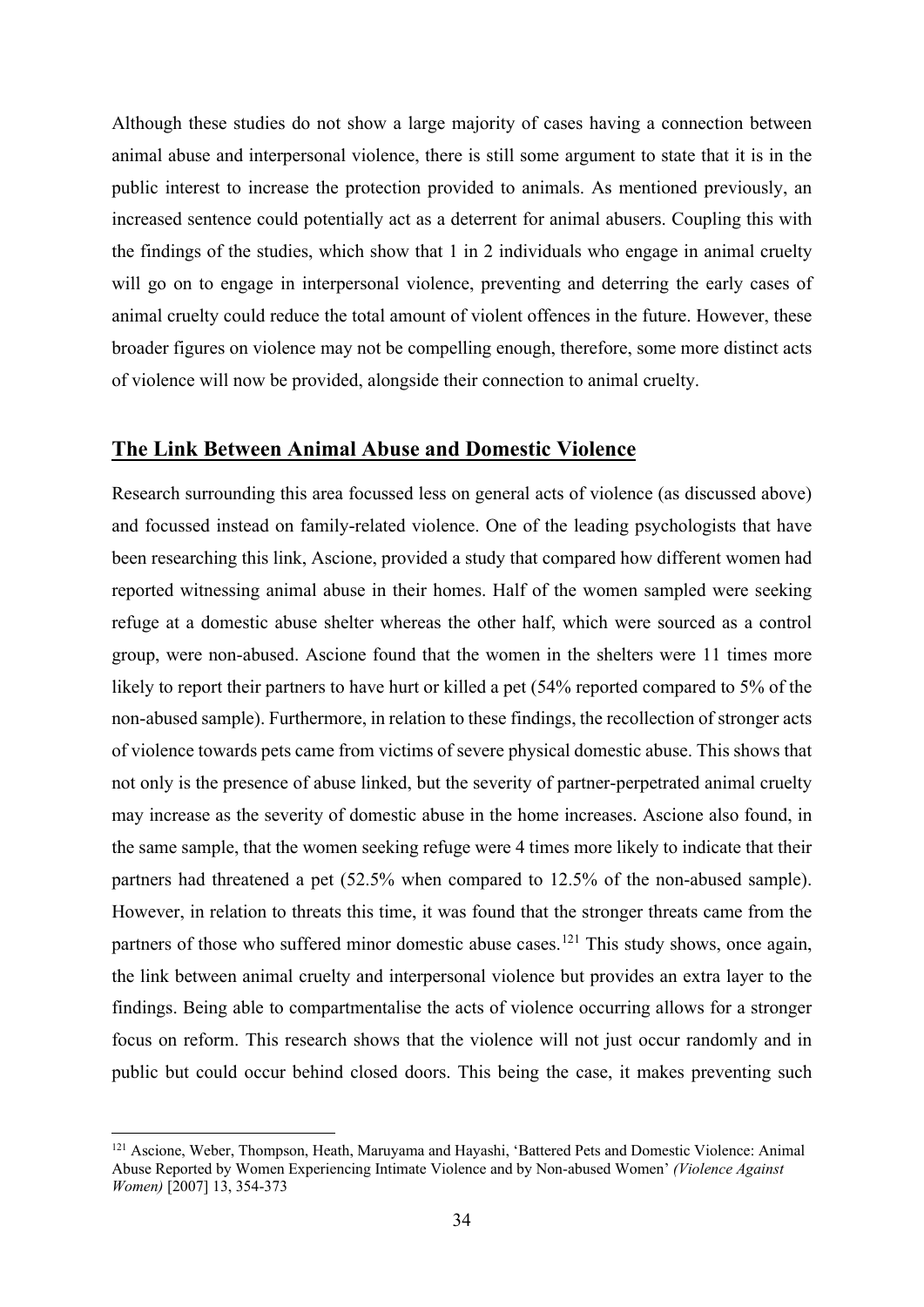violence even more important. It can be seen from this research that introducing a deterrent to animal cruelty offences and, therefore, cutting the violence off at the source could reduce the cases of domestic violence observed. However, domestic abuse is only one half of family violence, there are further links between the presence of animal abuse and child abuse within the home.

#### <span id="page-34-0"></span>**The Link Between Animal Abuse and Child Abuse**

Although interpersonal violence causes detriment to society and domestic abuse should never be taken lightly, the most vulnerable human victim discussed in the last three links is, without doubt, children. A study by DeVinvey, Dickert and Lockwood analysed 53 pet owning families being treated by a state child welfare agency for cases of child abuse. In analysing these families, they found that 60% of these households reported both animal and child abuse. Under further investigation, it was found that 80% of this sample had reported physical child abuse and 34% had suffered sexual abuse or neglect.<sup>[122](#page-34-2)</sup> This  $60\%$  of abuse is a larger finding than that of general interpersonal violence or domestic abuse, but all figures were in the majority. This link, and the links previously discussed, demonstrate evidence relating to the link between animal abuse and further crime and violence.

### <span id="page-34-1"></span>**Conclusion**

The introduction of increased sentencing for animal abuse, essentially acting as a deterrent, will not completely solve interpersonal and family violence. Similarly, the introduction of such sentencing will not eradicate all animal abuse cases. However, it may work towards reducing the cases observed. Even if such an argument could be seen as subjective, there are certainly no negatives to enforcing harsher sentencing.

The following chapter will focus on the UK's proposed increase in sentencing with a comparison to global legal systems. Here, analysis will be made as to whether the proposed 5 year increase is substantial enough in progressing the fight against animal cruelty. Or should more be done by the UK government, perhaps beyond that of sentencing, to increase the protection available to animals.

<span id="page-34-2"></span><sup>122</sup> DeViney, Dickert and Lockwood, 'The Care of Pets within Child Abusing Families' *(International Journal for the Study of Animal Problems)* [1983] 4, 321-329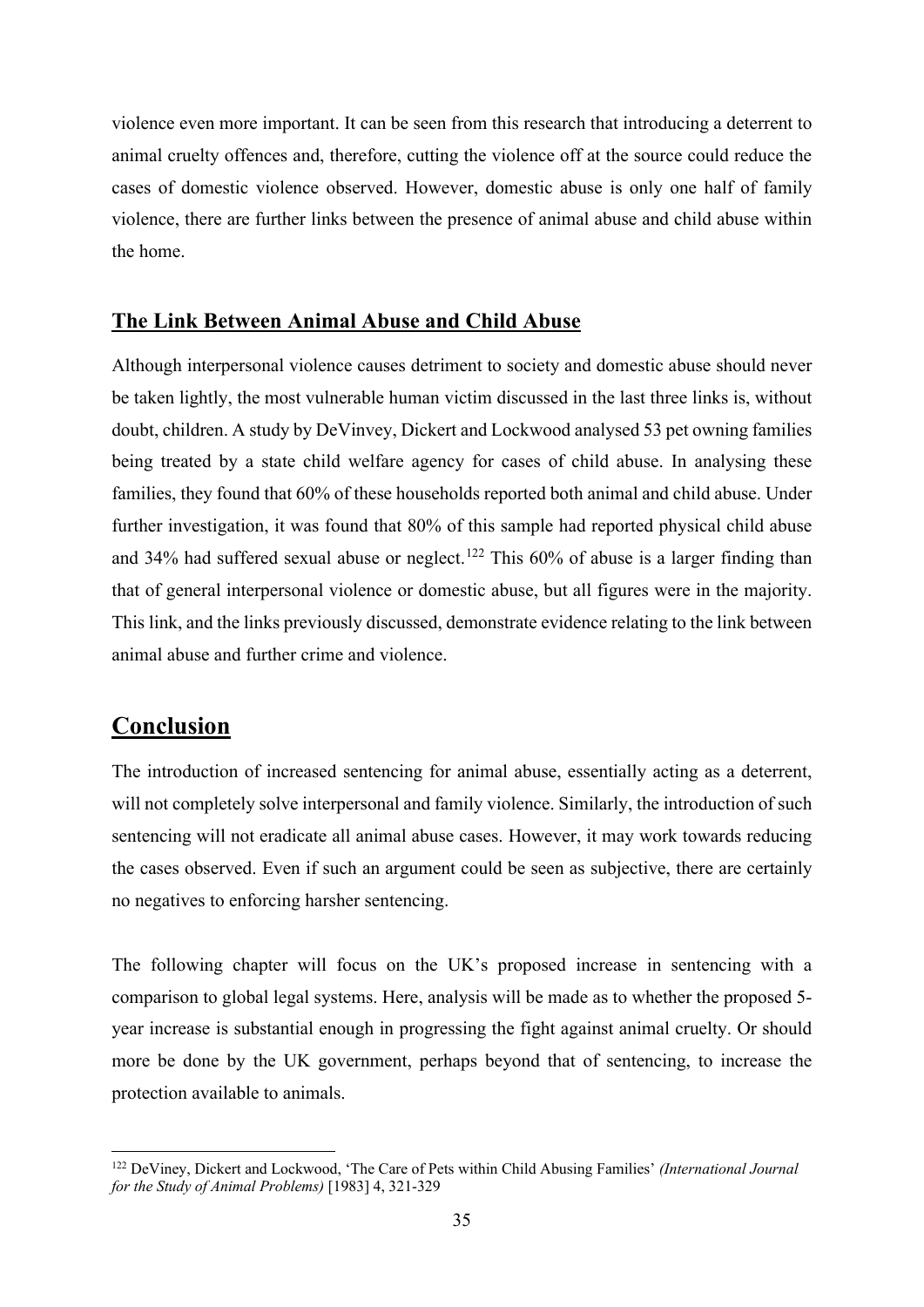## <span id="page-35-0"></span>**Chapter 3: Comparison to International Legal Systems and Proposed Changes**

### <span id="page-35-1"></span>**Introduction**

The chapters leading up to this point have outlined and explained the need for change within the law. This change is not just limited to a philosophical level, but for the overall protection and interest of the wider public also. It has already been established that the written law available within the UK is broad enough to offer appropriate protection, it just requires the correct implementation. Therefore, with the proposed increase in sentencing in the Government's agenda, an analysis of the animal welfare laws available on a global scale is necessary. This analysis will allow for assessment of whether the UK is finally on its way to providing sound protection to both the animals and humans affected in animal abuse scenarios.

The UK's proposed 5-year maximum sentence shall be compared to the sentencing available to other countries. Further to this, an assessment will be made to whether the UK's protection should solely be limited to an increase in sentencing or, as is the case in other countries, should additional measures be introduced to aid and protect animals. These measures can create a more coherent legal system for the benefit of both animals and humans. Therefore, an analysis of these measures and the potential for implementation within the UK legal system will also be provided.

### <span id="page-35-2"></span>**Comparison to International Legal Systems**

The consideration of animal welfare laws on a global scale is inevitably a difficult task due to the amount of countries that exist, so to allow for varied comparison, specific countries have been selected from around the world to compare to the UK system and its proposed changes. An overall summary of European sentencing will be provided, including more in-depth discussions relating to France and Switzerland, followed by comparison to both the Australian and American legal systems and what legal measures they have imposed to increase animal protection.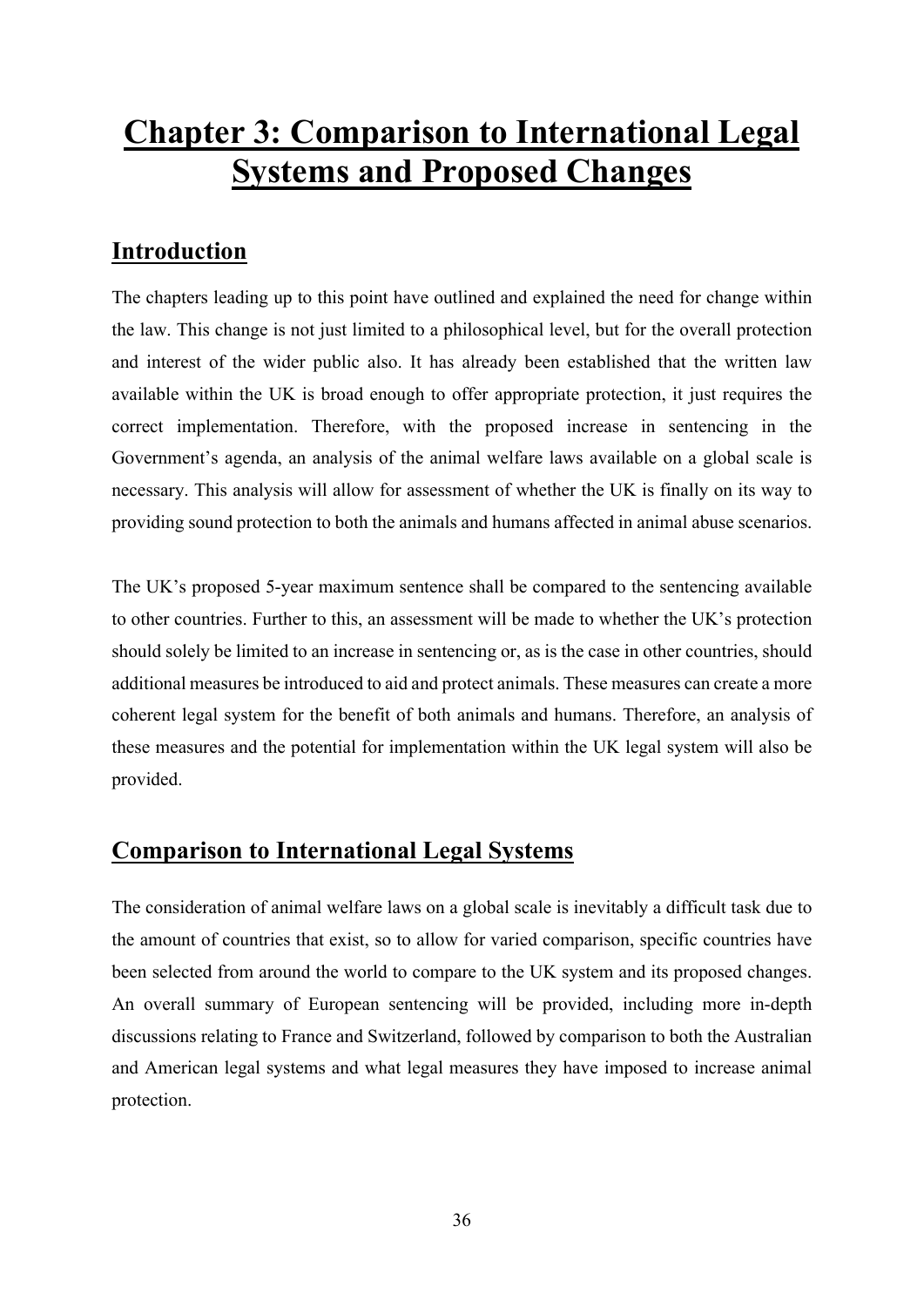### <span id="page-36-0"></span>**Sentencing**

| Country        | Maximum prison sentence available | <b>Notes</b>                |
|----------------|-----------------------------------|-----------------------------|
| Austria        | 1 year                            | Under review to increase    |
| Belgium        | 3 months                          |                             |
| Bulgaria       | 3 years                           |                             |
| Croatia        | 1 year                            |                             |
| Cyprus         | 1 year                            | Under review to increase    |
| Czech Republic | 3 years                           |                             |
| Denmark        | 2 years                           |                             |
| Estonia        | 1 year                            |                             |
| Finland        | 4 years                           |                             |
| France         | 2 years                           |                             |
| Germany        | 3 years                           |                             |
| Greece         | 2 years                           |                             |
| Hungary        | 3 years                           |                             |
| Ireland        | 5 years                           |                             |
| Italy          | 3 years                           |                             |
| Latvia         | 5 years                           |                             |
| Lithuania      | 1 year                            |                             |
| Macedonia      | 6 months                          |                             |
| Malta          | 1 year                            | Planned to raise to 3 years |

|  | Figure 1: Maximum prison sentences for animal cruelty available in Europe <sup>123</sup> |  |  |  |  |  |
|--|------------------------------------------------------------------------------------------|--|--|--|--|--|
|  |                                                                                          |  |  |  |  |  |

<span id="page-36-1"></span><sup>123</sup> Parliament: Environment, Food and Rural Affairs, *'Animal Welfare in England: Domestic Pets Contents – Enforcement'* [2016] <<https://publications.parliament.uk/pa/cm201617/cmselect/cmenvfru/117/11709.htm> > accessed 8 April 2020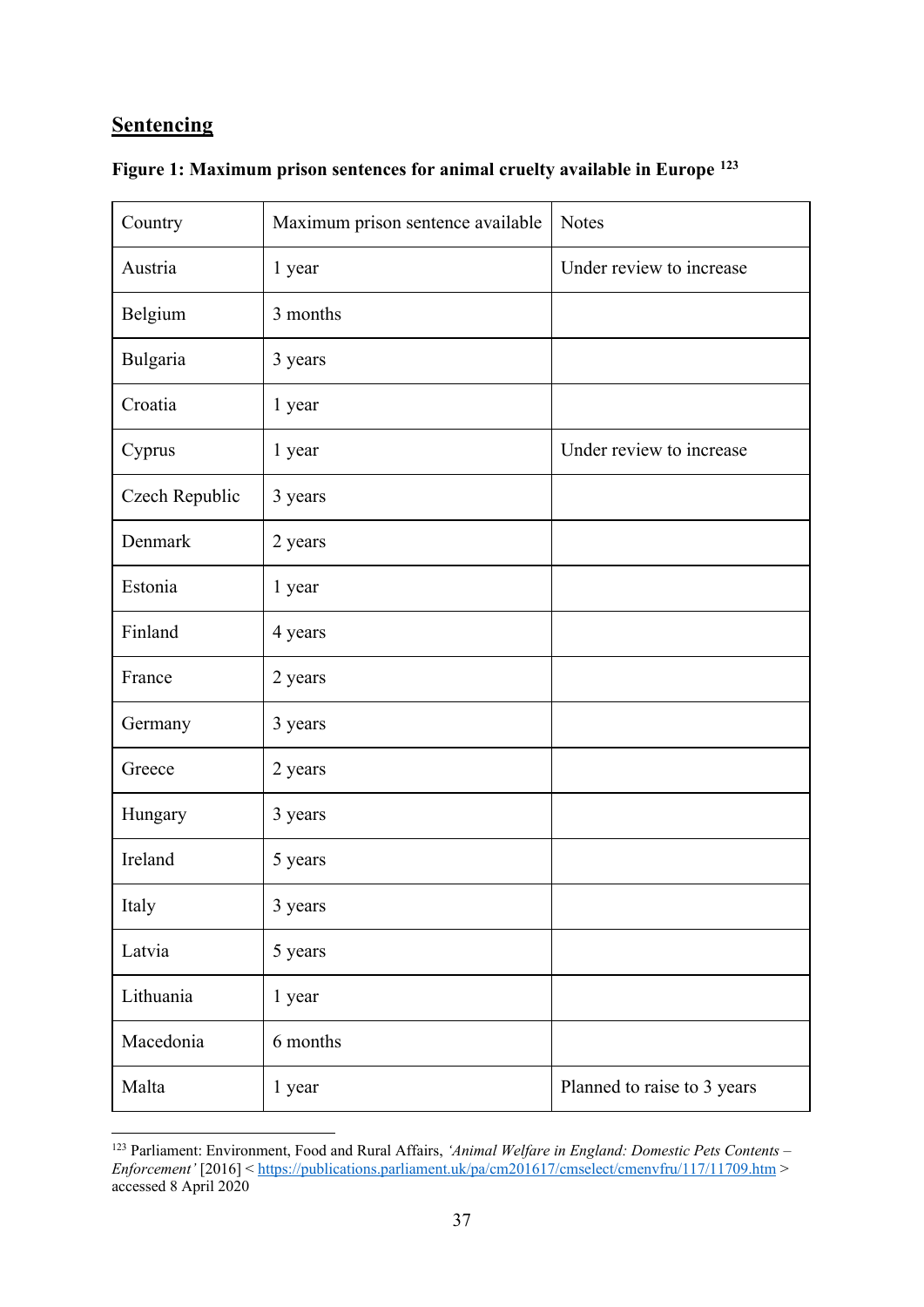| Montenegro       | 5 years   |                                 |
|------------------|-----------|---------------------------------|
| Netherlands      | 3 years   |                                 |
| Norway           | 3 years   |                                 |
| Poland           | 2 years   |                                 |
| Portugal         | 2 years   |                                 |
| Romania          | 1 year    |                                 |
| Serbia           | 3 years   |                                 |
| Slovakia         | 3 years   |                                 |
| Slovenia         | 1 year    |                                 |
| Spain            | 18 months | Recently increased from 1 year  |
| Sweden           | 2 years   |                                 |
| Switzerland      | 3 years   |                                 |
| Ukraine          | 2 years   |                                 |
| <b>UK</b>        |           |                                 |
| England & Wales  | 6 months  | Planned to raise to 5 years     |
| Northern Ireland | 5 years   | Recently increased from 2 years |
| Scotland         | 1 year    |                                 |

### **France**

Punishment for animal cruelty in the French courts seems to aim more at depleting an offender's financials rather than their liberty. This is because the offences can carry with them a large fine of up to  $\epsilon$ 30,000, however, this is only an 'up to' figure.<sup>[124](#page-37-0)</sup> Therefore, there is no guarantee that any prosecution would impose such a large fine. Whilst there is the 'potential' of a large fine, the French legal system only imposes a maximum sentence of 2 years for animal

<span id="page-37-0"></span><sup>124</sup> Criminal Code of the French Republic 2005, Art. 521-1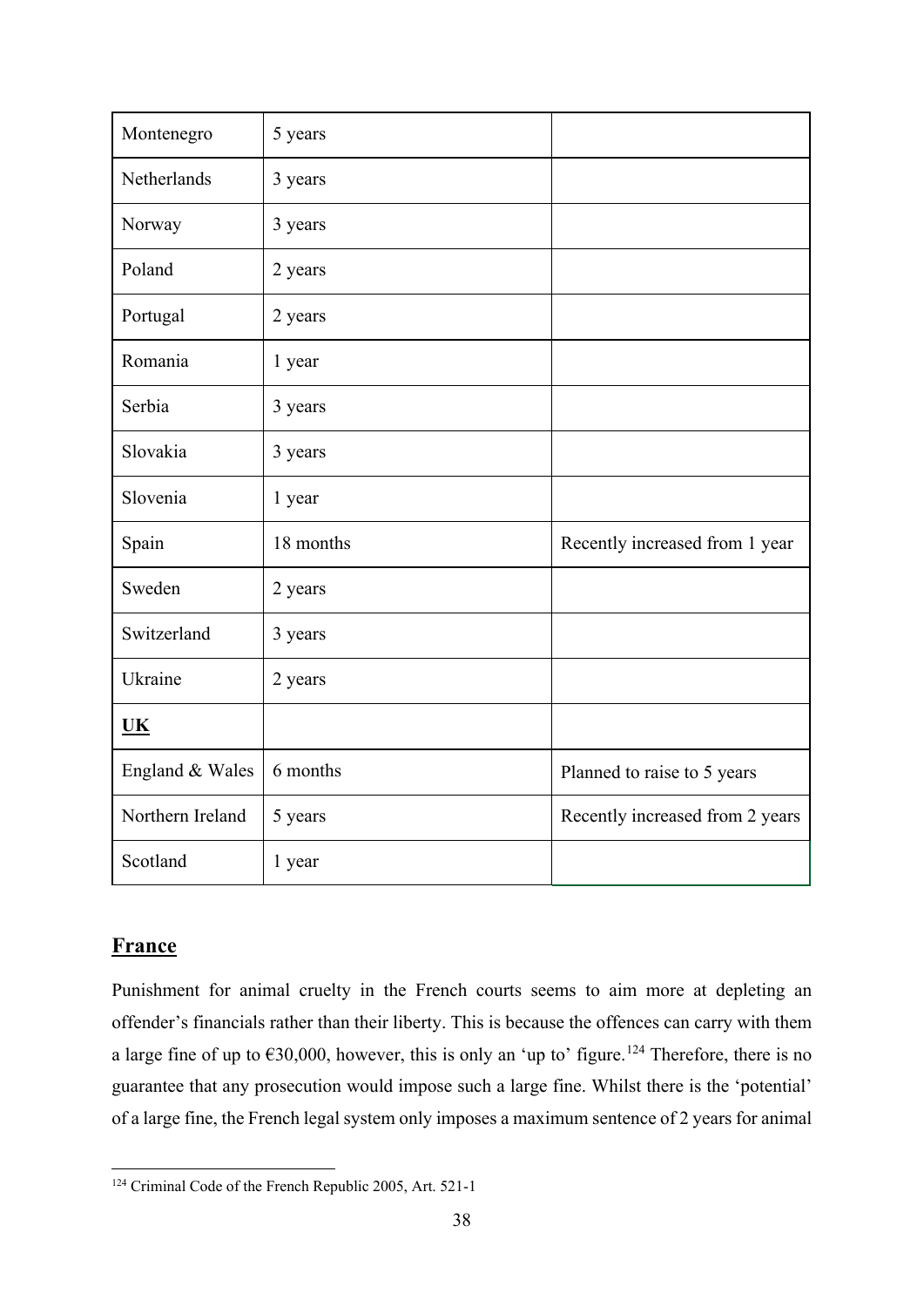welfare offences.<sup>[125](#page-38-0)</sup> Granted this measure is four times than what is currently observed within the UK legal system, but it falls far short of the intended changes proposed by the recent UK sentencing Bill.

Therefore, taking only France as an example, it would seem that the UK protections and proposed changes are holding up against scrutiny. However, it would seem that France are not the most engaged country in the fight against animal cruelty, therefore, outperformance in comparison is not that great of an accomplishment. In a report published by the European Court of Auditors, it was shown that France had the highest reports of non-compliance with farm welfare standards. Depending on the area of agriculture, France reported non-compliance on a range of 25% to 65% of all sites inspected, this is compared to the ranges of other countries such as Italy and Germany that only displayed ranges of around 3% to 14%.<sup>[126](#page-38-1)</sup>

#### **Switzerland**

The Swiss legal system is renowned for having great protection for animals. It is granted an overall rating level of B by the Animal Protection Index with their laws relating to animal protection being awarded an A grade.<sup>[127](#page-38-2)</sup> This is because the Swiss legal system acknowledges not only the physical welfare of its animals in its laws but their mental health also. This has been seen by Switzerland's response to modern animal behavioural research that shows specific animals' needs for social contact. In response to this research, the Swiss government stated, in law, that certain animals that were deemed to be social, such as Guinea Pigs and Rabbits, should not be housed alone, as social contact with animals of their own species guarantees their emotional wellbeing.<sup>[128](#page-38-3)</sup> Further to this, it is not just the emotional wellbeing of domestic animals that is important to the Swiss judiciary, but the wellbeing of livestock also. Provisions have been written in law stating that calves separated from their mother and kept individually should be kept in a location that is in eyesight with animals of the same species, in an attempt to reduce the emotional distress caused to the calves during weaning.<sup>[129](#page-38-4)</sup>

<span id="page-38-0"></span><sup>125</sup> Ibid

<span id="page-38-1"></span><sup>126</sup> European Court of Auditors, 'Animal Welfare in the EU: closing the gap between ambitious goals and practical implementation' (2018) ISBN 978-92-847-1150-5, Annex II

<span id="page-38-2"></span><sup>127</sup>Animal Protection Index, 'Switzerland' (*Animal Protection Index,* 10 March 2020) <

https://api.worldanimalprotection.org/country/switzerland > accessed 8 April 2020

<span id="page-38-3"></span><sup>&</sup>lt;sup>128</sup> Margot Michel and Eveline Schneider Kayasseh, 'The Legal Situation of Animals in Switzerland: Two Steps Forward, One Step Back – Many Steps to Go' *(Journal of Animal Law, Vol. VII)* 31

<span id="page-38-4"></span><sup>129</sup> Swiss Animal Protection Ordinance 1998, Art. 16a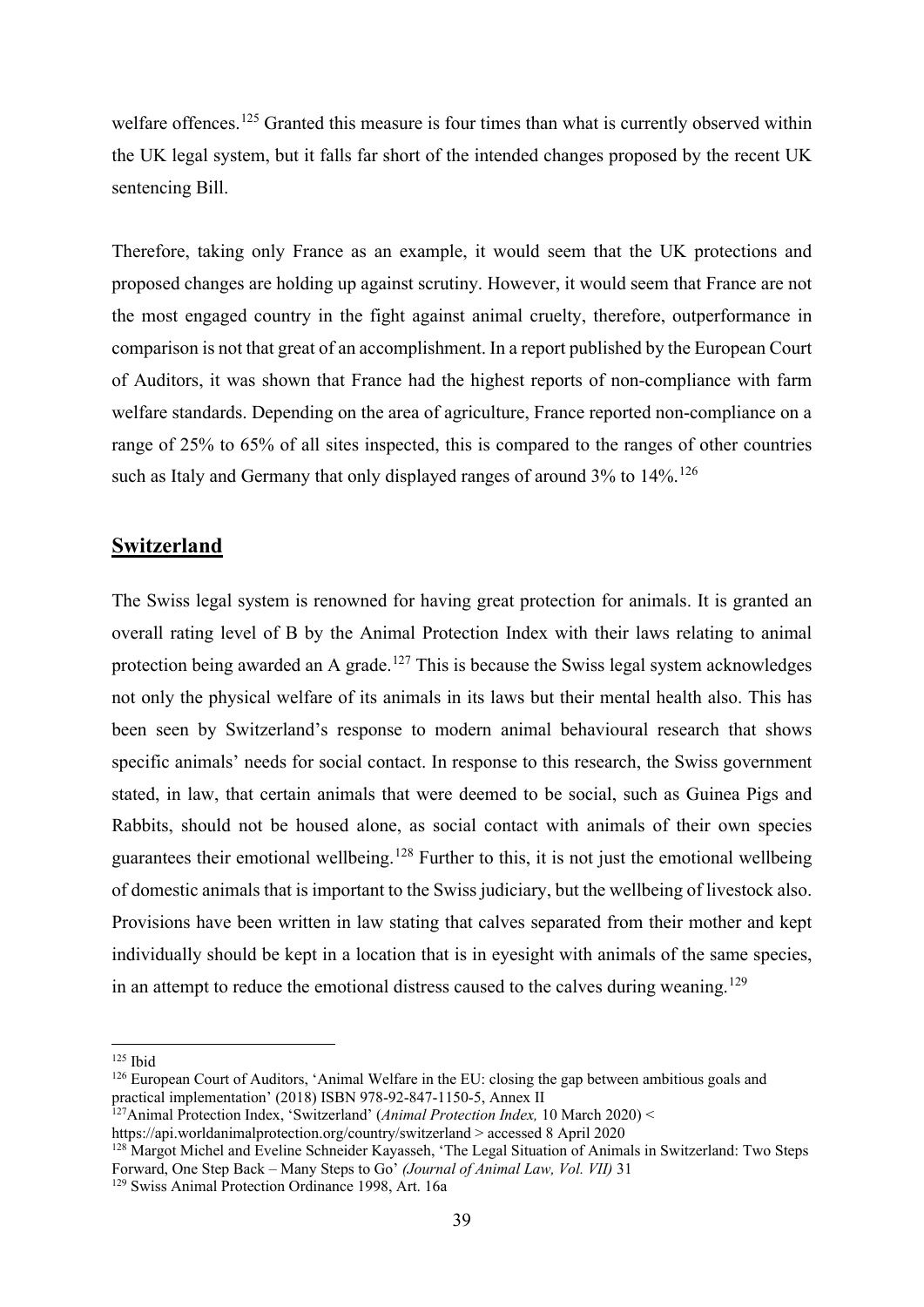Despite Switzerland having these extra measures in place, their sentencing falls short of the UK's proposed 5-year increase. In Swiss law, as in all systems, animals are referred to as property.<sup>[130](#page-39-0)</sup> Therefore, as there is no separate sentencing guidelines for animal related offences, the laws relating to animal cruelty and welfare are sentenced in line with the laws relating to criminal damage. With this being said, in Switzerland, any individual who is prosecuted for an animal welfare/cruelty related offence could be liable to a monetary penalty or a custodial sentence not exceeding three years.<sup>[131](#page-39-1)</sup>

Once again, at current, the Swiss law carries with it a custodial sentence that is six times lengthier than the UK's current system, at 3 years. However, also similar to France, it falls short of the proposed 5-year increase for the UK system. In addition to this, it would seem the Swiss system imposes on its offenders either a custodial sentence or a fine, whereas offenders within the UK can be dealt both a custodial sentence and a fine. It would seem that, once again, the UK's proposed 5-year increase is outperforming their European associates, but how does the UK system fair against countries outside of the European continent?

#### **Australia**

The laws in Australia and the sentencing available varies depending on the location of an offence, as the sentencing guidelines are different throughout the different Australian states and territories. Therefore, for the purposes of comparison, a demonstration of the range of sentencing available throughout Australia will be provided.

Starting first at the low end of the spectrum, if an offence is carried out and sentenced within the 'Northern Territory' of Australia, offenders will only be faced with a maximum sentence of 1-year imprisonment, or a maximum fine of \$13,700 (with this maximum fine relating to a 'natural' person).[132](#page-39-2) It would seem again, similar to France, that the punishment in the Northern Territory is more focussed on financial punishment rather than imprisonment. However, like all the countries observed, the maximum within the Northern Territory is still twice as high as

<sup>130</sup> Swiss Criminal Code 1937, Art. 110

<span id="page-39-1"></span><span id="page-39-0"></span><sup>131</sup> Ibid, Art. 144

<span id="page-39-2"></span><sup>132</sup> RSPCA, 'What are the Penalties for Animal Cruelty Offences?' *(RSPCA Australia,* 1 May 2019) < https://kb.rspca.org.au/knowledge-base/what-are-the-penalties-for-animal-cruelty-offences/ > accessed 25 February 2020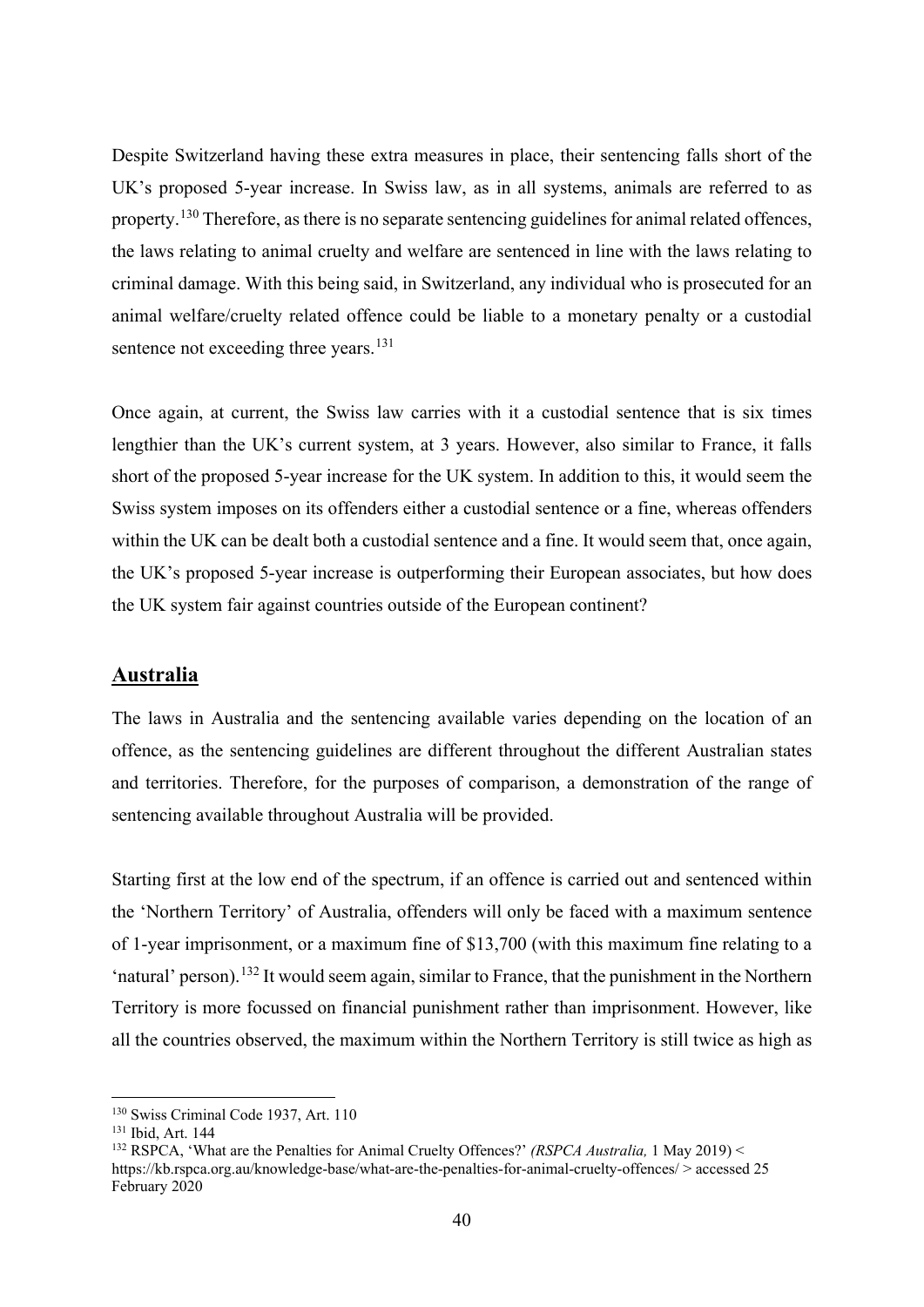what is currently observed within the UK, but also, falls far short of the proposed increase within the UK legal system.

This rather minor punishment, however, is only observed within the Northern Territory of Australia. The state in Australia with the harshest of sentencing, both in relation to imprisonment and fines is the Queensland state. Queensland imposes on offenders a maximum prison sentence of 7-years.<sup>[133](#page-40-0)</sup> However, this sentence is only available for extreme acts of cruelty, for example the killing or causing of serious injury.[134](#page-40-1) With serious injury being defined as "the loss of a distinct part of an organ of the body; or a bodily injury of such a nature that, if left untreated would – endanger, or be likely to endanger, life; or cause, or be likely to cause, permanent injury to health."[135](#page-40-2) Any infliction of harm on an animal that does not fall under this definition, that may be described as 'minor' carries with it a maximum sentence of 3-years imprisonment.<sup>[136](#page-40-3)</sup>

In analysing the sentences available in Queensland, even on a minor level the sentences available seem quite solid. The fact that there are two sentencing guidelines available for differing severity of animal welfare offences is an attractive prospect and is possibly something that the UK legal system would benefit from. This is not only because of the subjective nature behind how to classify severity of animal abuse, with a written definition removing such ambiguity, but, also, this increased sentencing for extreme acts of cruelty acknowledges the public interest argument put forward in Chapter 2 about the risks associated with severe acts of animal cruelty and interpersonal violence in the future. Therefore, the Queensland system seems to have a comprehensive approach on sentencing and imprisonment.

The sentencing possibilities in relation to fines within Queensland also do a consistent job in protecting animal welfare. An interesting point in relation to the available fines is the differing fines available to both 'natural' and 'legal' persons: 'natural' persons giving reference to individuals and 'legal' persons to corporations. The maximum fine in relation the breach of animal welfare provisions for a 'natural' person being \$235,600 and for a 'legal' person

<span id="page-40-0"></span><sup>133</sup> Queensland Criminal Code Act 1899, s 242 (1)

<span id="page-40-1"></span> $134$  Ibid

<span id="page-40-2"></span><sup>135</sup> Ibid s 242 (3)

<span id="page-40-3"></span><sup>&</sup>lt;sup>136</sup> Oueensland Animal Care and Protection Act 2001, s 18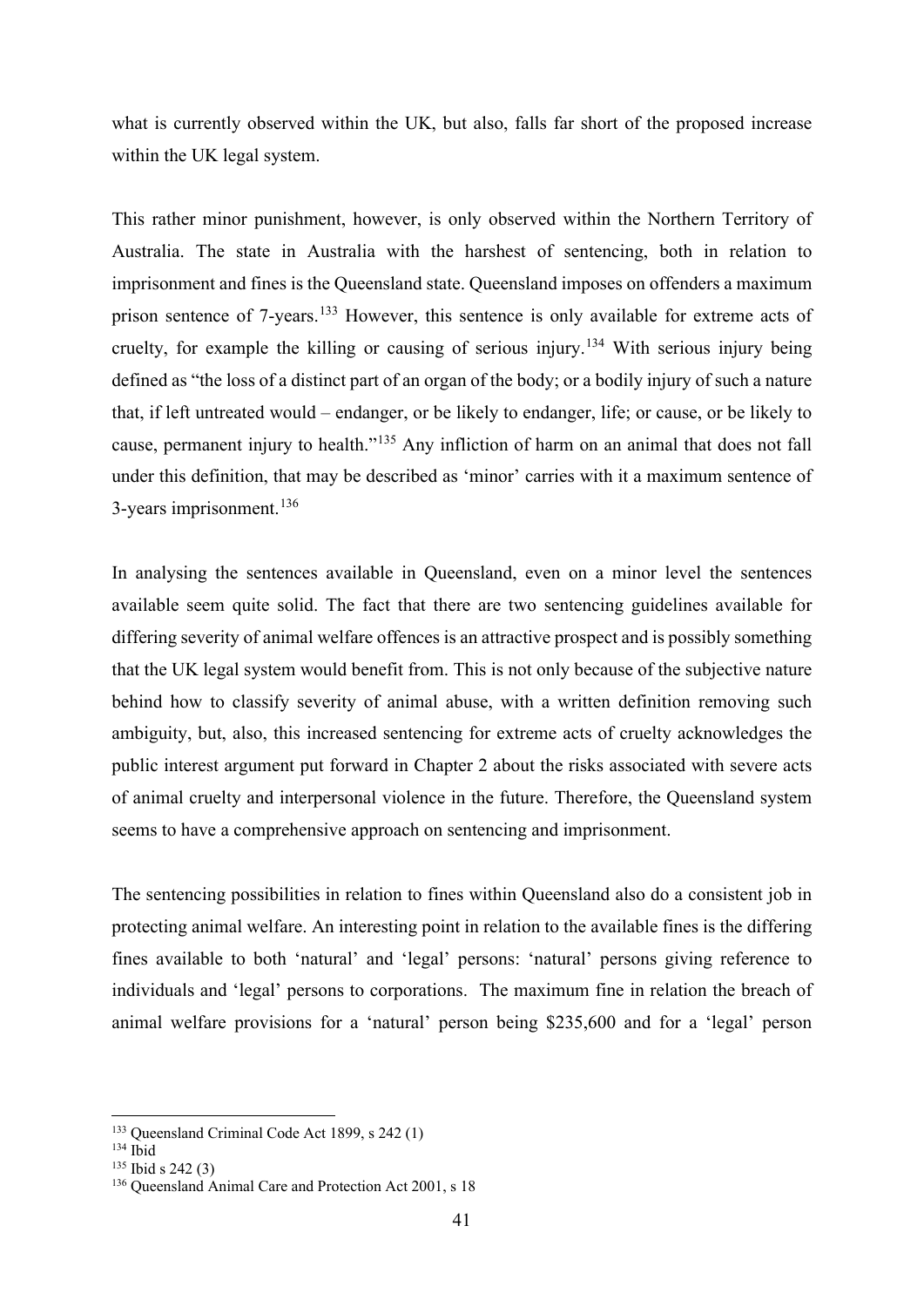\$1,178,000.<sup>[137](#page-41-0)</sup> This scale of fine has not yet been observed, in any of the countries or territories discussed previous and is therefore totally unique to Queensland.

The inconsistencies of sanctions within certain countries and territories has already been discussed, stating that they are not always balanced, with most favouring financial punishment over that of a custodial sentence. It would seem that Queensland, as a whole, both in relation to sentencing and fines, has a successful system in place to tackle breaches of animal welfare. Not only do they have differing sentences available for various levels of animal cruelty, but differing fines also, with fines holding corporations to a higher standard than individuals, and rightly so, but the fines imposed on 'natural' persons hardly being in favour of the offender. Such large fines and large custodial sentences may act as a deterrent within this territory and perhaps provide a good precedent for further development within the UK system.

#### **United States of America (USA)**

The United States (US) legal system is one that operates in a similar way to the Australian system. Each individual state has their own legal constructions, however, federal laws are also in place to provide blanket protection across the entire nation. With 50 states being present throughout the USA, it would, similar to Australia, be unsuitable to assess every state law relating to animal welfare offences. Therefore, an overall assessment will be made. This will be done by focussing on the federal laws available throughout the nation, but also giving reference to some particularly robust laws observed in certain states.

The US is a country that has advanced their laws relating to animal welfare offences at a surprising pace in the past 20 years, with around 28 of the 41 proposed referenda for the improvement of animal welfare measures being passed.<sup>[138](#page-41-1)</sup> The most recent development being introduced by President Trump towards the end of 2019. This improvement consisted of the introduction of a federal offence for animal cruelty related offences, with the creation of the *Prevention of Animal Cruelty and Torture Act 2019.[139](#page-41-2)* The introduction of a federal offence for animal cruelty reinforces the protections that are already observed within the US on a state

<span id="page-41-0"></span><sup>137</sup> RSPCA, 'What are the Penalties for Animal Cruelty Offences?' *(RSPCA Australia,* 1 May 2019) < https://kb.rspca.org.au/knowledge-base/what-are-the-penalties-for-animal-cruelty-offences/ > accessed 25 February 2020

<span id="page-41-1"></span><sup>138</sup> Sue Donaldson and Will Kymlicka, *Zoopolis* (Oxford University Press 2011) 1

<span id="page-41-2"></span><sup>&</sup>lt;sup>139</sup> Henceforth referred to as 'PACT 2019'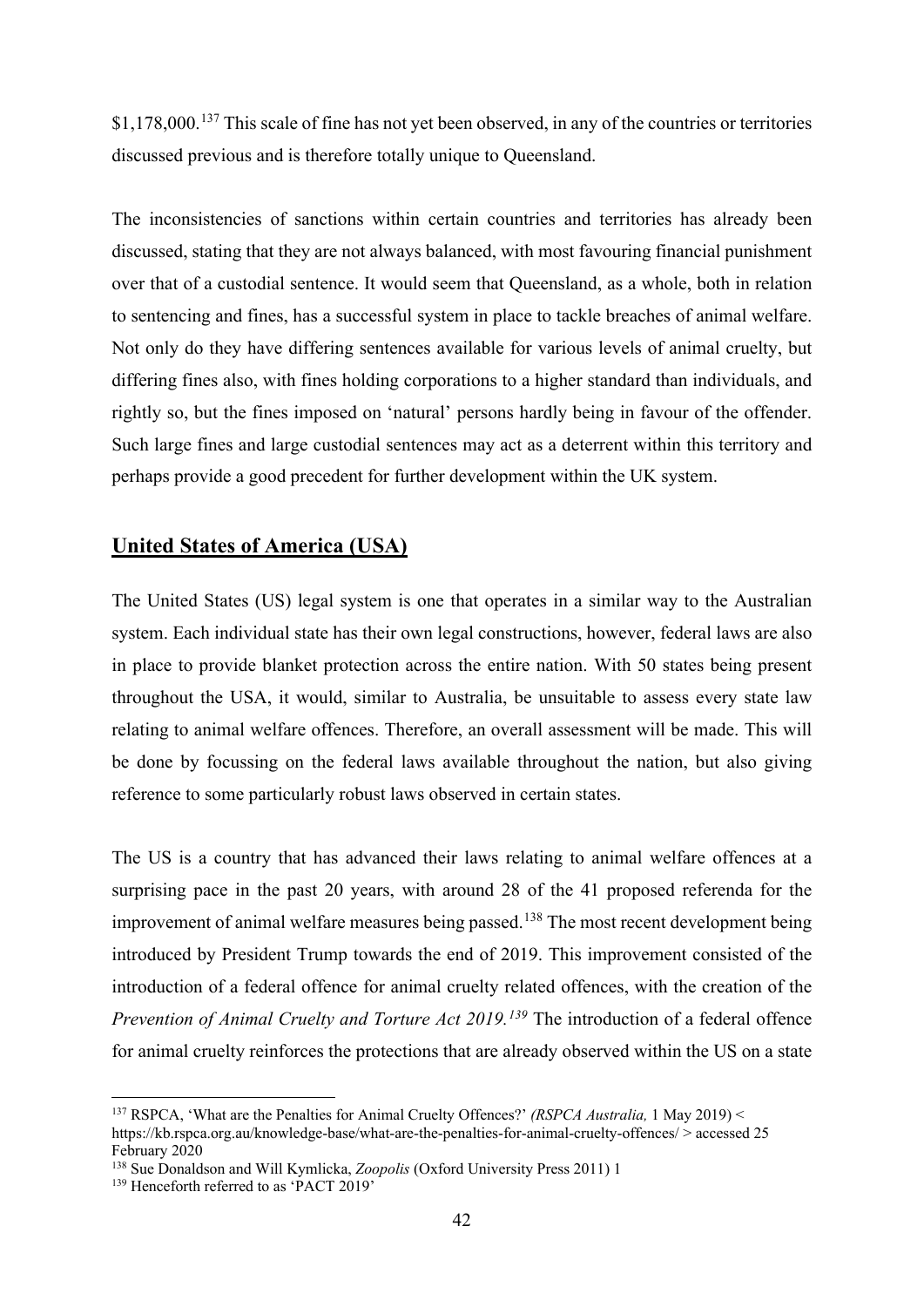level and allows for prosecutors to "address cases of animal abuse that cross [several] state lines".[140](#page-42-0) The PACT 2019 has been described as a "necessary tool" to provide animals with the protection they deserve and allow for the "most horrific acts of animal cruelty [to be] prosecuted to the fullest extent of the law".[141](#page-42-1)

The construct of the Act refers to the act of "animal crushing" being an offence.<sup>[142](#page-42-2)</sup> Although this wording may be interpreted on a literal basis, the Act goes on to define what sort of actions would constitute as "crushing". These being any action that results in "one or more living nonhuman mammals… [being] purposely crushed, burned, drowned, suffocated, impaled or otherwise subject to serious bodily injury".[143](#page-42-3) Alongside this protection against the act of inflicting injury itself, the Act also provides protection against the creation of "animal crushing" videos. Once again, this does not just apply to the creation of "video" in its literal sense, but is defined further as "any photograph, motion-picture film, video or digital recording, or electronic image", so long as this video "depicts animal crushing and is obscene".<sup>[144](#page-42-4)</sup> Therefore, the introduction of this federal offence provides wider protection for animals on a national level in the US, however, it is not just this wide protection that shows the strength of the US legal system, but the sanctions in place for the breach of these provisions.

In comparison to the previous countries and states discussed, the US legal system carries with it the largest sentencing potential for breach of its federal provisions. A breach of the Act discussed carries with it a maximum term of 7-years imprisonment. In addition, the available custodial punishment also benefits from the capability of fines being imposed alongside imprisonment, not either/or as observed within the Swiss legal system. That said, the capability of fines being imposed alongside custodial sentences is nothing new, with such options also being observed within the UK system.<sup>[145](#page-42-5)</sup>

With the above sentencing guidelines being discussed, it would seem that the UK's proposed increase is good, but not quite perfect. The analysis provides some room for improvement, with

<span id="page-42-0"></span><sup>140</sup> Mihir Zaveri, 'President Trump Signs Federal Animal Cruelty Bill Into Law' (*The New York Times,* 25 November 2019) < https://www.nytimes.com/2019/11/25/us/politics/trump-animal-cruelty-bill.html > accessed

<sup>8</sup> April 2020

<span id="page-42-1"></span><sup>141</sup> Ibid

<span id="page-42-2"></span><sup>142</sup> Prevention of Animal Cruelty and Torture Act 2019 (a) (1)

<span id="page-42-3"></span> $143$  Ibid, (f) (1)

<span id="page-42-4"></span> $144$  Ibid, (f) (2)

<span id="page-42-5"></span><sup>145</sup> Animal Welfare Act 2006 s 32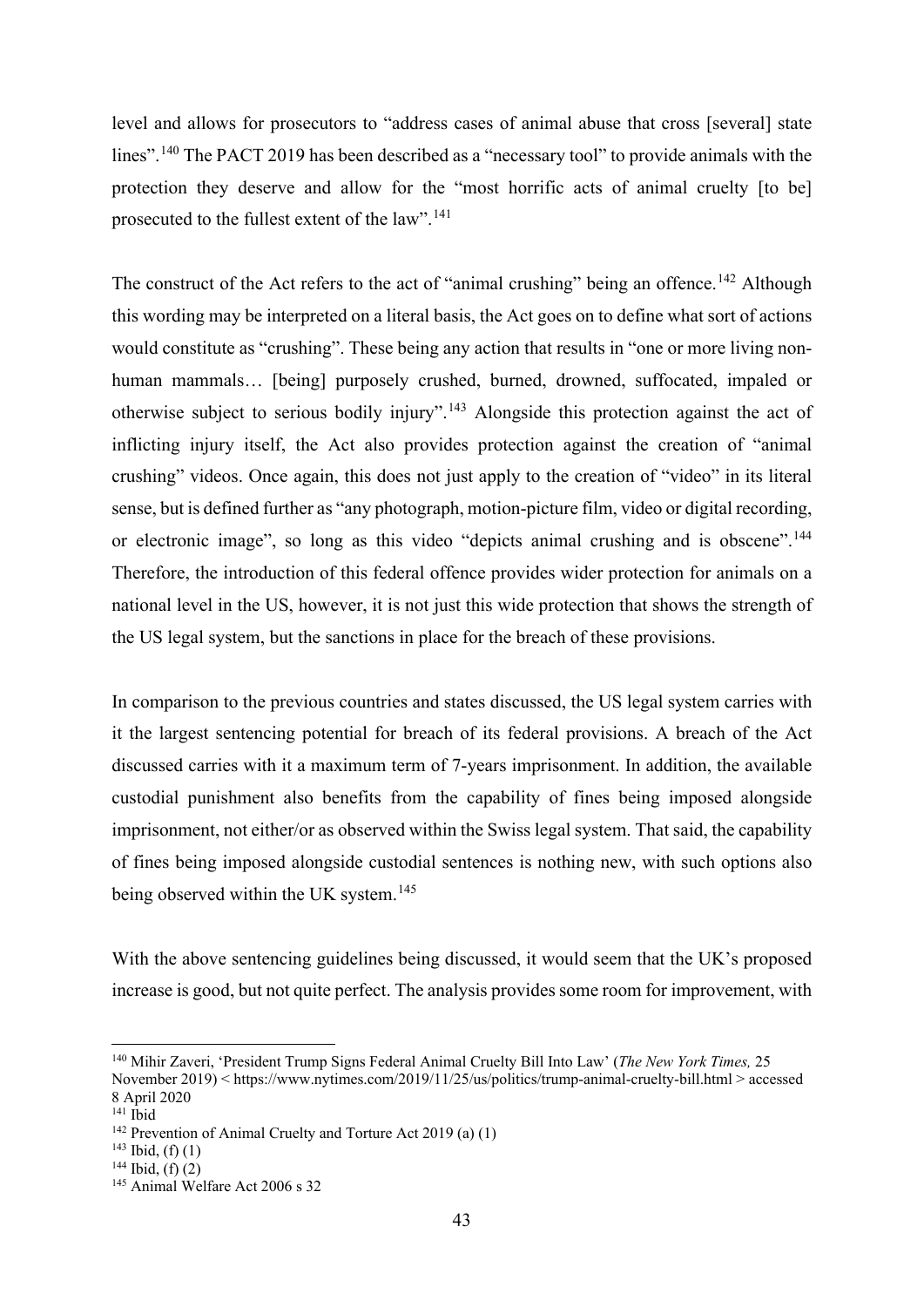such improvements being discussed later, however, maybe the analysis should not be limited to a comparison of sentence length. The US legal system and the organisations that work in tandem with the system have further protections available, protections that could also be of benefit to the UK legal system.

#### <span id="page-43-0"></span>**Further Protections**

The further protections observed within the US legal system and beyond are sparse, however, there are two distinctive features which seem to lead the way in the protection of both animals and the wider American public. For the purposes of this dissertation, the two features that will be discussed are the presence of an animal abuse register and the concept of cross-reporting, protective orders, and upward departures.

#### **Abuse Register**

The introduction of an animal abuse register within the US legal system was as a result of public interest across various states, with three of New York State's counties being the first to act by introducing an Animal Abuser Registry in 2010.<sup>[146](#page-43-1)</sup> The counties that initially introduced this registry were Albany, Rockland and Suffolk, with the introduction in Suffolk being as a result of "71 per cent of battered women say[ing] their pets have been killed or threatened by their abusers".[147](#page-43-2) The registries availability was then expanded across the remainder of the New York State in 2014, with the creation of the *Animal Abuse Registration Act*. [148](#page-43-3) The introduction of the registry demonstrates the US's appreciation and acknowledgment of the research proposed throughout Chapter 2, that highlighted the public interest aspects associated with an increase in the legal protection of animals. This acknowledgement was not just observed in a single US State, Tennessee also introduced a register of their own in 2016.<sup>[149](#page-43-4)</sup>

It must be noted, however, that the abuse registers available across States are not identical and for the purposes of providing an example structure of one, an analysis of the New York

<span id="page-43-1"></span><sup>146</sup> N C Sweeney, 'Why We Need an Animal Abuser Registry' *(Criminal Law & Justice Weekly)* [2013] 177 JPN 322

<span id="page-43-2"></span><sup>147</sup> Ibid

<span id="page-43-3"></span><sup>148</sup> Alice Collinson and Robert Sardo, 'Increased Maximum Sentences for Deliberate Animal Abuse: Part of the Armoury of the Criminal Justice System in Tackling Violent Crimes Towards People and Animals' *(The UK Journal of Animal Law)* [2017] ISSN 2516-2225 29, 32

<span id="page-43-4"></span><sup>149</sup> Ibid, 33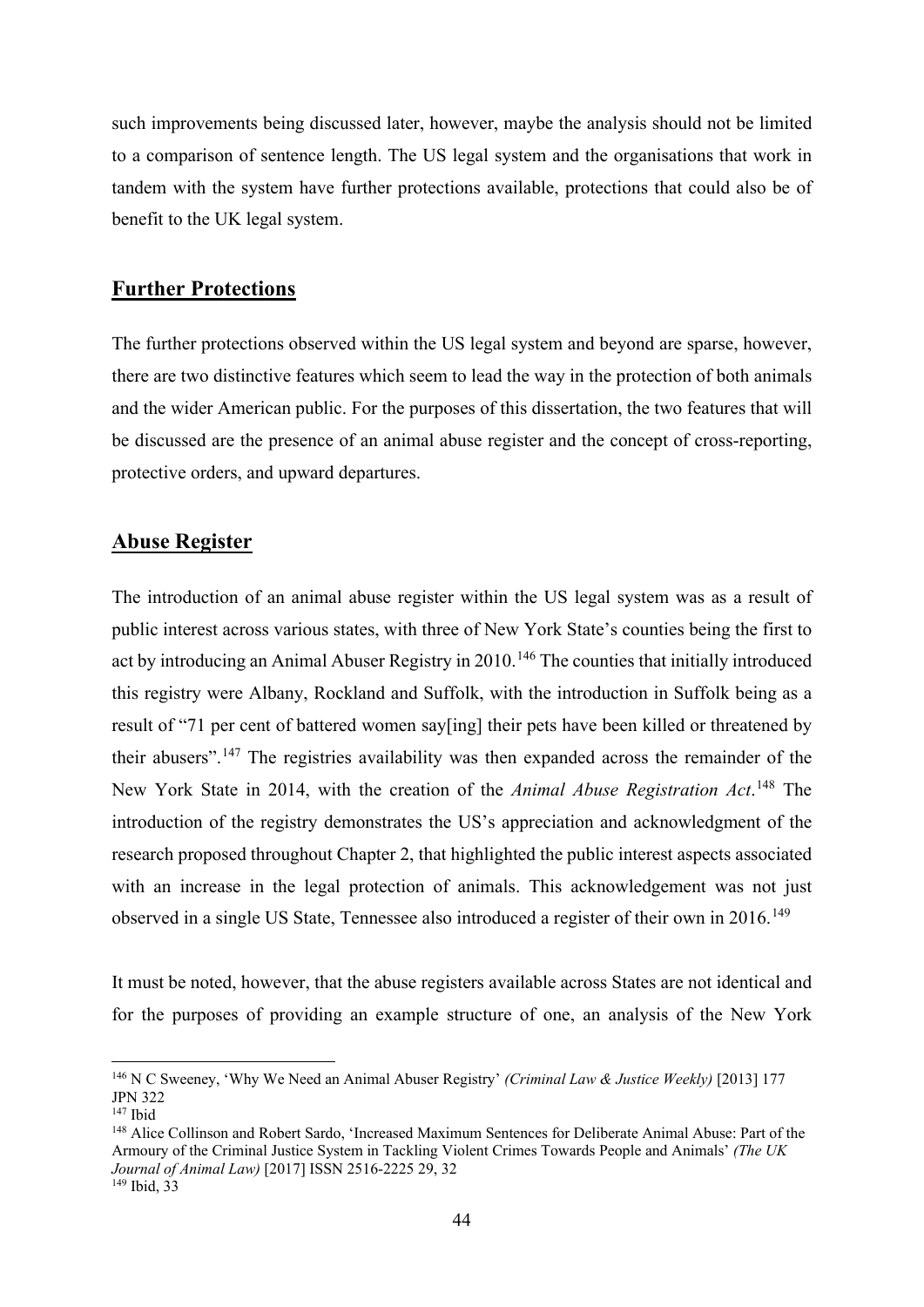legislation will be provided. The New York conditions require that any individual, over the age of 18, who is convicted of animal abuse in the county is added to the registry for 5-years following sentencing or following their release from their custodial term. Further to this, a consequential conviction (upon release or after sentencing) of animal related offences can extend this period to an additional 10-years' registration. Finally, failing to register or abide by the conditions in relation to the registration can result in a 1-year sentence or a  $$1,000$  fine.<sup>[150](#page-44-0)</sup> It would seem, therefore, that the implementation of a register is not just to provide sanctions to those individuals who have already committed animal related offences, but, also, provide further, harsher, sanctions on those individuals who continue abusing animals. This is an attractive sentencing possibility to enhance the animal welfare standard within the UK and provides a further message to the UK public that cruelty to animals will not be taken lightly within the legal system.

Currently, the New York system is only available for inspection from certain organisations. These organisations are referred to as 'relevant bodies' and include law enforcement, pet shops and animal shelters. With this being said, this access comes with specific responsibilities. The organisations are required to check the register before any transfer of an animal and are required, by law, to refuse such a transaction if it is found that the individual in question appears on the register.[151](#page-44-1) However, this selective availability for the register in New York is not observed within the State of Tennessee, where the register is available for the full public to view.[152](#page-44-2)

The introduction of a register within the UK legal system, is an attractive possibility. It will not only act as a deterrent for animal related crimes, but if similar measures are proposed as in the New York registers, it would also prevent re-offending in relation to these crimes, as the registration period can be doubled as a result of this. Further to the register acting as a deterrent, the granting of disqualification orders in relation to animal welfare crimes, as discussed in Chapter 2, is a sanction that works well on paper but not so much in practice. The issues observed in the previous chapter emphasise the lack of surveillance available to the authorities to monitor those individuals who have been subject to disqualification orders. The introduction of a register would allow for specific organisations to monitor those who have been convicted

<span id="page-44-0"></span><sup>150</sup> Ibid

<span id="page-44-1"></span><sup>151</sup> Ibid

<span id="page-44-2"></span><sup>152</sup> Ibid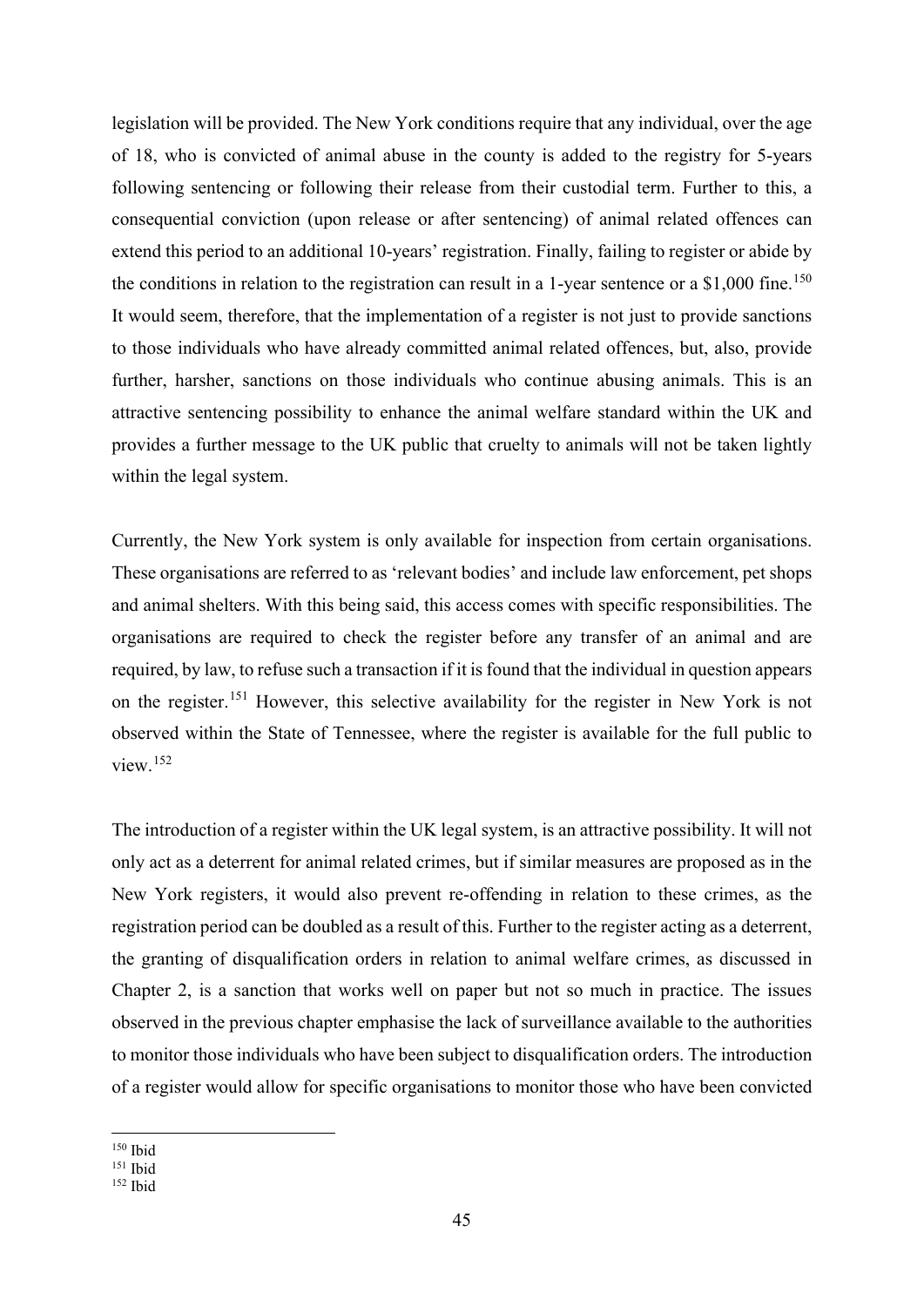of animal related offences in the past, and who may be subject to disqualification orders, but also prevent potential future cruelty of animals by those who are prone to repeat behaviour.

Although, it would seem that the presence of a register would help in the ways mentioned above, such assistance comes with various downsides. The first of these issues is surrounding the availability of the register in US States, an issue that would have to be considered if such a register were introduced within the UK system. The issue put forward is that if the register were available for the whole public to view, there would certainly be some queries regarding data protection. It is argued by commentators that, with a register similar to that observed in Tennessee, presence on the register may amount to some sort of public shaming.<sup>[153](#page-45-0)</sup> Public shaming which would lead to an individual becoming "further isolated from society", similar to those individuals who are listed on the sex offenders' registers.[154](#page-45-1)

This aspect of availability is only an issue that would have to be decided if the UK were in the process of introducing a register of their own, however, it would seem from past debate that this won't be happening any time soon. In 2016, the UK government stated that it was satisfied with the disqualification orders that are currently in place, stating that these are a way to "prevent animal abuse, cruelty and poor welfare in the future".<sup>[155](#page-45-2)</sup> We have already seen that this is not the case, and the enforceability of such orders may as well be non-existent. The government was challenged on this aspect in 2016, but they maintained their previous position.

After their defence to the successfulness of disqualification orders, the government responded to the introduction of a register by giving reference to certain privacy issues discussed above. It stated that the introduction of a register would not so much shame the individuals on it, as put forward above, but could rather "facilitate vigilantism".[156](#page-45-3) This is a belief that is not just conjured by the government itself, but one that is supported by the police also.<sup>[157](#page-45-4)</sup> It is the government's belief, therefore, that the introduction of a register could do more harm than good, especially since they are satisfied that they already have sufficient systems in place to

<span id="page-45-0"></span> $153$  Ibid

<span id="page-45-1"></span><sup>154</sup> Ibid

<span id="page-45-2"></span><sup>155</sup> Parliament: Environment, Food and Rural Affairs, *'Animal Welfare in England: Domestic Pets Contents – Enforcement'* [2016] < https://publications.parliament.uk/pa/cm201617/cmselect/cmenvfru/117/11709.htm > accessed 3 March 2020

<span id="page-45-3"></span><sup>156</sup> Alice Collinson and Robert Sardo, 'Increased Maximum Sentences for Deliberate Animal Abuse: Part of the Armoury of the Criminal Justice System in Tackling Violent Crimes Towards People and Animals' *(The UK Journal of Animal Law)* [2017] ISSN 2516-2225 29, 34

<span id="page-45-4"></span><sup>157</sup> Ibid, 33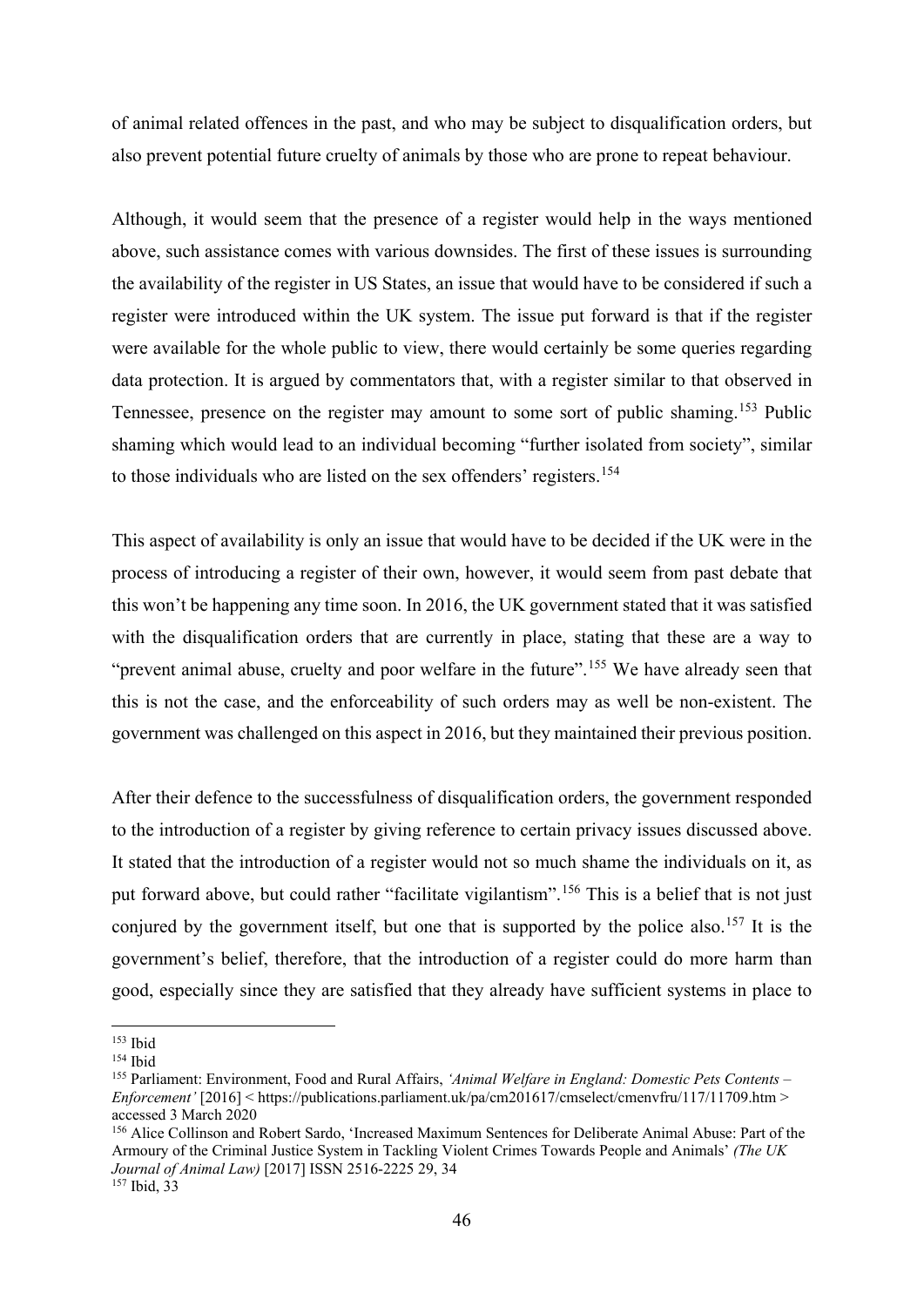highlight offenders. In their report, the authorities gave reference to the Police National Computer, a service that "provides a searchable, single source of locally held operational police information".<sup>[158](#page-46-0)</sup> In using this computer, it allows for authorities to "bring together data and local intelligence so that every force can see what is known about an individual, including any operational information relating to animal cruelty or mistreatment."[159](#page-46-1)

The issue with this system, however, is not the storing of information, but once again, who is entitled to access this information. The current system in place does not allow for animal organisations, who are responsible for distributing animals to specific individuals, to access this database. Instead, the process states that "if a person has concerns about another individual, they can approach the police who can check their records on the Police National Computer. The police may then take the most appropriate action."<sup>[160](#page-46-2)</sup> This is problematic because it relies on quite a lengthy and formal process to take place. An organisation would have to be suspicious of an individual and be confident enough in their suspicions to pursue the matter further with the police. It seems unlikely, that animal abusers and offenders are displaying their convictions publicly, and therefore, it would be difficult for organisations to decide which suspicions are worthy of pursuit, especially since the constant checking of innocent individuals may well amount to the wasting of police time.

This process, therefore, undoubtfully, allows for many animal abusers to pass under the radar once again, similar to that seen with the enforcement of disqualification orders. A change in the system, that allows for specific organisations to search a register for such offenders would not allow for this eventuality. Granted, it is of the upmost importance to not allow this register to be available to the public, to avoid the shaming and vigilantism listed above. Furthermore, it is important that the use of such a register would be done so in compliance with the relevant date protection laws. However, it is clear that the correct introduction and use of a register could allow for animal cruelty offenders to be monitored more effectively and prevent any further abuse to animals by their hand. Monitoring that would not be available to the wider public, but specific organisations prescribed by the government and acting alongside the police.

<span id="page-46-0"></span><sup>158</sup> Ibid, 34

 $159$  Ibid

<span id="page-46-2"></span><span id="page-46-1"></span><sup>160</sup> Ibid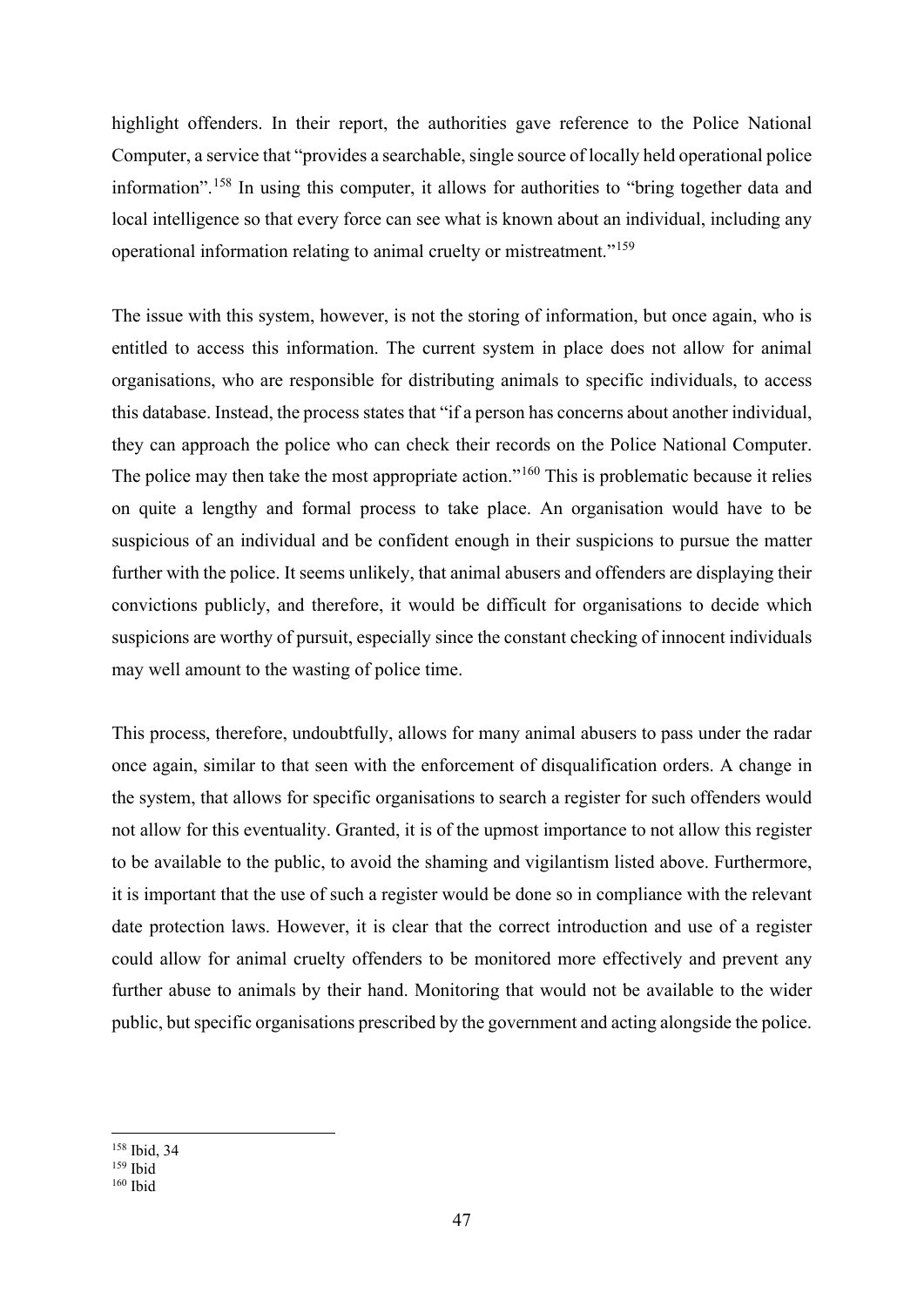#### **Cross-Reporting, Protective Orders and Upward Departures**

The existence of an abuse register is not the only measure the US has in place beyond sentencing. They also have a concept of cross-reporting. The motivation behind cross-reporting stems, once again, from the US's acknowledgement of the links between animal abuse and interpersonal violence (as discussed in Chapter 2). The existence and "development of mandated cross-reporting systems for child protection and animal welfare agencies… allow animal investigators to refer families to child welfare services and vice versa".<sup>[161](#page-47-0)</sup> Furthermore, cross-reporting legislation allows relevant investigators to "refer families with identified child maltreatment or animal cruelty for investigation by parallel agencies" for example, "suspected adult victims of violence".<sup>[162](#page-47-1)</sup> The introduction of cross-reporting mechanisms, therefore, acknowledges all three links highlighted in Chapter 2, ranging from standard interpersonal violence to child abuse and domestic violence.

The initial reporting of animal abuse to the differing authorities not only stops the abuse that has been experienced first-hand but allows for the authorities to investigate potential further abuse that other individuals or animals may be subjected to by a perpetrator. Furthermore, if it is found that the abuse spills out to affect others, the US legal system has measures in place to provide protection to those who are affected. Victims of domestic abuse cases within the US are normally granted protective orders against their abuser, however, these protective orders can also be extended to include the animal owned by the victim alongside the victim themselves.<sup>[163](#page-47-2)</sup> This is an extension that is available in 32 US states as of the start of  $2020$ .<sup>[164](#page-47-3)</sup> These orders are, especially with the existence of the register that runs within US states, adding to the protection of both the victims themselves (both animal and human) and the risk of reoffending in the future.

In addition, the deterrent factor that is imposed on individuals in relation to animal welfare offences is furthered once more with the existence of 'upward departures' in the US legal

<span id="page-47-0"></span><sup>161</sup> Sarah DeGue and David DiLillo, 'Is Animal Cruelty a "Red Flag" for Family Violence?' (*Journal of Interpersonal Violence, Vol 4, No. 6, June 2009*) 1036 <

https://journals.sagepub.com/doi/pdf/10.1177/0886260508319362 > accessed 4 March 2020  $162$  Ibid

<span id="page-47-2"></span><span id="page-47-1"></span><sup>163</sup> Alice Collinson and Robert Sardo, 'Increased Maximum Sentences for Deliberate Animal Abuse: Part of the Armoury of the Criminal Justice System in Tackling Violent Crimes Towards People and Animals' *(The UK Journal of Animal Law)* [2017] ISSN 2516-2225 29, 34

<span id="page-47-3"></span><sup>164</sup> Rebecca F Wisch, 'Domestic Violence and Pets: List of States that Include Pets in Protection Orders' (*Animal Legal & Historical Center,* 2020) < https://www.animallaw.info/article/domestic-violence-and-petslist-states-include-pets-protection-orders > accessed 7 March 2020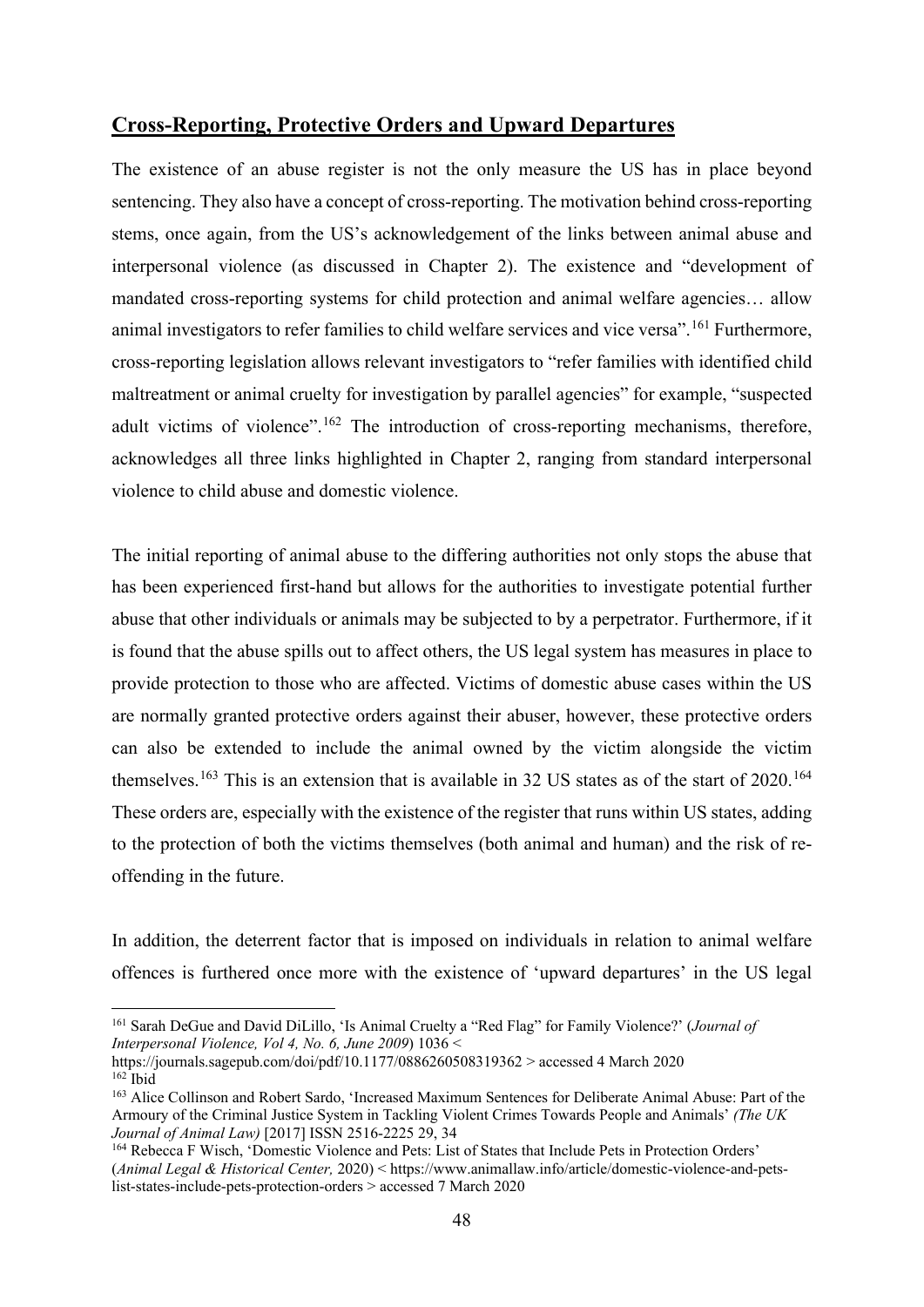system. These are measures that are in place that allow for heightened sentencing available to individuals who carry out specific animal welfare offences under certain circumstances. These circumstances include where "there is a previous conviction of domestic violence; the animal abuse occurred in front of a child; or the abuse was carried out so as to threaten another person."[165](#page-48-1) This further measure, once again, increases the protection available to animals. With the introduction of this third, and final measure, the US legal system is not just acknowledging the link between animal abuse and domestic violence, an acknowledgement which is not observed within the UK legal system, but the US system also demonstrates that violence and harm in general is not tolerated, regardless on whom this harm is imposed.

### <span id="page-48-0"></span>**Conclusion**

The analysis provided within this chapter has shown that the UK's proposed increase in sentencing stands up to scrutiny when compared with their European neighbours, however, further afield legal systems offer protection beyond that of sentencing which seem beneficial. The further measures observed within the Australian and the US system provide for potential to expand UK measures to a new-found level. These measures not only acknowledge the need for protection of animals, but also the links between animal and interpersonal violence outlined within Chapter 2. This progression, if implemented, will allow for further protection across the whole of the legal system, not just the areas relating to animal welfare.

<span id="page-48-1"></span><sup>165</sup> Alice Collinson and Robert Sardo, 'Increased Maximum Sentences for Deliberate Animal Abuse: Part of the Armoury of the Criminal Justice System in Tackling Violent Crimes Towards People and Animals' *(The UK Journal of Animal Law)* [2017] ISSN 2516-2225 29, 34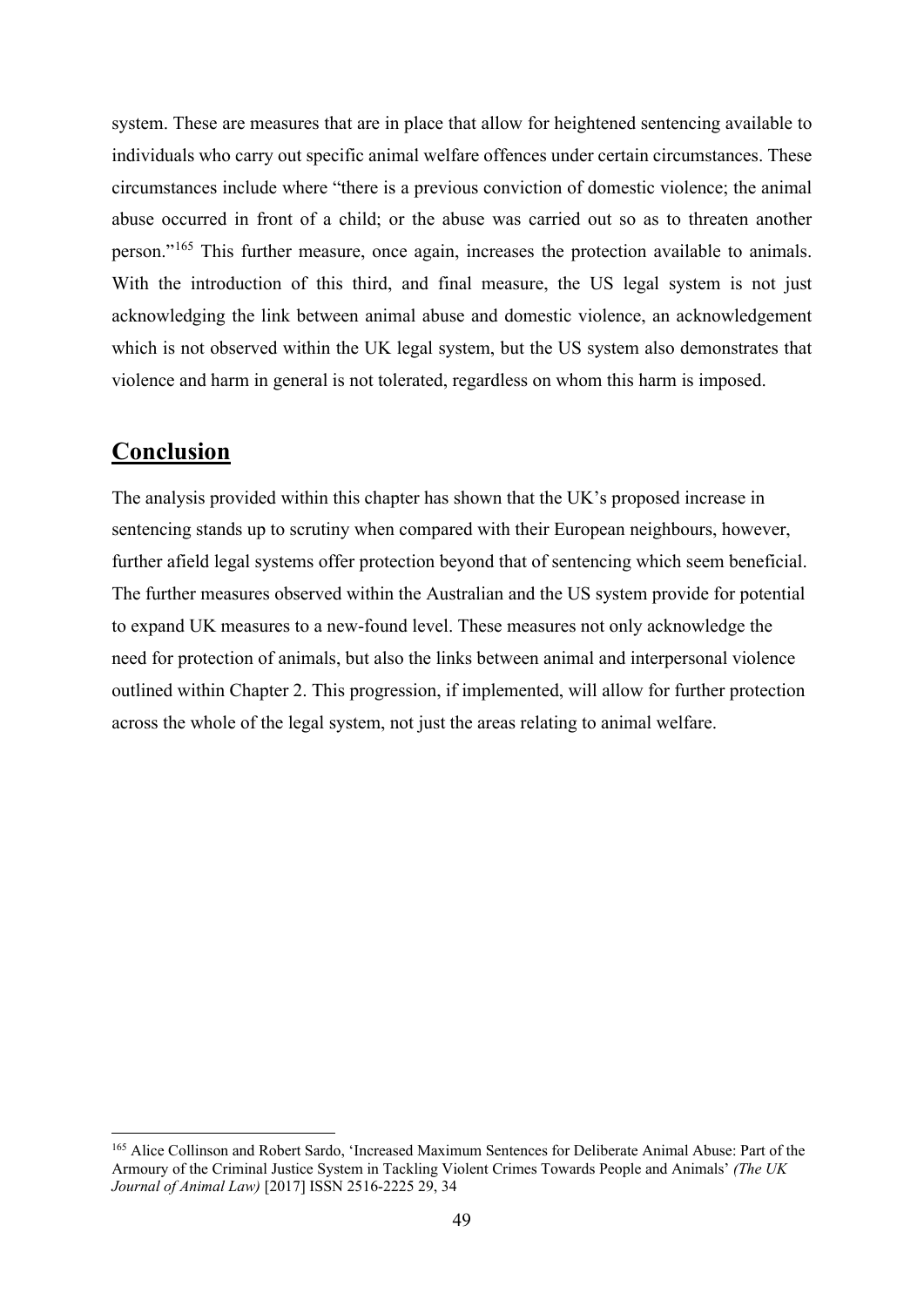## **Conclusion**

<span id="page-49-0"></span>Although the philosophy behind animal welfare may not be directly linked to legal innovation, the discussions put forward act as a foundation of thought. One that should be considered by each and every individual. Thoughts that not just further the government's action on animal welfare, but ones that further all of the moral duties owed to another.

It is clear that the past has not been kind to animals, but it seems like change is on the horizon. However, it is the responsibility of humans to ensure that this change is demanded, implemented, and enforced. Such change may be noticed in the welfare societies or the advocates that act on behalf of them, but the ultimate change must be observed within the English legal system. A system that, up until now, considerably limits the protection it affords to animals of all sorts. Protection that is not necessarily limited by statute, but by the sentencing powers available to the courts in relation to these statutes.

It should be noted, however, that the protection of animals can be improved merely beyond the increase in sentencing, such as the introductions of systems akin to those within the US legal system. Upon evaluation, we have shown how these systems favour animals more so than that observed within the UK system. The particulars discussed have not been reserved to that of sentencing but also the sanctions in place to protect the wider public as well as the animals directly affected. This wider application has shed further light on the lack of protections available within the UK legal system and reinforced the arguments put forward. It is in the public interest, regardless of how you view the sentiency or importance of animals or their citizenship, to increase the sanctions and protections that are granted to animals by law.

Currently, the 5-year proposed increase for maximum sentencing within the UK seems to stand up to scrutiny, especially with comparison to their closest European neighbours. However, potential improvements in the law are observed when compared to the Australian system and their split offence sentencing. Further to this, the US legal system not only contains a higher available sentence, on a federal level, but the further measures available to authorities extend beyond that of the UK. These measures are partly as a result of the US government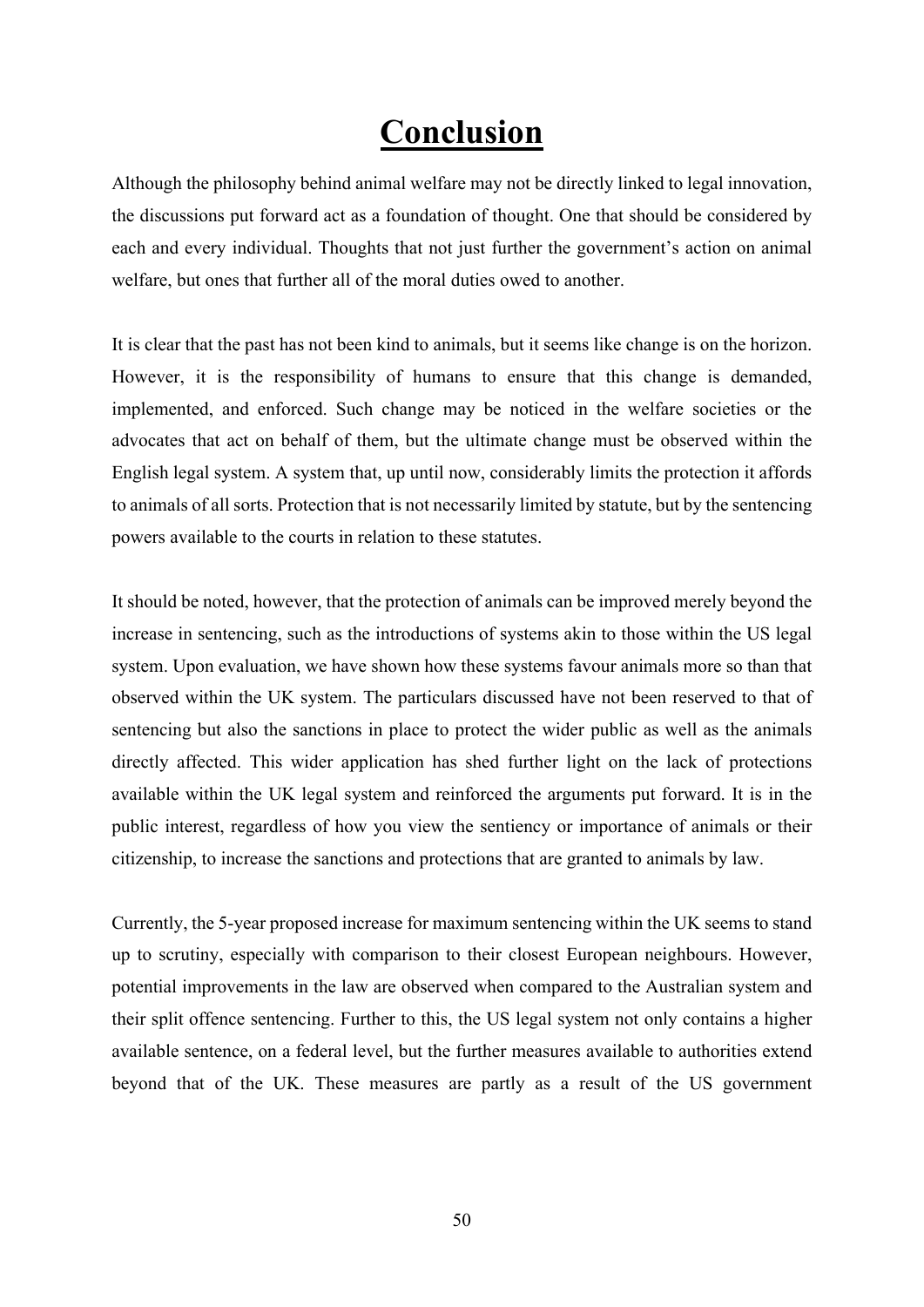acknowledging the crucial links between interpersonal and animal violence and imposing such protections to reflect this link. [166](#page-50-0)

Therefore, the UK system requires change to be as protective and consistent with their international counterparts. It is suggested, firstly, there should be an introduction of split sentencing guidelines, enshrined in law, that relates to the severity of animal abuse cases. This introduction would allow for clarity within the law as what constitutes 'serious harm' and 'less than serious harm' thereby eliminating the apparent subjectivity in UK courts today. Further to this, it would allow for harsher punishment to those who commit the more disturbing crimes against animals, as these types of offences have been observed to lead to human-human violence later in life (as seen in Chapter 2). Furthermore, although the 5-year maximum sentence falls short of the US equivalent, it may still be substantial enough, especially after comparison to the European legal systems. However, if two separate sentencing guidelines were adapted, it is suggested that a 7-year maximum on the crimes that constitute 'serious harm' be imposed and allow for the 5-year maximum to be available for all other offences.

Secondly, comparisons to the US system revealed that the UK system is deficient in protections outside of imprisonment. The introduction of an animal abuse register, for all relevant authorities, similar to that seen in New York, would be of great benefit to the legal system as a whole. The existence of a register allows for disqualification orders to be properly executed, as individuals subject to such orders, or past offenders in general, will no longer be able to obtain animals from the relevant establishments. Further to this, as we have seen with the Government's response to a register, the current system relies on the police to enforce and investigate those who may be a risk to an animal's welfare. The introduction of the register will allow for this burden to be passed to the organisations leading the fight against such abuse and reduce the strain on the emergency services.

Finally, the theory of 'upward departures' being directly written into law, giving specific reference to animal abuse, child abuse and domestic violence, may contribute towards protecting those who are perhaps the most vulnerable in society. Granted, the theory of 'upward departures' is already prevalent within the legal system, especially sentencing, when considering aggravating factors such as previous convictions, but the introduction of specified

<span id="page-50-0"></span><sup>166</sup> Ibid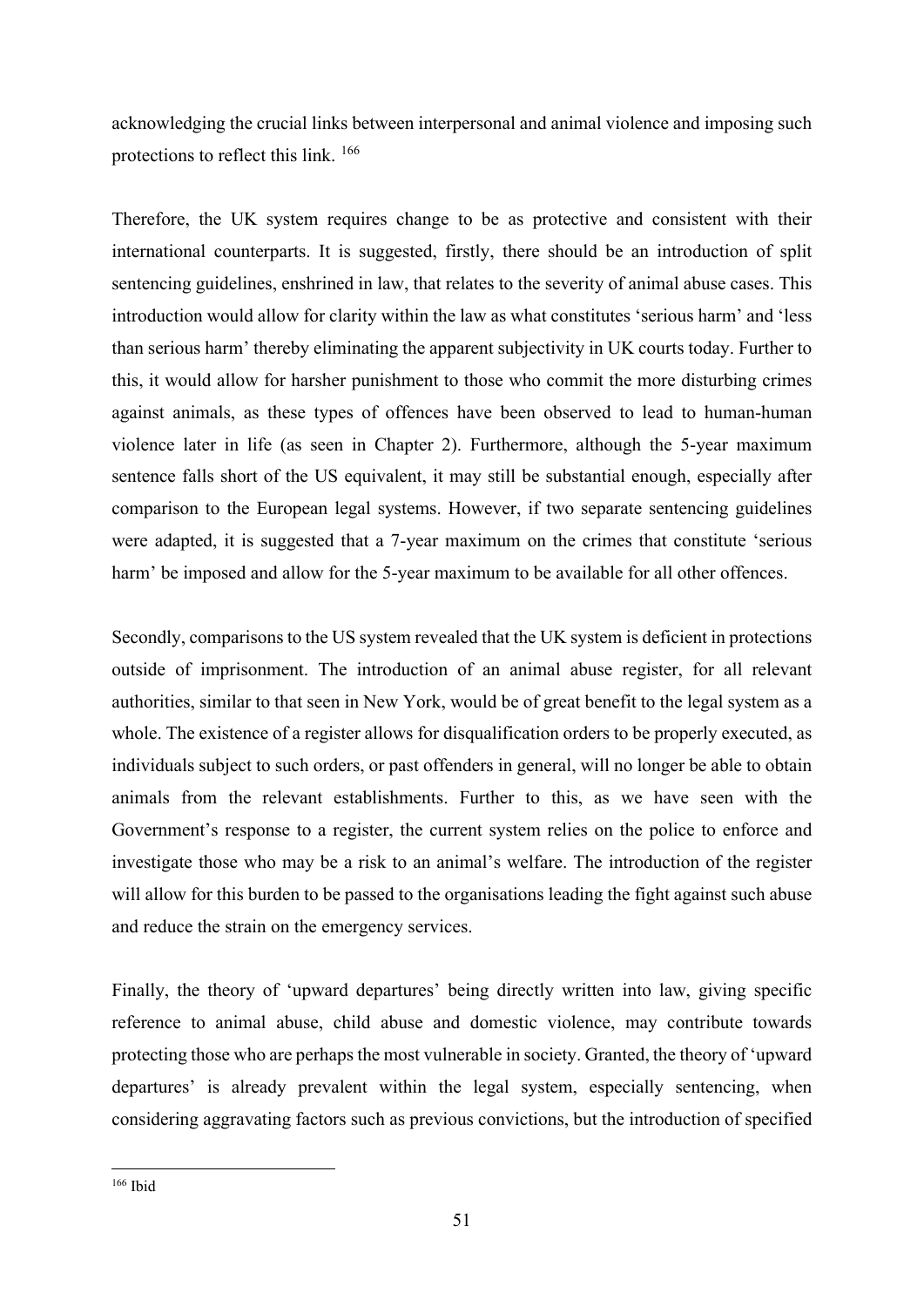animal-related offences eliminates the risk of judges being subjective in their rulings and may ensure the protection required is granted.

These changes within the UK legal system may seem small, but with the correct implementation would evoke much-needed change. Change that would not just be observed in the fight against animal cruelty but one that would further protect all individuals who rely on the legal system for their overall welfare and safety. The improvement of animal welfare standards will increase the nobility of the UK as a whole, along with its legal system, as "the greatness of a nation and its moral progress can be judged by the way its animals are treated". [167](#page-51-0)

<span id="page-51-0"></span><sup>167</sup> David Hume, 'Empathy and the Moral Status of Animals' [1998] UCL Juris Rev 5, 101-115, 110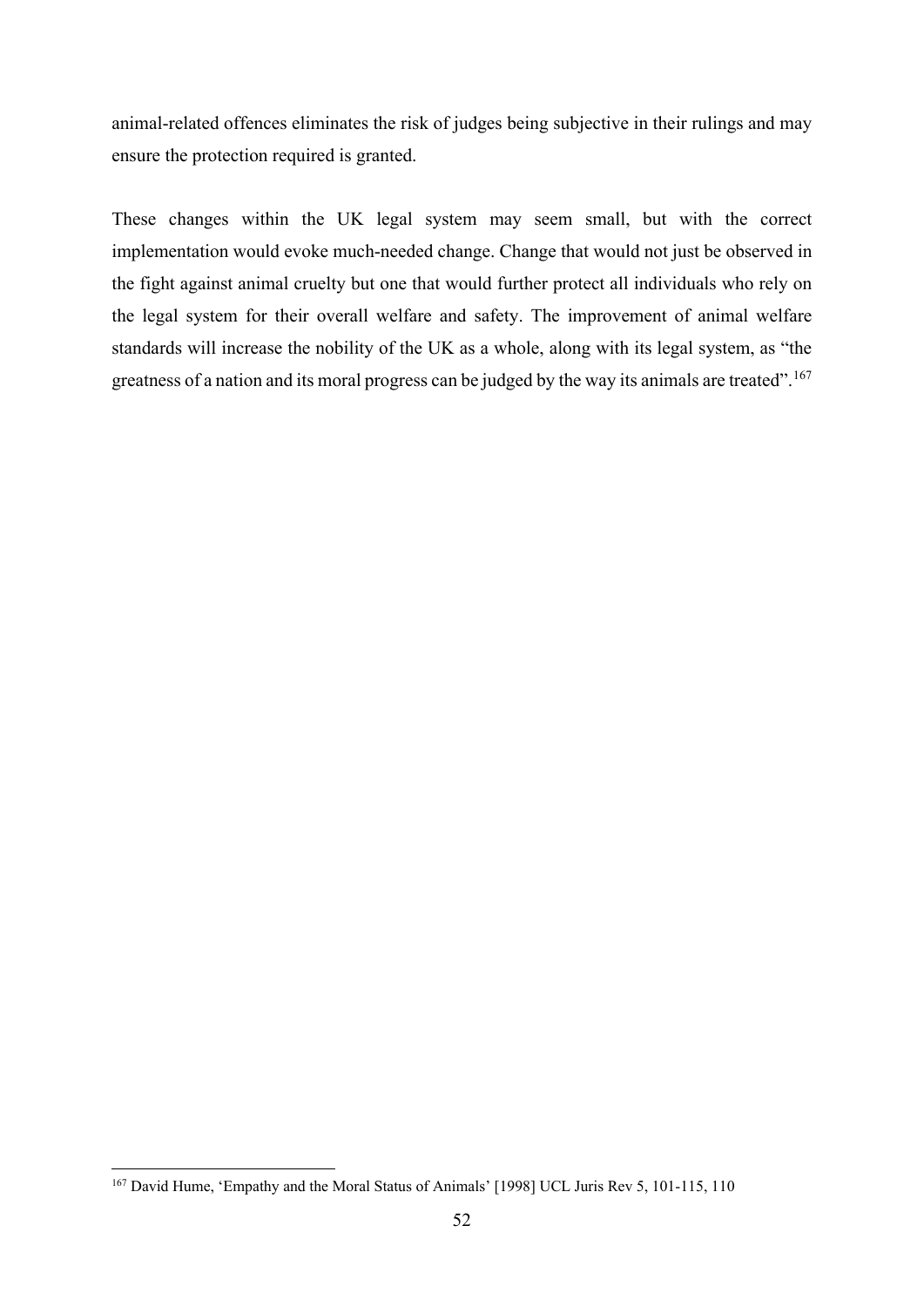## **Bibliography**

### <span id="page-52-1"></span><span id="page-52-0"></span>**Primary Sources**

### **Cases**

*Patterson v Royal Society for the Prevention of Cruelty to Animals (RSPCA)* [2013] EWHC 4531 (Admin)

*R (on the application of RSPCA) v Guildford Crown Court* [2012] EWHC 3392 (Admin)

### **International Law**

Criminal Code of the French Republic 2005 Prevention of Animal Cruelty and Torture Act Swiss Animal Protection Ordinance 1998 Swiss Criminal Code 1937 The Constitution of the United States of America 1789 Queensland Animal Care and Protection Act 2001 Queensland Criminal Code Act 1899

### **Statute**

Animal Welfare Act 2006 Criminal Justice Act 2003 European Convention on Human Rights 1980 Human Rights Act 1998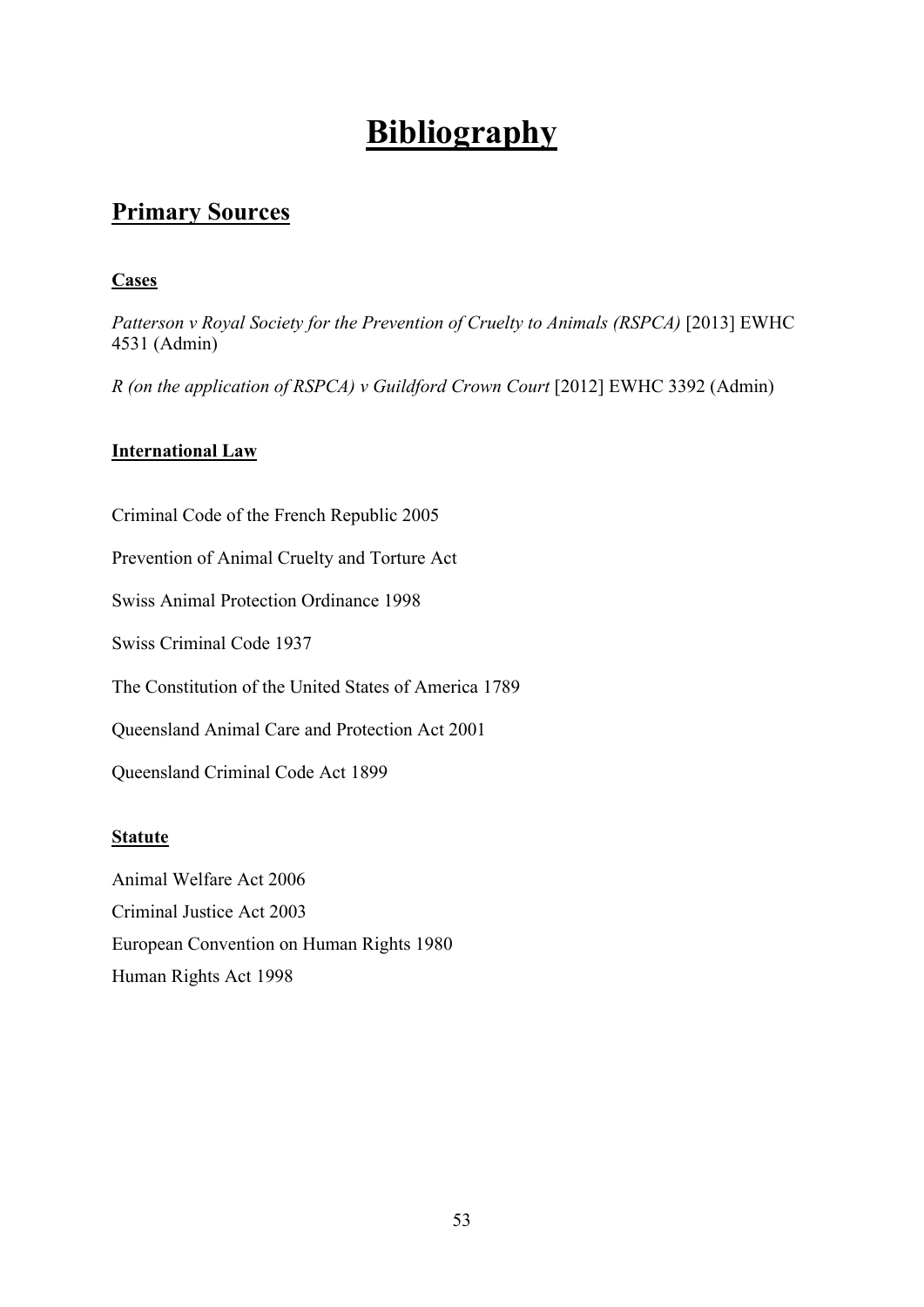### <span id="page-53-0"></span>**Secondary Sources**

### **Books**

Donaldson S and Kymlicka W, *Zoopolis* (Oxford University Press 2011) Great Britain House of Commons, *Journal of the House of Commons* (vol.55, 1799-1800) Kean H, *Animal Rights: Political and Social Change in Britain since 1800 (Reaktion Books*) Ltd 1988) Linzey A, *Why Animal Suffering Matters* (Oxford University Press 2009) Singer P, *Animal Liberation* (First Published 1990, Pimlico 1995)

### **Command Papers**

*Advisory Council on the Penal System, Sentences of Imprisonment (1978)*

House of Commons Library, *Animal Welfare (Sentencing) Bill* (Briefing Paper, No. 8612, 2019)

House of Commons Library: Science and Environment Section, *The Animal Welfare Bill*  (Bill No 58 of 2005-06)

### **Contributions to Edited Books**

Elizabeth Anderson, 'Animal Rights and the Values of Nonhuman Life' in Cass R Sunstein and Martha C Nussbaum (eds), *Animal Rights: Current Debates and New Directions* (OUP 2004)

Gary L Francione, 'Animals – Property or Persons?' in Cass R Sunstein and Martha C Nussbaum (eds), *Animal Rights: Current Debates and New Directions* (OUP 2004)

### **Journals**

Abigail Woods, 'From Cruelty to Welfare: The Emergence of Farm Animal Welfare in Britain, 1964-1971' [2012] 36:1 *Endeavour*

Alasdair Cochrane, 'Cosmozoopolis: The Case Against Group-Differentiated Animal Rights' *(University of Sheffield: Law, Ethics and Philosophy)* [2013] Vol. 1, 127-41

Ascione, Weber, Thompson, Heath, Maruyama and Hayashi, 'Battered Pets and Domestic Violence: Animal Abuse Reported by Women Experiencing Intimate Violence and by Nonabused Women' *(Violence Against Women)* [2007] 13, 354-373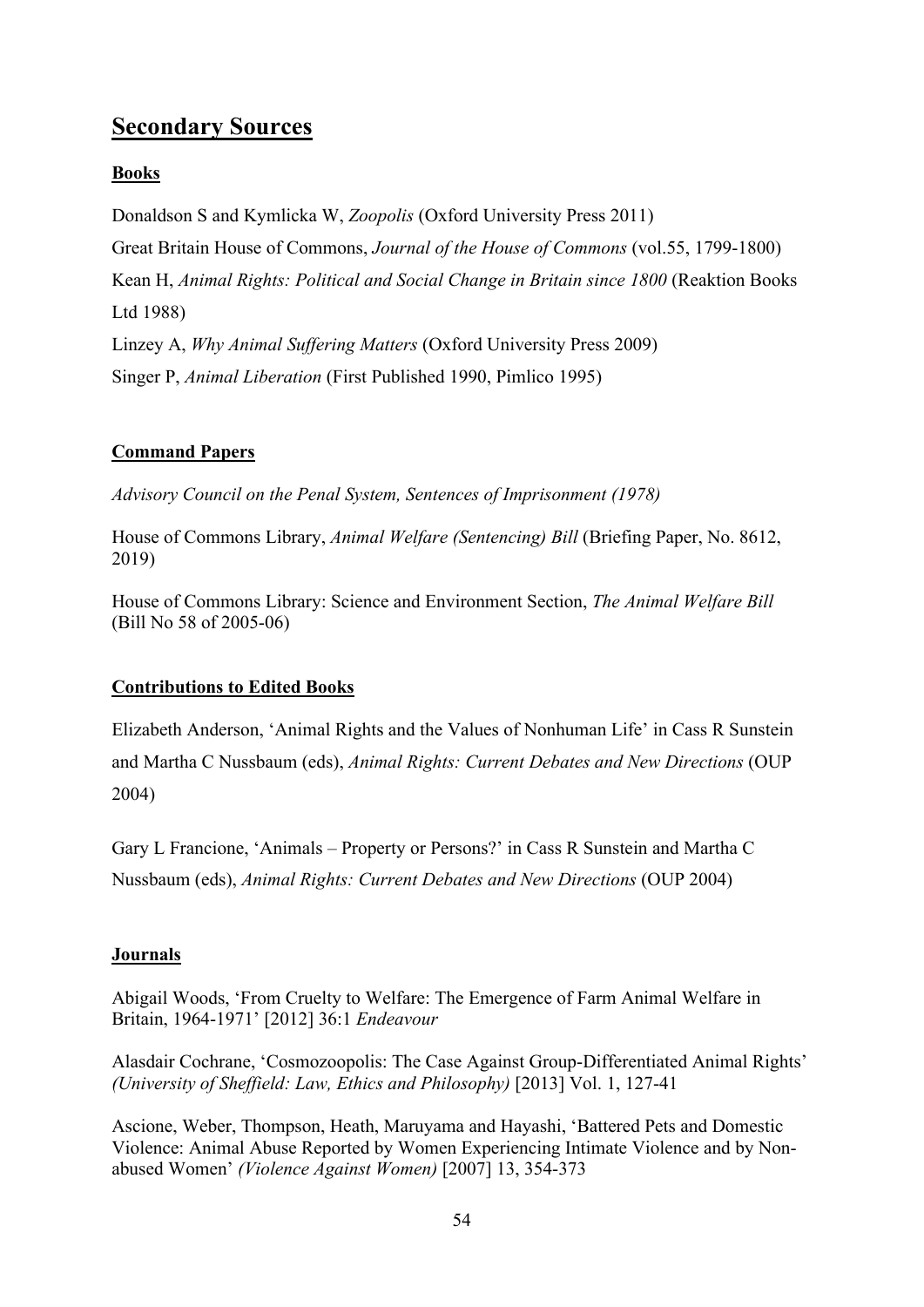Alice Collinson and Robert Sardo, 'Increased Maximum Sentences for Deliberate Animal Abuse: Part of the Armoury of the Criminal Justice System in Tackling Violent Crimes Towards People and Animals' *(The UK Journal of Animal Law)* [2017] ISSN 2516-2225

Criminal Law Week, 'New Cases: Substantive Law: Animal Welfare: R. (Patterson) v Royal Society for the Prevention of Cruelty to Animals' CLW/14/45/15

Darren Calley, 'Developing a Common Law of Animal Welfare: Offences Against Animals and Offences Against Persons Compared' *(Crime, Law and Social Change)* [2011] 55(5) 421-436

David Hume, 'Empathy and the Moral Status of Animals' [1998] UCL Juris Rev 5, 101-115

DeViney, Dickert and Lockwood, 'The Care of Pets within Child Abusing Families' *(International Journal for the Study of Animal Problems)* [1983] 4, 321-329

European Court of Auditors, 'Animal Welfare in the EU: closing the gap between ambitious goals and practical implementation' (2018) ISBN 978-92-847-1150-5, Annex II

Merz-Perez, Heide and Silverman, 'Childhood Cruelty to Animals and Subsequent Violence Against Humans' *(International Journal of Offender Therapy and Comparative Criminology)* [2001] 45 (5), 556-573

N C Sweeney, 'Why We Need an Animal Abuser Registry' *(Criminal Law & Justice Weekly)*  [2013] 177 JPN 322

Richard L Jr Cupp, 'Litigating Nonhuman Animal Legal Personhood' (2018) 50 Tex Tech L Rev 573

Rory Kelly, 'Reforming Maximum Sentences and Respecting Ordinal Proportionality' [2018] Crim LR 6, 45-461

Sally Case, 'The Animal Welfare Act 2006' [2007] Crim Law 169, 3-5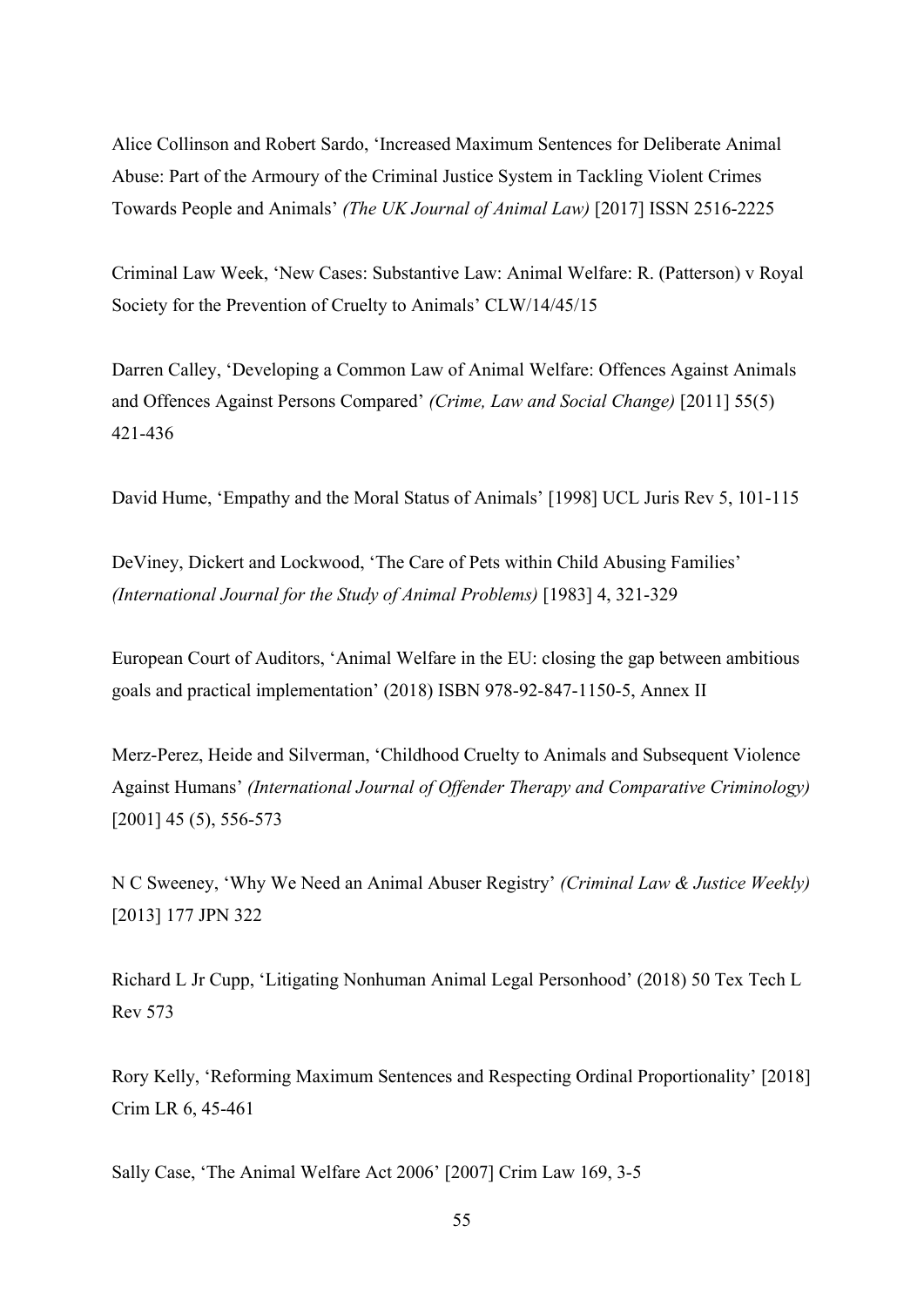Tallichet, Hensley, O'Byran and Hassel, 'Targets for Cruelty: Demographic and Situational Factors Affecting the Type of Animal Abused' *(Criminal Justice Studies)* [2005] 18 (2), 173- 182

#### **Online Journals**

Marie Louise Petersen and David P Farrington, 'Cruelty to Animals and Violence to People' 2007 2:21-43 *Victims and Offenders* 21 < https://www.tandfonline.com/doi/pdf/10.1080/15564880600934187?casa\_token=woFCLAZh E7gAAAAA:Wm2uyZtF8yMOGi8HwrUV6AcPJWvG2rxK6IC7cqSplCdmna\_AZehauRGg CFFMysrl5xQ8IPkIg3T3 > accessed 17 February 2020

Parliament: Environment, Food and Rural Affairs, *'Animal Welfare in England: Domestic Pets Contents – Enforcement'* [2016] < https://publications.parliament.uk/pa/cm201617/cmselect/cmenvfru/117/11709.htm > accessed 3 March 2020

Royal Society for the Prevention of Cruelty to Animals (RSPCA), 'Trustees' Report and Accounts'  $(2018)$  < https://www.rspca.org.uk/documents/1494939/7712578/RSPCA+Trustees+Report+and+Acc ounts+2018+%28PDF+1.07MB%29.pdf/3d1ed803-2485-9300-6058- 1108409f014a?t=1560511878538 > accessed 29 January 2020

Sarah DeGue and David DiLillo, 'Is Animal Cruelty a "Red Flag" for Family Violence?' 2009 4:6 *Journal of Interpersonal Violence,* 1036 < https://journals.sagepub.com/doi/pdf/10.1177/0886260508319362 > accessed 15 February 2020

#### **Websites**

Animal Protection Index, 'Switzerland' (*Animal Protection Index,* 10 March 2020) < https://api.worldanimalprotection.org/country/switzerland > accessed 8 April 2020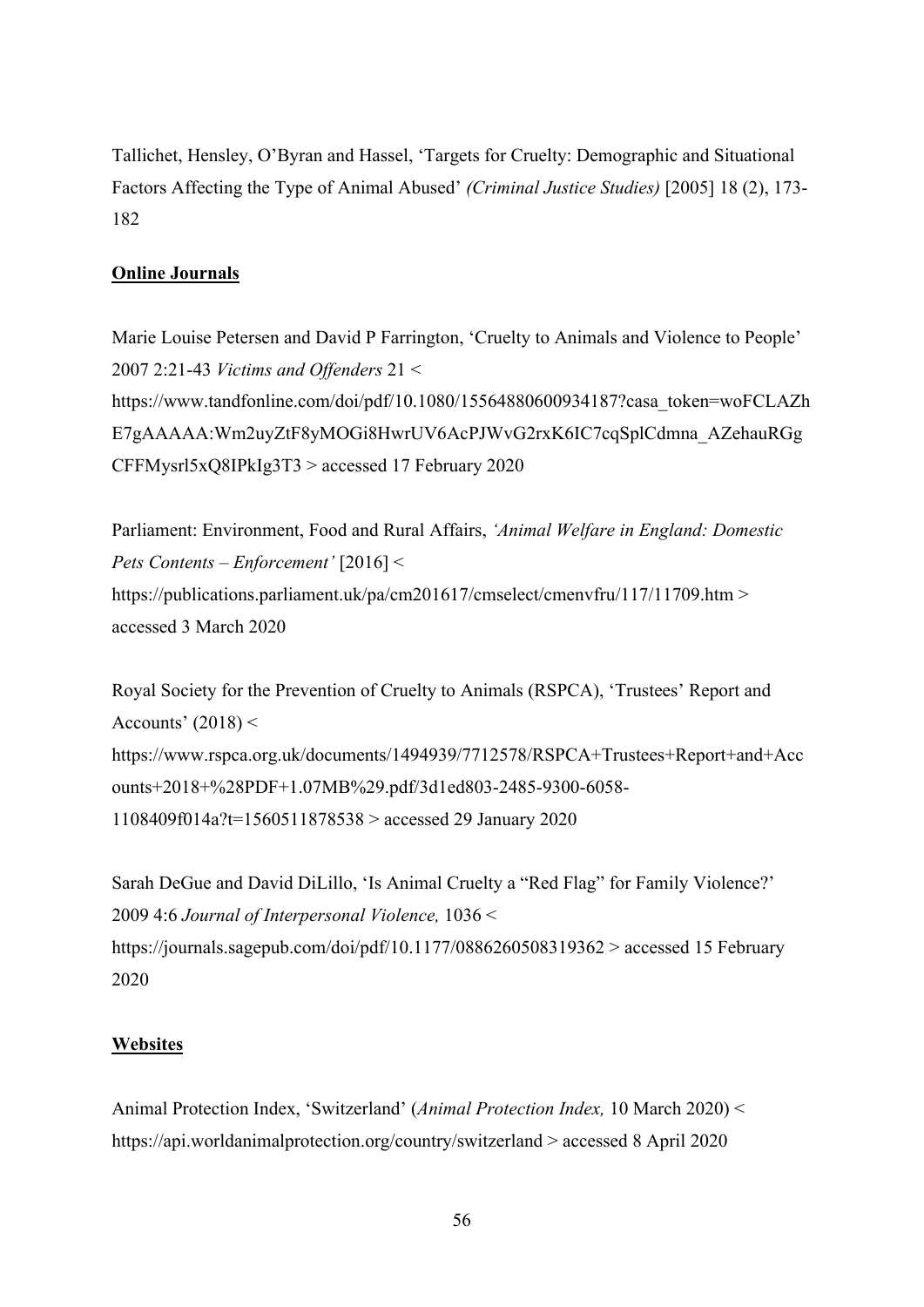Animal Protection Index, 'United Kingdom' (*Animal Protection Index,* 10 March 2020) < https://api.worldanimalprotection.org/country/united-kingdom > accessed 4 May 2020

BBC News, 'Finn's Law Petition gets debate in Parliament' (*BBC News,* 3 November 2016) < https://www.bbc.co.uk/news/uk-england-beds-bucks-herts-37859146 > accessed 6 April 2020

Dennis Parker. 'The 14<sup>th</sup> Amendment Was Intended to Achieve Racial Justice – And We Must Keep It That Way' (*American Civil Liberties Union,* 9 July 2018) < https://www.aclu.org/blog/racial-justice/race-and-inequality-education/14th-amendment-wasintended-achieve-racial-justice > accessed 1 April 2020

Mihir Zaveri, 'President Trump Signs Federal Animal Cruelty Bill Into Law' (*The New York Times,* 25 November 2019) < https://www.nytimes.com/2019/11/25/us/politics/trumpanimal-cruelty-bill.html > accessed 8 April 2020

Parliament, 'Animal Welfare (Sentencing) Bill 2017-2019' < https://services.parliament.uk/bills/2017-19/animalwelfaresentencing.html > accessed 7 February 2020

Rebecca F Wisch, 'Domestic Violence and Pets: List of States that Include Pets in Protection Orders' (*Animal Legal & Historical Center,* 2020) < https://www.animallaw.info/article/domestic-violence-and-pets-list-states-include-petsprotection-orders > accessed 7 March 2020

RSPCA, 'What are the Penalties for Animal Cruelty Offences?' *(RSPCA Australia,* 1 May 2019) < https://kb.rspca.org.au/knowledge-base/what-are-the-penalties-for-animal-crueltyoffences/ > accessed 25 February 2020

RSPCA, 'Prosecutions Annual Report 2018' (*RSPCA UK,* 2019) < https://www.rspca.org.uk/documents/1494939/7712578/ProsecutionReport2019.pdf/a2ae6cdc -efe2-f6bf-cac3-0fb53da37bf6?t=1556101041009 > accessed 4 April 2020